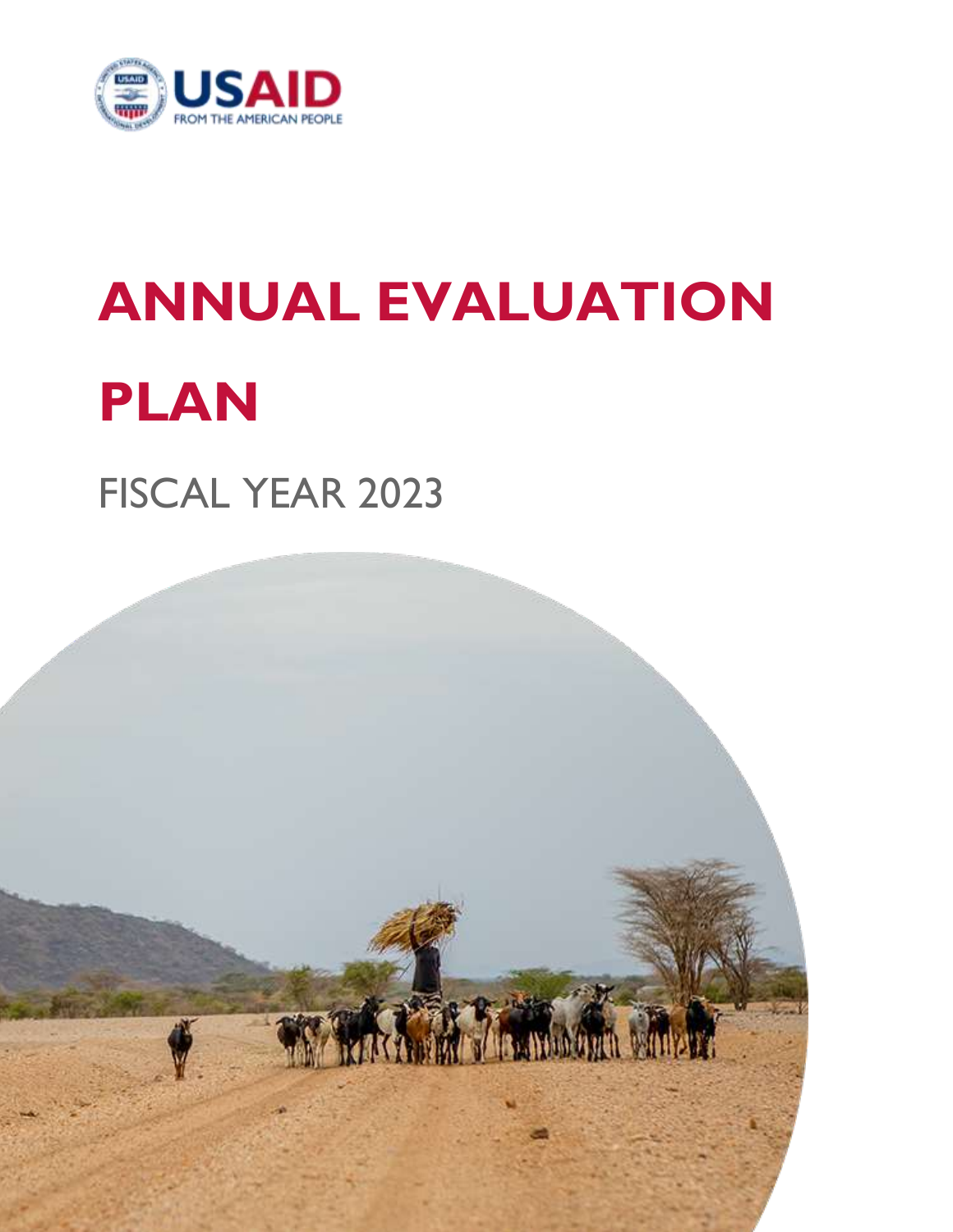### **ACRONYMS**

| AE O          | <b>Agency Evaluation Officer</b>                             |
|---------------|--------------------------------------------------------------|
| AEP           | <b>Accelerated Education Program</b>                         |
| <b>CDCS</b>   | Country Development Cooperation Strategy                     |
| <b>COMMIT</b> | <b>Community Mobilization Initiative to End Tuberculosis</b> |
| <b>CPS</b>    | Bureau for Conflict Prevention and Stability                 |
| <b>CVP</b>    | <b>Conflict and Violence Prevention</b>                      |
| <b>DEIA</b>   | Diversity, Equity, Inclusion, Accessibility                  |
| <b>DRC</b>    | Democratic Republic of Congo                                 |
| <b>DQA</b>    | Data Quality Assessment                                      |
| EA            | <b>Evaluability Assessment</b>                               |
| <b>FTF</b>    | <b>Feed the Future</b>                                       |
| <b>IGCE</b>   | Independent Government Cost Estimate                         |
| IR.           | Intermediate Result                                          |
| <b>LER</b>    | Office of Learning Evaluation and Research                   |
| M&E           | Monitoring and Evaluation                                    |
| <b>MIYCN</b>  | Maternal, Infant, and Young Child nutrition                  |
| <b>OEA</b>    | Operational Excellence Agenda                                |
| OU            | <b>Operating Unit</b>                                        |
| <b>PAD</b>    | Project Appraisal Document                                   |
| <b>POC</b>    | <b>Point of Contact</b>                                      |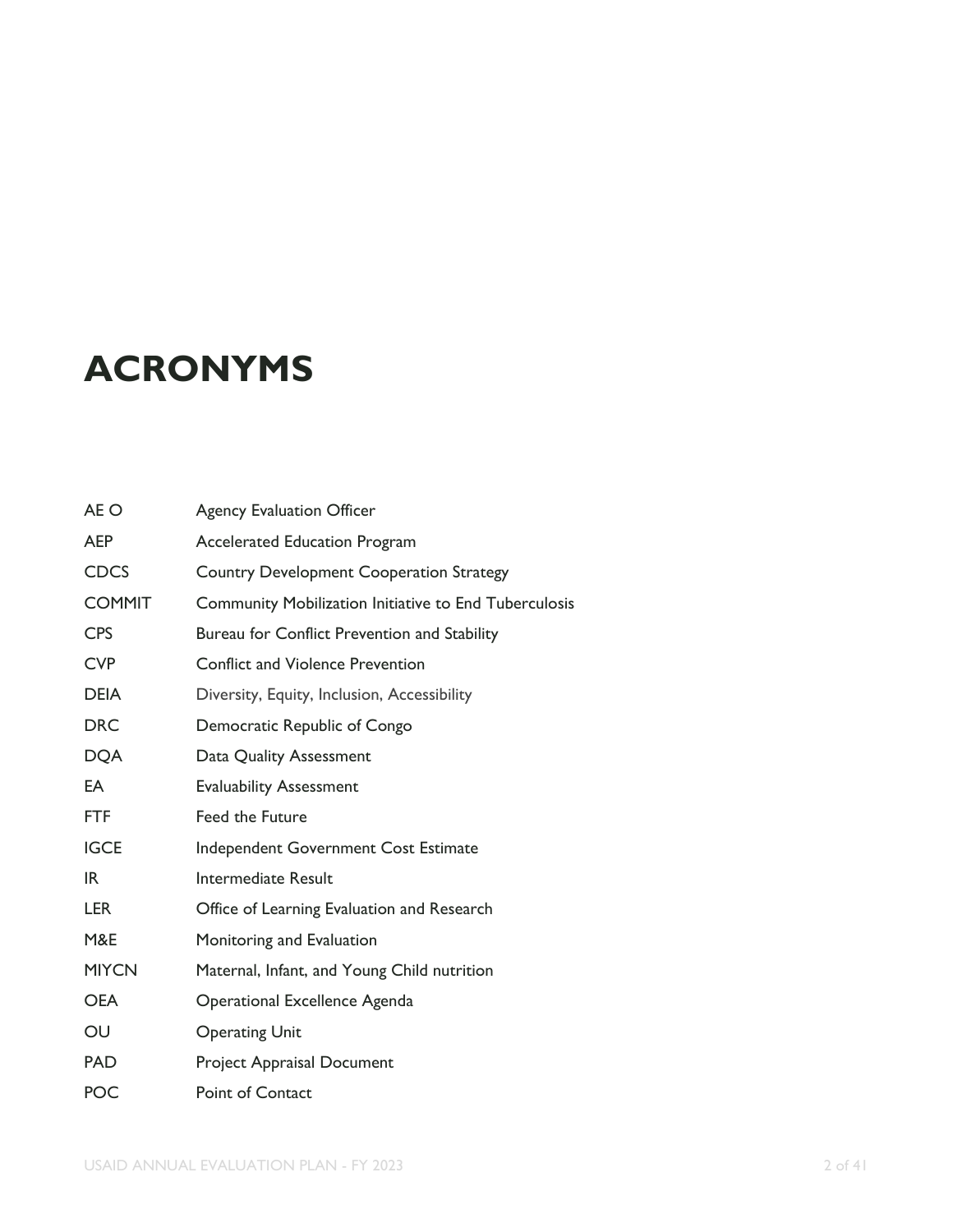| PPL          | Bureau for Policy, Planning, and Learning          |
|--------------|----------------------------------------------------|
| <b>RISE</b>  | Resilience in the Sahel Enhanced                   |
| SOW          | <b>Statements of Work</b>                          |
| <b>SRLA</b>  | Self-Reliance Learning Agenda                      |
| <b>SVC</b>   | <b>Strengthening Value Chains</b>                  |
| TB           | <b>Tuberculosis</b>                                |
| <b>TEC</b>   | <b>Technical Evaluation Committees</b>             |
| <b>USAID</b> | United States Agency for International Development |

### **TABLE OF CONTENTS**

| I. Introduction                                                                            | 4  |
|--------------------------------------------------------------------------------------------|----|
| 2. The Agency Learning Agenda (2022 – 2026)                                                | 5  |
| 3. Definition of USAID Significant Evaluations                                             | 6  |
| 4. Methodology for Identifying Significant Evaluations                                     | 6  |
| 5. USAID FY2023 Significant Evaluations                                                    | 7  |
| $\mathbf{I}$                                                                               |    |
| 16                                                                                         |    |
| 9                                                                                          |    |
| 6. Next Steps: Technical Support from the Office of Learning, Evaluation, & Research (LER) | 16 |
|                                                                                            |    |
| APPENDIX 1: Performance Evaluations of Activities with a Budget of \$40 Million or More    | 17 |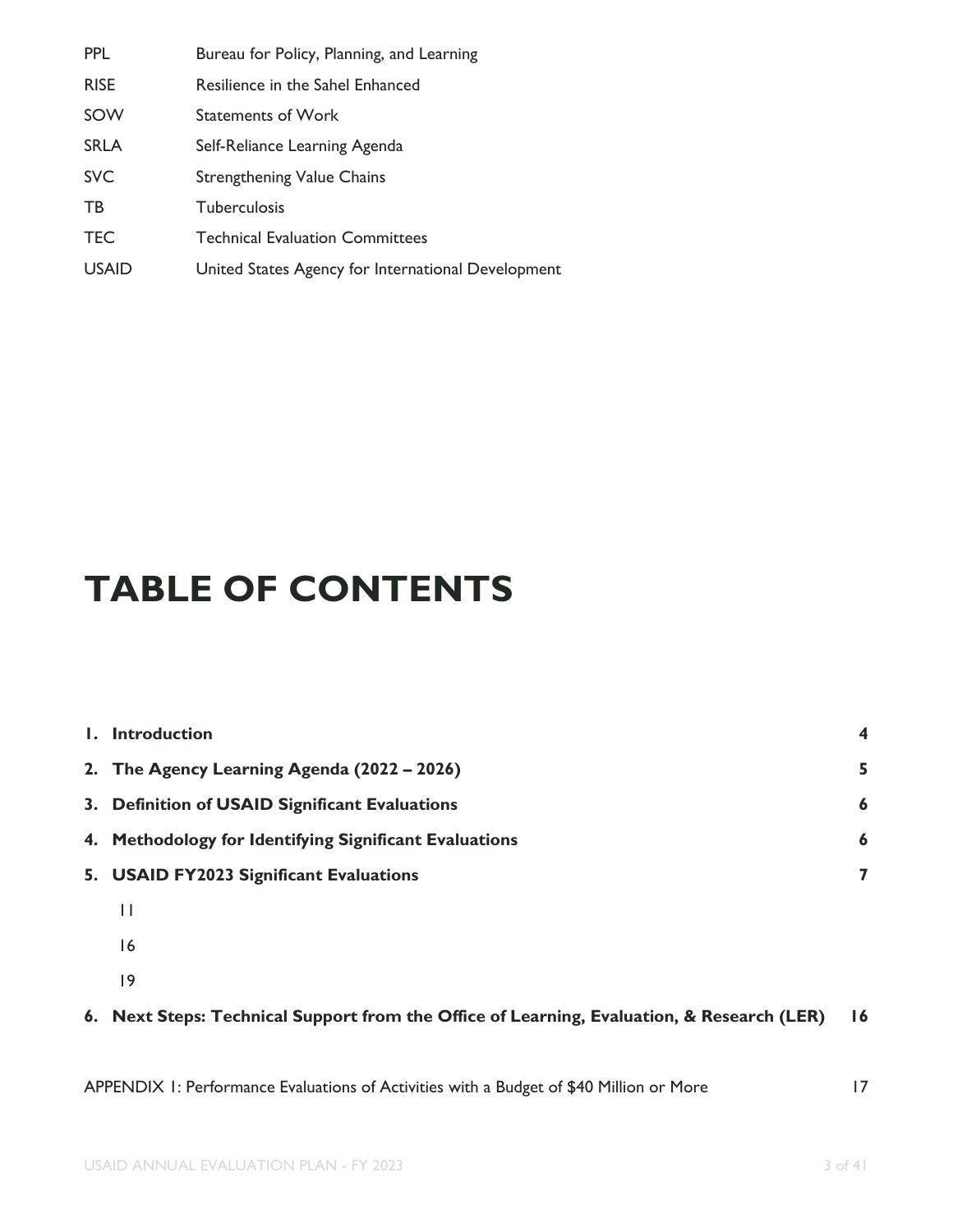APPENDIX 3: Ex-Post Evaluations 35

### <span id="page-3-0"></span>**1. INTRODUCTION**

The Foundations for Evidence-Based Policymaking Act of 2018 (Evidence Act) requires agencies to develop an Annual Evaluation Plan, which describes the "significant"<sup>1</sup> evaluation activities the Agency plans to conduct in the fiscal year following the year in which it is submitted. Specifically, OMB Circular A-11 (2020) 290-11 states that "Annual Evaluation Plans offer agencies the opportunity to methodically plan and document their approach to evaluation and, in particular, how their intended evaluations will support those questions on the agency's learning agenda that are best answered by evaluation."

<sup>1</sup> OMB Circular A-11 (2020) states that "The significance of an evaluation study should be defined by each agency and take into consideration factors such as the importance of a program or funding stream to the agency mission; the size of the program in terms of funding or people served; and the extent to which the study will fill an important knowledge gap regarding the program, population(s) served, or the issue(s) that the program was designed to address."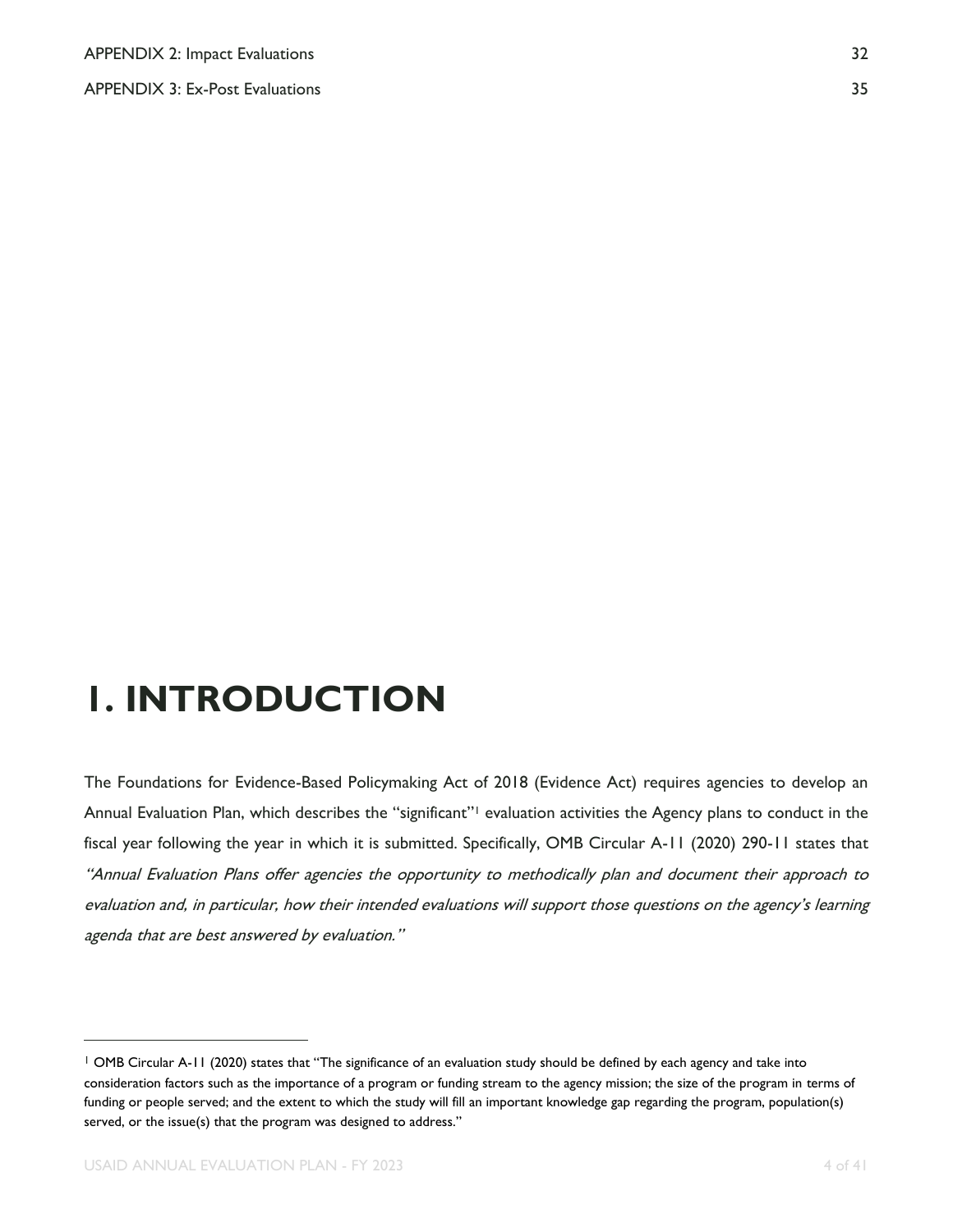USAID implements international development program interventions in Africa, Asia, Middle East, Europe and Eurasia, and Latin America and the Caribbean. As a result, evaluation functions at USAID are highly decentralized, with a central office for policy, guidance, and technical assistance. Evaluation is operationalized at three levels within the Agency. These are (1) Bureau for Policy, Planning, and Learning - Office of Learning Evaluation and Research (PPL/LER), (2) Washington Regional and Technical Bureaus, and (3) Bilateral and Regional Missions. The Bureau for Management (M Bureau) leads on management assessments across the operational platform. Given this decentralized characteristic of the Agency evaluation functions, plans for Agency evaluations are also decentralized, and this is reflected in the annual evaluation plan of the Agency.

Evaluation is an assessment using systematic data collection and analysis of one or more programs, policies, and organizations intended to assess their effectiveness and efficiency. Evaluations conducted at USAID follow established standards that include rigor, transparency, independence and objectivity, relevance and utility, and ethics. Evaluation is an important source from which evidence is generated for decision making at USAID. As a result, evidence from evaluations is incorporated into all phases of the Program Cycle, including strategic planning for overall Country Development Cooperation Strategy (CDCS), and activity planning and design.

Annually, USAID conducts an average of over 150 evaluations. Evaluations are conducted across a broad range of US Government foreign assistance program areas, including agriculture and food security; democracy, human rights, and governance; economic growth and trade; education; environment, energy, and infrastructure; gender equality and women's empowerment; global health; humanitarian assistance; innovation, technology, and research; and water and sanitation. Based on the USAID Evaluation policy, evaluations at USAID are carried out for learning and accountability.

This annual evaluation plan provides an overview of USAID significant evaluations that will form the building blocks for evidence generation and use across the Agency for strategic, programmatic, operational, and management decision-making. It includes evaluations that USAID operating units are expected to begin or carried out partially or fully in FY 2023.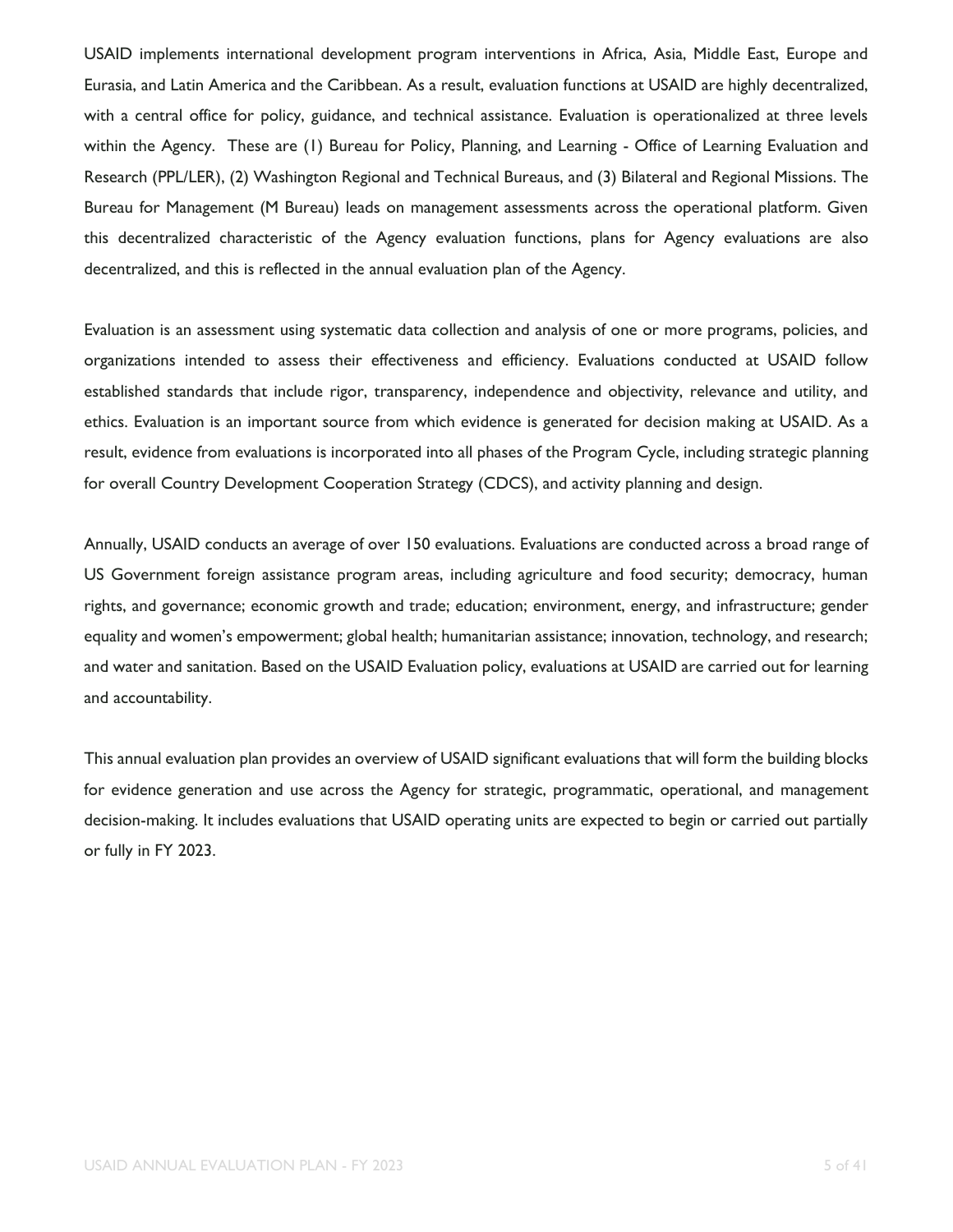# **2. THE AGENCY LEARNING AGENDA (2022 – 2026)**

The USAID Agency Learning Agenda (ALA) is an evidence building tool. It is a critical tool that will advance USAID's policy priorities and demonstrate effectiveness in delivering on the Agency's foreign assistance goals. USAID is currently updating the ALA to align with the FY2022-FY2026 USAID and Department of State Joint Strategic Plan and emerging USAID policy priorities. The final version of the ALA will be published in February 2022.

The current emerging priorities of the Agency around which the learning agenda is being developed include, COVID-19, climate change, strategic engagement, conflict and security, democracy and governance, and diversity, equity, inclusion, accessibility (DEIA). The draft Agency Learning Agenda has nine questions addressing the following thematic areas - (1) operational effectiveness; (2) resilience; (3) Responding to Climate Change; (4) anticorruption; (5) Affirmative Development; (6) migration and forced displacement; (7) diversity, equity, inclusion, and accessibility; (8) locally led development; and (9) partnering for sustainability. Below are the learning agenda questions associated with each thematic area:

| <b>Learning Themes</b>             | Draft FY 2022-FY 2026 USAID Agency Learning Agenda Questions                                                                                                                                                                        |
|------------------------------------|-------------------------------------------------------------------------------------------------------------------------------------------------------------------------------------------------------------------------------------|
| <b>Operational Effectiveness</b>   | I. How can USAID reduce unnecessary administrative burdens and better align systems,<br>processes, and resources to meet long-term needs identified by Missions, while responding to<br>acute shifts in global or country contexts? |
| Resilience                         | 2. How can USAID strengthen household, community, and country resilience to climate, conflict,<br>economic, and health shocks such as COVID-19 and other global pandemic threats?                                                   |
| Responding to Climate<br>Change    | 3. How can USAID best engage global actors, partner countries, and local leaders to mitigate the<br>climate crisis and support equitable adaptation to its impacts?                                                                 |
| Anti-Corruption                    | 4. How can USAID work with host countries, interagency colleagues, and other development actors to<br>address systemic corruption through multisectoral approaches?                                                                 |
| Affirmative Development            | 5. How can USAID advance an affirmative, sustainable development approach to mitigate<br>authoritarian or malign influences and actions?                                                                                            |
| Migration & Forced<br>Displacement | 6. How can USAID better address drivers of migration and forced displacement through<br>evidence-informed decision-making?                                                                                                          |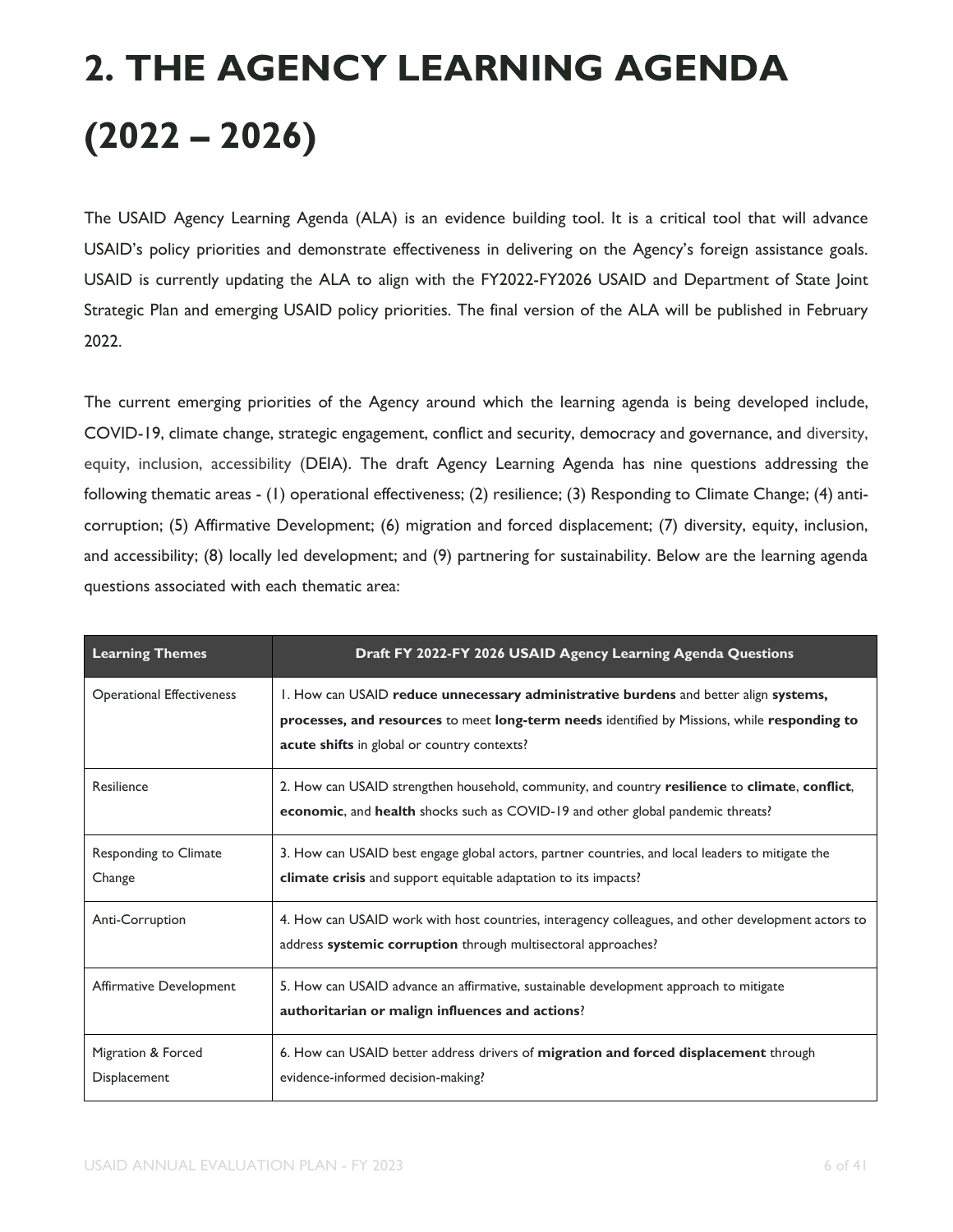| <b>Learning Themes</b>                          | Draft FY 2022-FY 2026 USAID Agency Learning Agenda Questions                                                                                                              |
|-------------------------------------------------|---------------------------------------------------------------------------------------------------------------------------------------------------------------------------|
| Diversity, Equity, Inclusion &<br>Accessibility | 7. How can USAID programs and operations mitigate harm to underrepresented and marginalized<br>populations, while promoting equity and inclusion?                         |
| Locally-led Development                         | 8. How can USAID more equitably engage local knowledge, assets, and practices, and align<br>programming with local priorities and metrics for success?                    |
| Partnering for Sustainability                   | 9. How can USAID's partnerships with the private sector; local, faith, and nontraditional partners;<br>and other donors contribute to sustainable development objectives? |

### **3. DEFINITION OF USAID SIGNIFICANT EVALUATIONS**

OMB Circular A-11 (2020) states that "the significance of an evaluation study should be defined by each agency and take into consideration factors such as the importance of a program or funding stream to the agency mission; the size of the program in terms of funding or people served; and the extent to which the study will fill an important knowledge gap regarding the program, population(s) served, or the issue(s) that the program was designed to address. Agencies should clearly state their criteria for designating evaluations as "significant" in their plans.

For USAID, "significant evaluations" are defined as evaluations that contribute to answering an Agency Learning Agenda question, AND that are either:

- a. Performance evaluations of activities with a budget of \$40 million or more; or
- b. Impact evaluations regardless of budget evaluated; or
- c. Ex-Post evaluations regardless of budget evaluated.

Based on the USAID Evaluation Policy, performance evaluations encompass a broad range of evaluation methods. They often incorporate before-and-after comparisons, but generally lack a rigorously defined counterfactual. Performance Evaluations include the following types of evaluations - formative, outcome, process, or implementation evaluation.

Impact Evaluations measure changes in development outcomes that are attributable to a defined intervention, program, policy, or organization. Impact evaluations use models of cause and effect and require a credible and rigorously defined counterfactual to control for factors other than the intervention that might account for observed changes.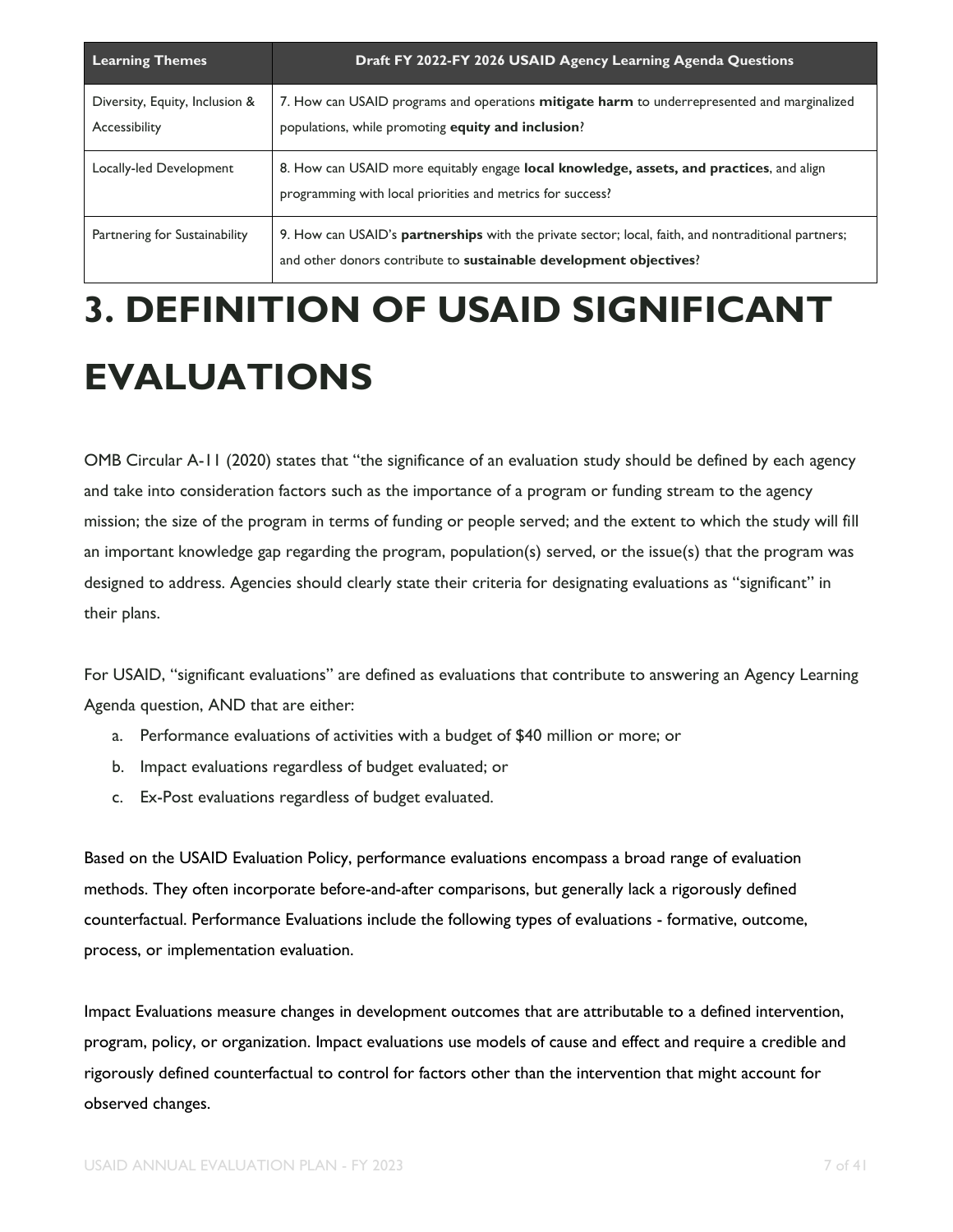Ex-post evaluations take place after the completion of an activity. Ex-post evaluations offer a unique opportunity to ask key questions about the sustainability of a particular strategy, project, activity, or intervention after USAID has ended support.

## <span id="page-7-0"></span>**4. METHODOLOGY FOR IDENTIFYING SIGNIFICANT EVALUATIONS**

As already mentioned, USAID has a decentralized structure for planning, designing, and implementing evaluations. Using the definition above, a significant evaluation data collection tool was developed with the significant evaluation criteria and shared with USAID Operating Units (OUs) for them to report on significant evaluations planned for FY 2023. Stakeholders that were engaged in identifying the evaluations included M&E Points of Contacts (POCs) from USAID Washington Regional and Technical Bureaus, and M&E POCs in the USAID Missions and OUs. These are usually evaluations that have been identified by the OUs and included in their performance management plans (PMPs).

## **5. USAID FY2023 SIGNIFICANT EVALUATIONS**

There are 33 significant evaluations of USAID activities, reported by 17 Operating Units (OUs), that are planned to begin, or will be carried out partially or fully in FY 2023. In terms of the regional distribution, USAID OUs in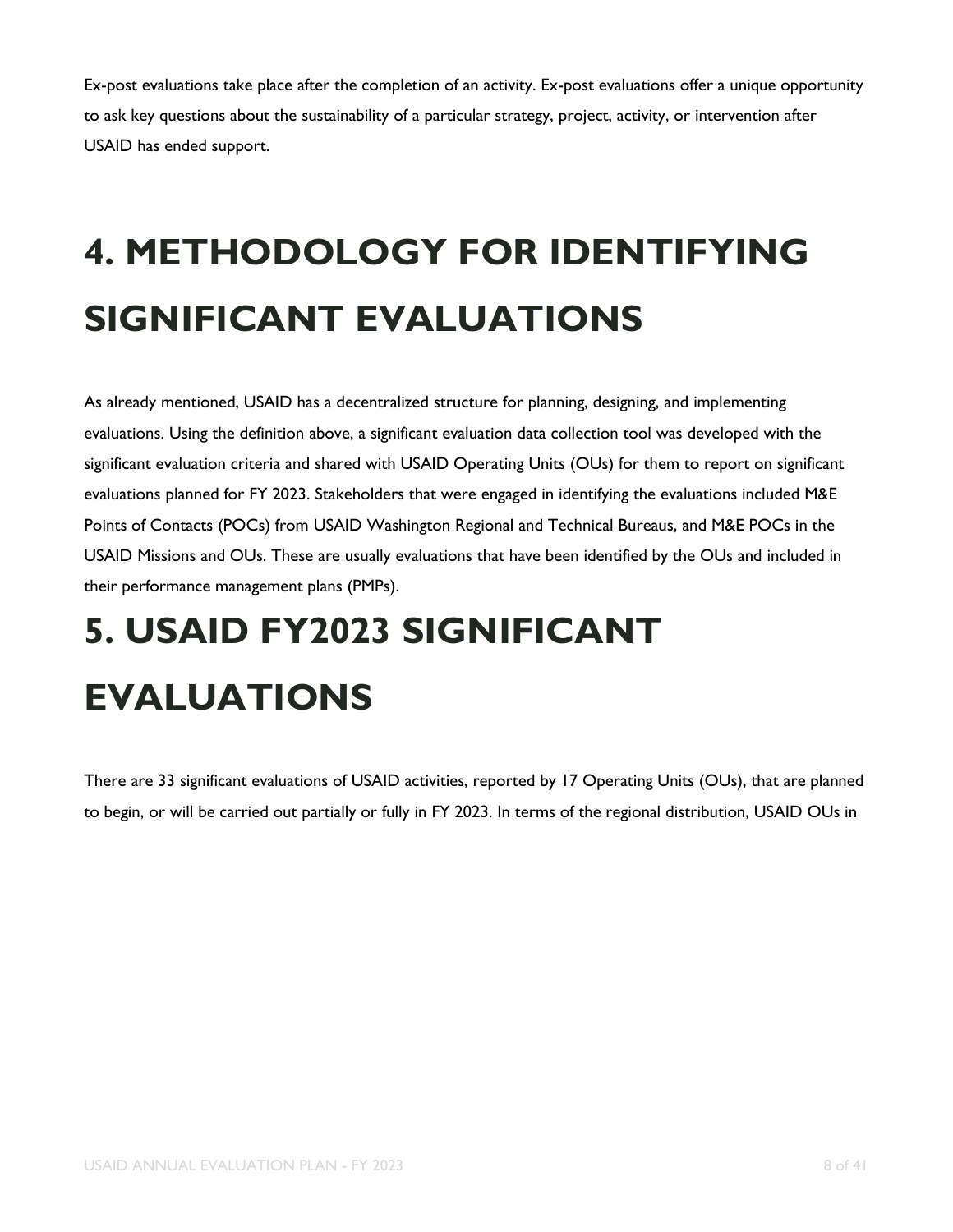#### Africa, and Latin America and the Caribbean plan to conduct the highest number of significant evaluations in FY

2023. **Figure 1** shows the regional distribution of significant evaluations planned for FY 2023.

**Figure 2** below shows the distribution of planned significant evaluations by criteria. Based on the significant evaluation definition, performance evaluations of activities with a program budget of \$40 million or more, and that address an Agency Learning Agenda question, were the most



reported type of evaluation planned to be conducted by OUs in FY 2023. There is currently an effort by USAID



to encourage Missions to consider conducting an impact evaluation, if they design an activity using an untested hypothesis. In addition, an Agency Notice has been published that the Agency will prefer Missions to conduct impact evaluations when USAID needs information on whether an intervention is achieving a specific outcome that can be attributed directly to a USAID intervention.

In addition, PPL is also in the process of finalizing an inter-agency agreement with General Services Administration Office of Government-wide Policy, Office of Evaluation Sciences (OES), to provide services that require deep expertise in both statistical and quantitative methods, which USAID Operating Units can easily access for conducting Impact Evaluations.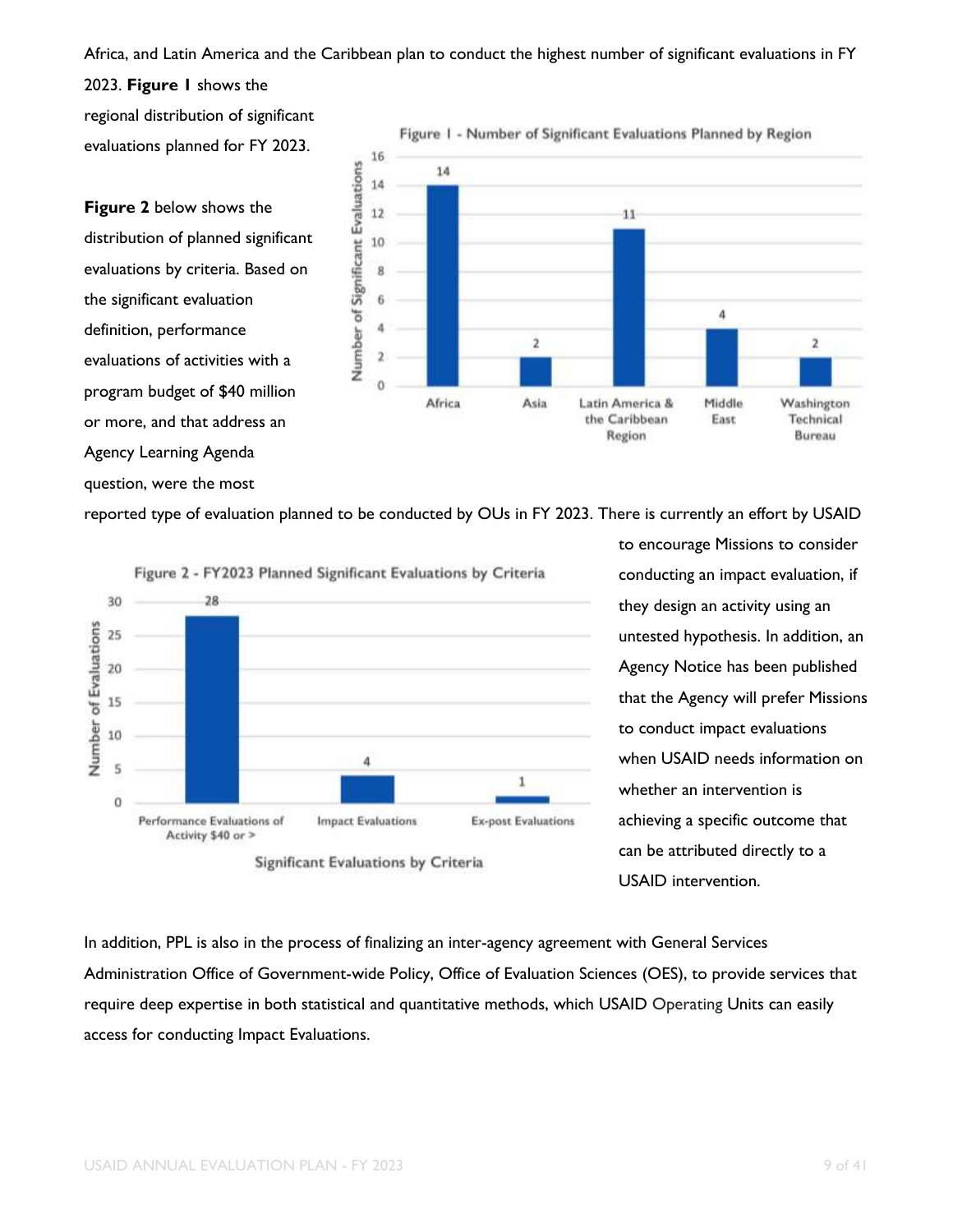In terms of the program sectors, more than a third of the activities that will be evaluated are in the democracy, human rights, and governance sector. **Figure 3** below shows the distribution of the FY 2023 significant evaluations across eight USAID program sectors.



Figure 3 - FY2023 Significant Evaluations by Sector

As already mentioned, all significant evaluations must address an Agency Learning Agenda question. **Figure 4** below shows the number of planned evaluations by Agency Leaning Agenda question. The evaluations planned for FY 2023 will address seven of the nine Agency Learning Agenda questions. The most common Agency Learning Agenda questions that will be addressed by the evaluations in FY 2023 are the questions on resilience, migration and forced displacement, and operational effectiveness.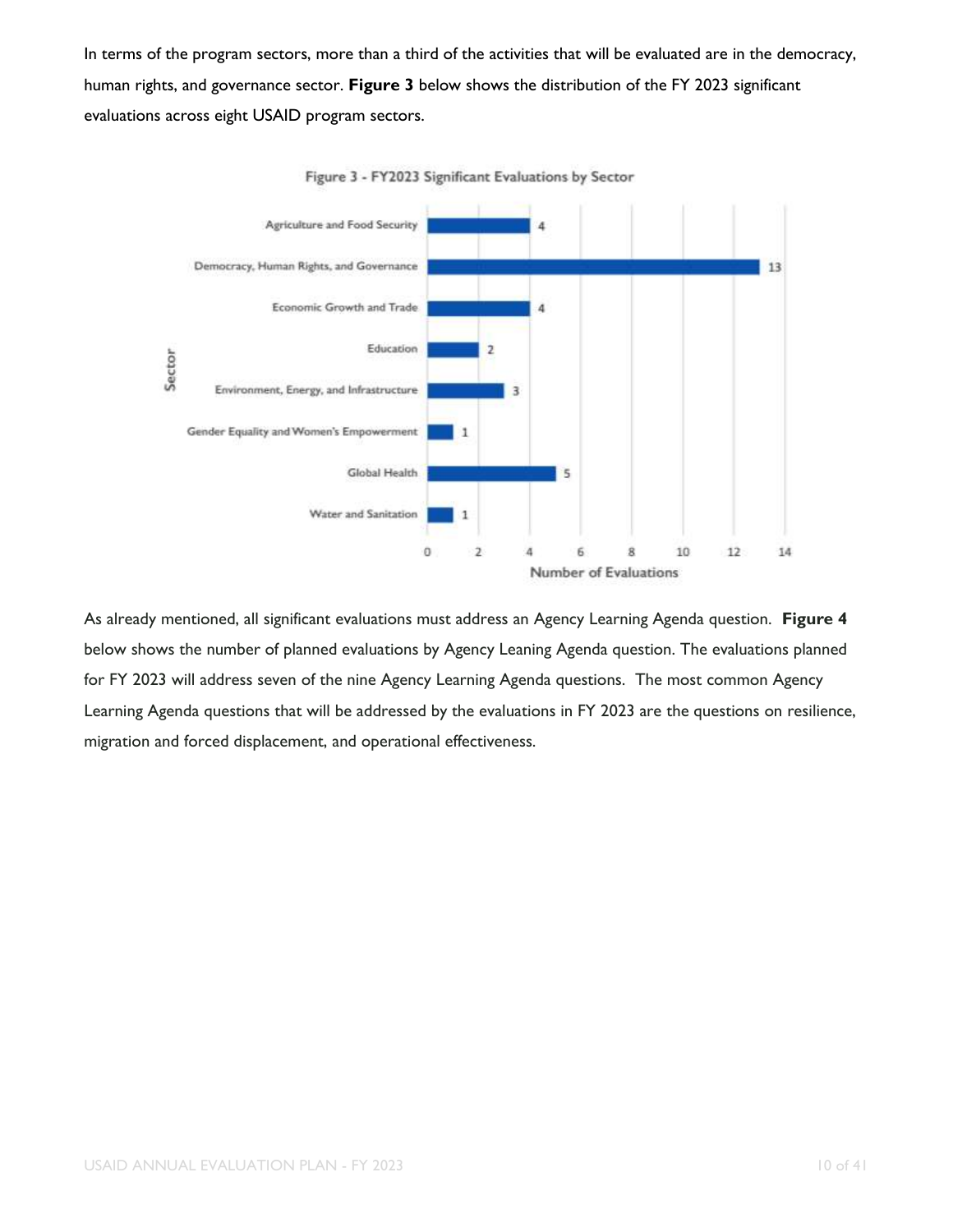

#### Figure 4 - Number of FY2023 Significant Evaluations by Agency **Learning Agenda Questions**

### **5.1. PERFORMANCE EVALUATIONS OF ACTIVITIES WITH A BUDGET OF \$40 MILLION OR MORE**

**Table 1** provides a list of the activities to be evaluated by region and country. Detailed descriptions for each evaluation can be found in Appendix 1 of this report. There are 28 performance evaluations planned to be conducted in FY2023, for activities with a program budget of \$40 million more. Fourteen Operating Units (OUs) in Africa, Asia, Latin America and the Caribbean, Middle East and Washington, DC plan to conduct these evaluations. OUs in the Africa and LAC regions plan the most evaluations, with 11 performance evaluations each.

| Table 1 - Activities with Program Budget of \$40 Million or More |                                                                                        |
|------------------------------------------------------------------|----------------------------------------------------------------------------------------|
| <b>Activity to be Evaluated</b>                                  |                                                                                        |
| <b>AFRICA</b>                                                    |                                                                                        |
| USAID/Nigeria                                                    | Integrated Health Program (IHP) Task Orders 3, 4 and 5                                 |
| <b>USAID/South Africa</b>                                        | Southern Africa Regional Human Rights Program                                          |
|                                                                  | Southern Africa Political Parties & Dialogue Program (SAPP&D)                          |
|                                                                  | Strengthening Evidenced-based Rehabilitation for Victims of Torture in Southern Africa |
|                                                                  | Southern Africa Energy Program (SAEP)                                                  |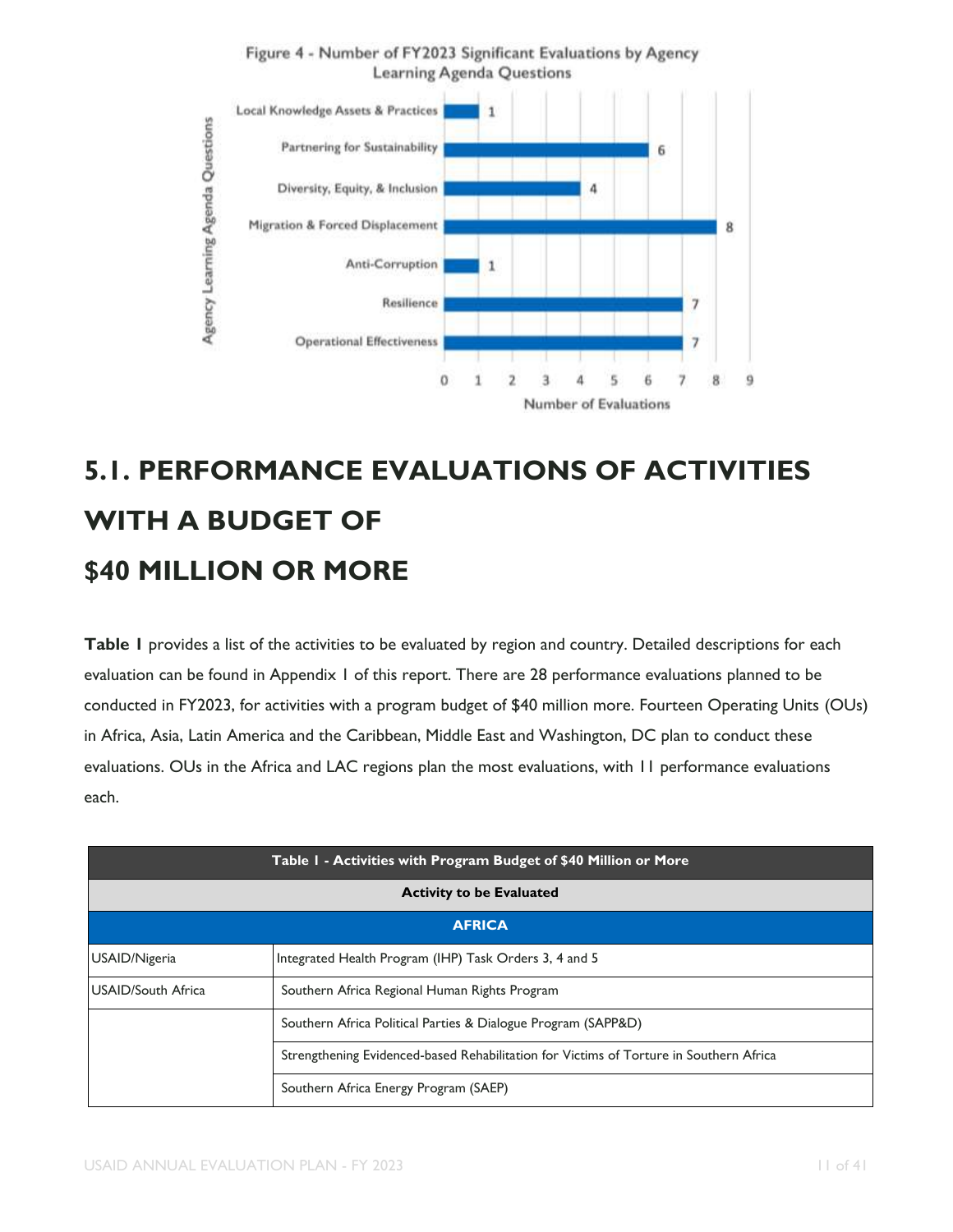|                          | Sustainable Agricultural Technology (SAT) CWC                 |
|--------------------------|---------------------------------------------------------------|
|                          | <b>Resilient Waters</b>                                       |
|                          | Southern Africa Trade and Investment Hub                      |
| <b>USAID/South Sudan</b> | Shejjah Salaam Activity                                       |
|                          | Advancing HIV & AIDS Epidemic Control (AHEC)                  |
| USAID/Zambia             | DO2 midterm and final evaluations                             |
|                          | <b>ASIA</b>                                                   |
| USAID/India              | South Asia Regional Energy Partnership (SAREP) Activity       |
| USAID/Philippines        | Philippines Health Project                                    |
|                          | <b>LATIN AMERICA AND THE CARIBBEAN</b>                        |
| USAID/Columbia           | Land for Prosperity Activity                                  |
|                          | Inclusive Justice Activity                                    |
| <b>USAID/El Salvador</b> | <b>Crime Prevention Activity</b>                              |
| USAID/Guatemala          | Integrated crime and violence prevention activity             |
|                          | GBV prevention and response activity                          |
| <b>USAID/Honduras</b>    | <b>Transforming Market Systems Activity</b>                   |
|                          | Justicia Efectiva Activity                                    |
|                          | <b>Building Climate Resilience Activity</b>                   |
|                          | Strengthening Democratic Governance Activity                  |
|                          | Local governance activity                                     |
|                          | Improving Pathways to Education Activity                      |
|                          | <b>MIDDLE EAST</b>                                            |
| USAID/Egypt              | <b>Workforce Egypt Activity</b>                               |
| USAID/Jordan             | New Civil Society Activity                                    |
| USAID/Iraq               | Iraq Governance and Performance Accountability program (IGPA) |
|                          | <b>USAID/WASHINGTON</b>                                       |
| <b>DDI/LFT Hub</b>       | Local Works Program                                           |

#### **5.1.1. Agency Learning Agenda Questions**

The 28 planned performance evaluations will address seven of the Agency Learning Agenda questions. **Figure 5** below shows the learning agenda questions that the performance evaluations will address, by region. The graph shows that 8 of the 11 performance evaluations that will be conducted in the LAC region will address the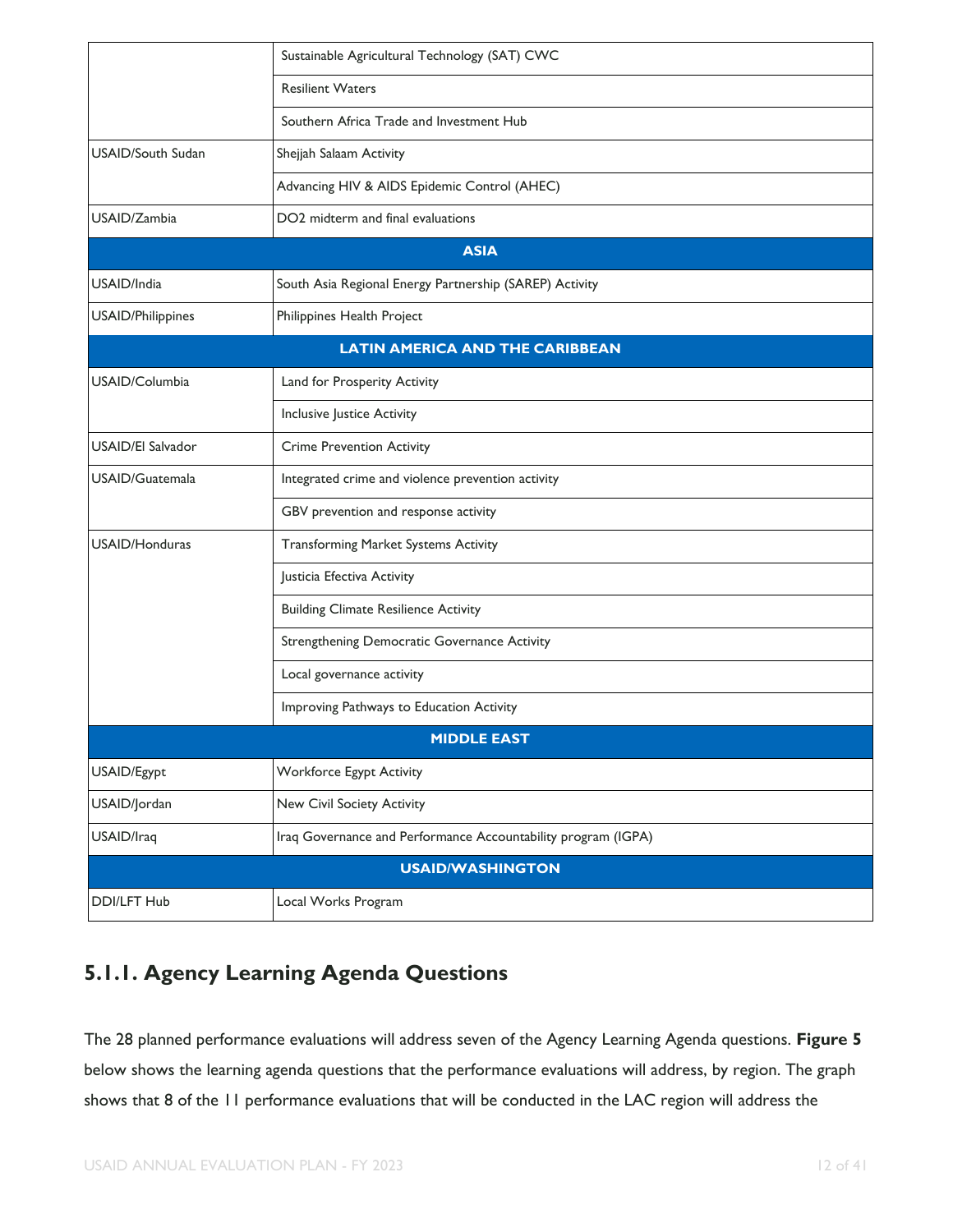Agency Learning Agenda question on migration and forced displacement. The 11 planned performance evaluation in Africa, address a wider variety of Agency Evaluation Questions, that include partnering for sustainability, diversity, equity, inclusion, and accessibility; anti-corruption; and operational effectiveness.



Figure 5 - Agency Learning Agenda Questions that Performance Evaluations Will Address by Region

#### **5.1.2. Evaluation Purpose**

According to the OUs, the planned performance evaluations will be conducted for accountability, learning, and adaptive management. Specifically, the evaluations are expected to assess performance of activities evaluated and determine the extent to which results are being achieved. For most mid-term evaluations, the evaluations are expected to identify implementation challenges, if any, and inform corrective actions or adaptations OUs will have to make to improve implementation and performance outcomes.

#### **5.1.3. Methods and Data Needed**

All evaluations are planned to use rigorous performance evaluation methods, which are appropriate to answer the specific questions that each evaluation will be designed to answer. As indicated in OMB Memo M-21-27  $\frac{a}{a}$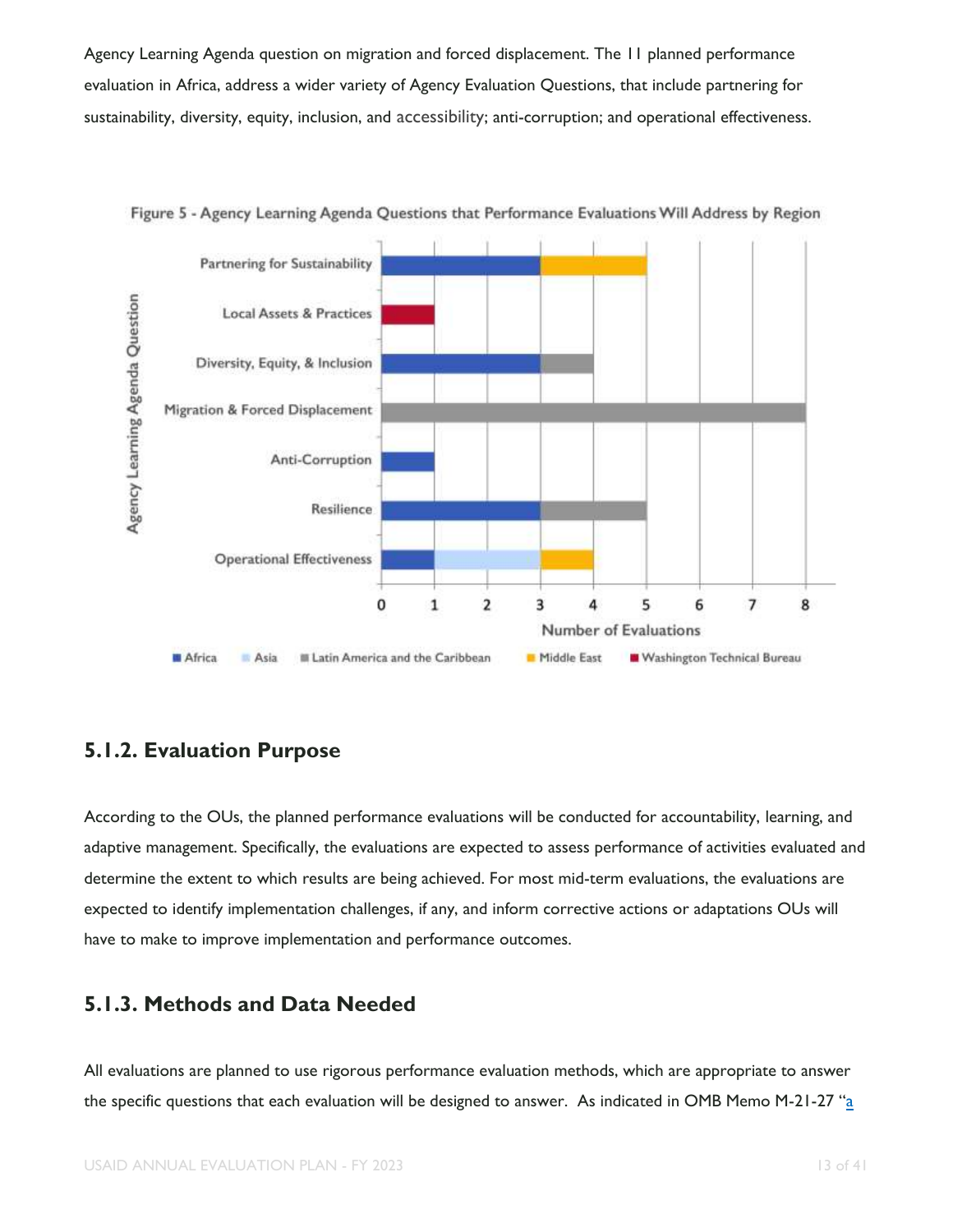[randomized controlled trial is not required for an evaluation to be rigorous, and using a method like a](https://www.whitehouse.gov/wp-content/uploads/2021/06/M-21-27.pdf)  [randomized controlled trial does not automatically ensure that an evaluation is conducted with the necessary](https://www.whitehouse.gov/wp-content/uploads/2021/06/M-21-27.pdf)  [rigor](https://www.whitehouse.gov/wp-content/uploads/2021/06/M-21-27.pdf)." In following OMB guidance, these evaluations will adhere to quality and widely accepted scientific principles across the evaluation lifecycle from planning and design, through implementation and execution, and the interpretation and dissemination of findings.

In conducting these performance evaluations, OUs plan to use mixed method approaches that require both quantitative and qualitative data collection and analysis. OUs identified primary and secondary data collection methods, including literature reviews, population-based surveys, focus group discussions (FGDs), key informant interviews (KII), and review of performance monitoring data. These methods are expected to be defined further by the OUs, in FY 2023, as the planning, design, and procurement of the evaluations are finalized. At that point, the FY 2023 Annual Evaluation Plan will be updated to reflect the details of the evaluation methods for each evaluation.

#### **5.1.4. Challenges**

Several challenges were identified that OUs will have to overcome for the evaluations to be implemented successfully. The challenges for each evaluation can be found in the Appendices of this plan. Most challenges identified are contextual, with the potential of impeding data collection activities. The challenges are represented in **Figure 6** below. The most common challenge that is likely to affect more than half of the planned performance evaluations are restrictions resulting from the COVID-19 response. The second most common reported were restrictions resulting from the security situation in the countries where the evaluations will be conducted. This was commonly reported by OUs in the LAC region.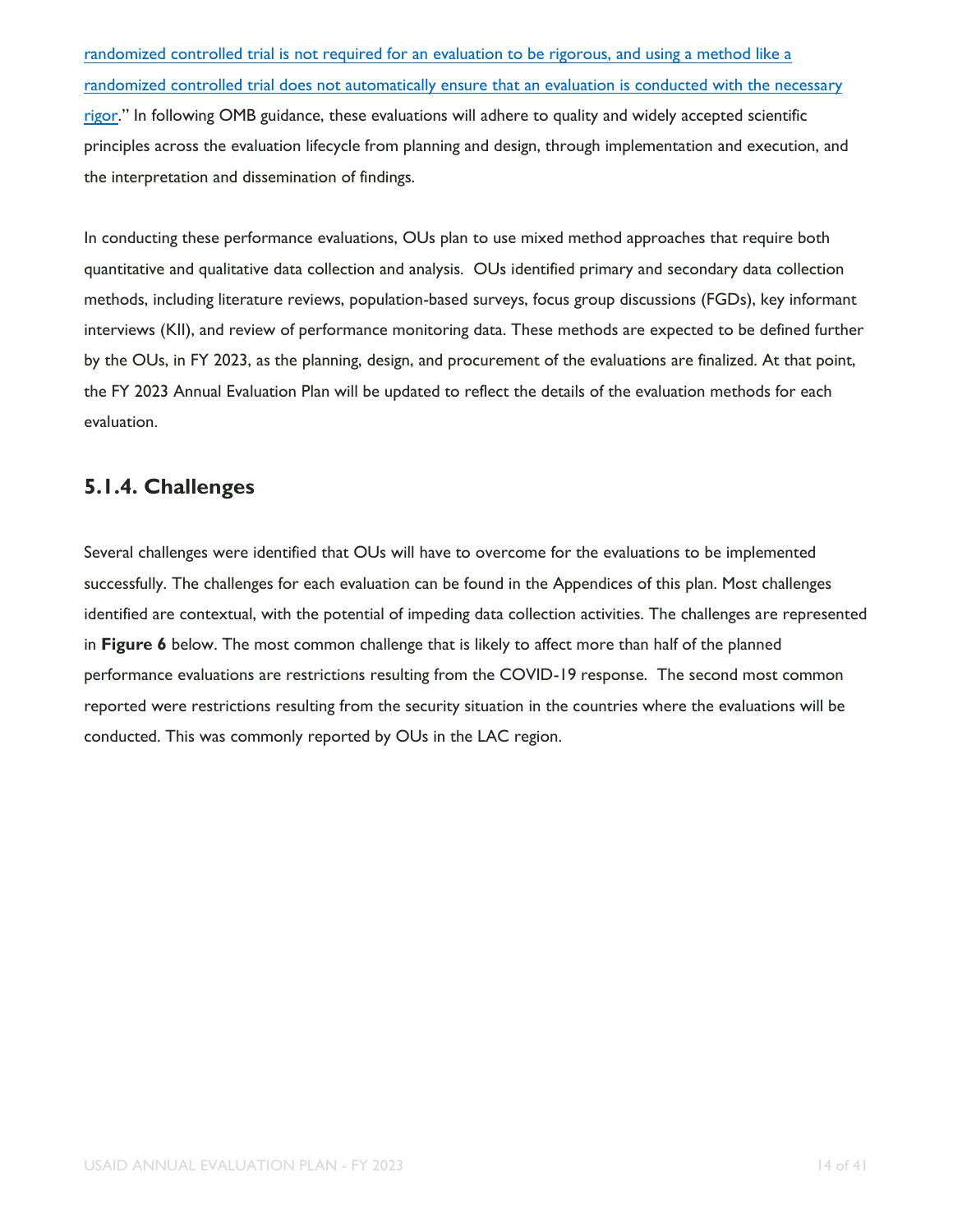

#### **5.1.5 Dissemination Strategy**

Following the requirements of [ADS 201.3.5.18](https://www.usaid.gov/ads/policy/200/201) the reports of all completed evaluations will be submitted to th[e](https://dec.usaid.gov/dec/home/Default.aspx) [Development Experience Clearinghouse](https://dec.usaid.gov/dec/home/Default.aspx) (DEC) within three months of final approval by USAID. In addition to the required DEC publication of completed evaluation reports, several OUs identified other strategies through which completed evaluation findings may be disseminated, for example, conducting stakeholder workshops, hosting learning events, and developing summaries of evaluation reports. In addition, per Agency policy, all quantitative data collected for each evaluation will be provided in machine-readable, non-proprietary formats as required by USAID's Open Data policy (see ADS 579). The data will be organized and fully documented for use by those not fully familiar with the project or the evaluation. USAID will retain ownership of all datasets developed through these evaluations. Several OUs are also planning additional dissemination strategies that they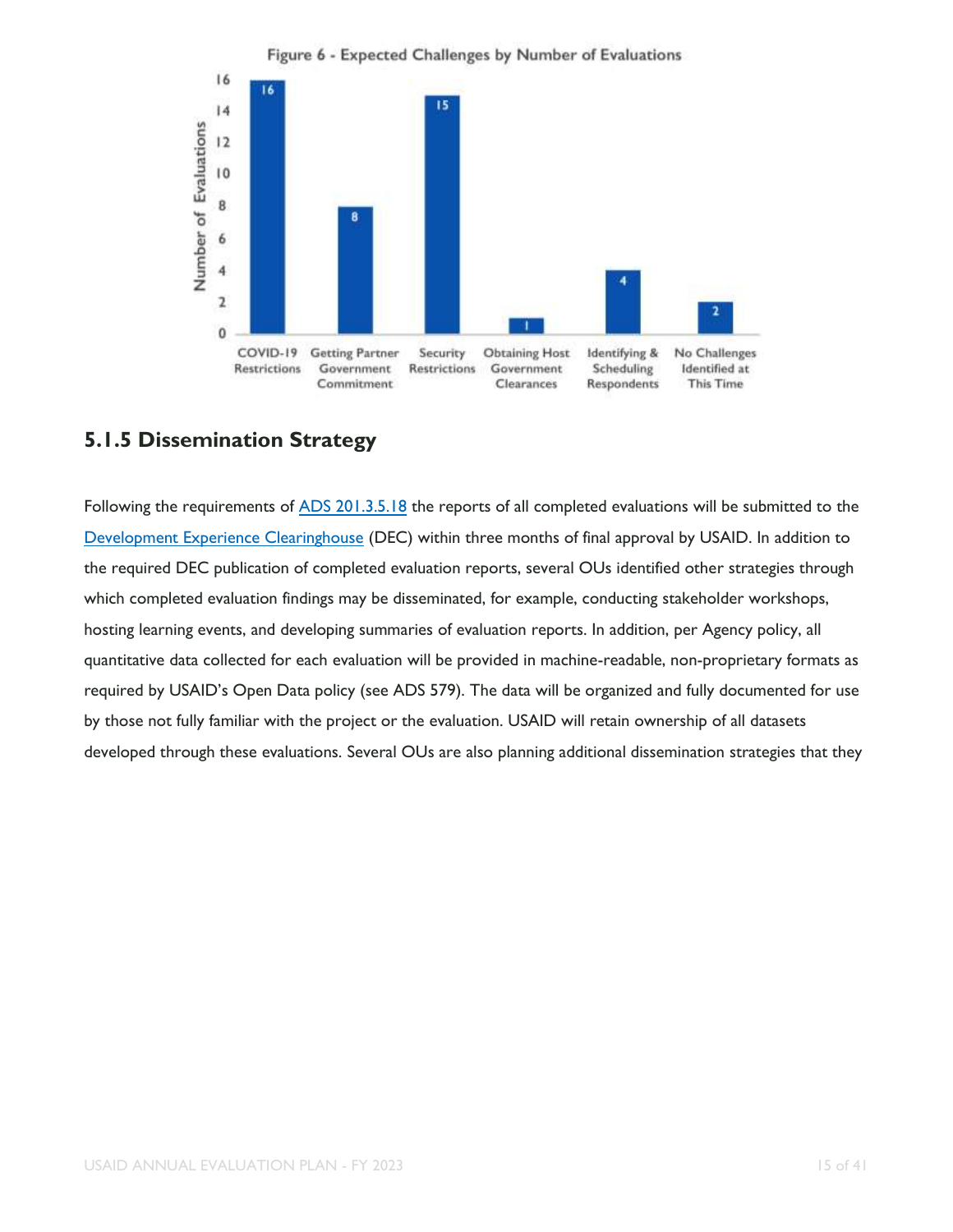will use to share the findings of the evaluations. **Figure 7** shows these strategies by the number of evaluations for which they will be applied. The strategies for each evaluation can be found in the Appendices of this plan.

#### **EVALUATIONS** 25 20 **Number of Evaluations** 20  $15$ 16  $\overline{10}$ 5  $\overline{0}$ Mission Webinars Summary Workshops/ **Briefs** Reports **Learning Events Dissemination Strategy**

Figure 7 - Types of Dissemination Strategy by Number of Evaluations

The second group of significant evaluations is impact evaluations that address an Agency Learning Agenda question. Impact evaluations measure changes in development outcomes that are attributable to a defined intervention, program, policy, or organization. Impact

**5.2. IMPACT** 

evaluations are based on models of cause and effect and require a credible and rigorously defined counterfactual to control for factors other than the intervention that might account for observed changes. Impact evaluations can use either an experimental design or quasi-experimental design.

USAID evaluation policy states that each USAID Mission and Washington OU must conduct an impact evaluation, if feasible, of any new, untested approach that is anticipated to be expanded in scale or scope through U.S. Government foreign assistance or other funding sources (i.e., a pilot intervention). However, USAID is currently encouraging Missions to conduct long-term impact evaluations and providing technical support to build the capacity of Missions to conduct these evaluations. This includes offering to review the evaluation statements of work and making technical input to the draft before they are finalized by the Missions. In addition, PPL is also in the process of finalizing an inter-agency agreement with General Services Administration Office of Governmentwide Policy, Office of Evaluation Sciences (OES), to provide services that require deep expertise in both statistical and quantitative methods, that USAID Operating Units can easily access for conducting Impact Evaluations.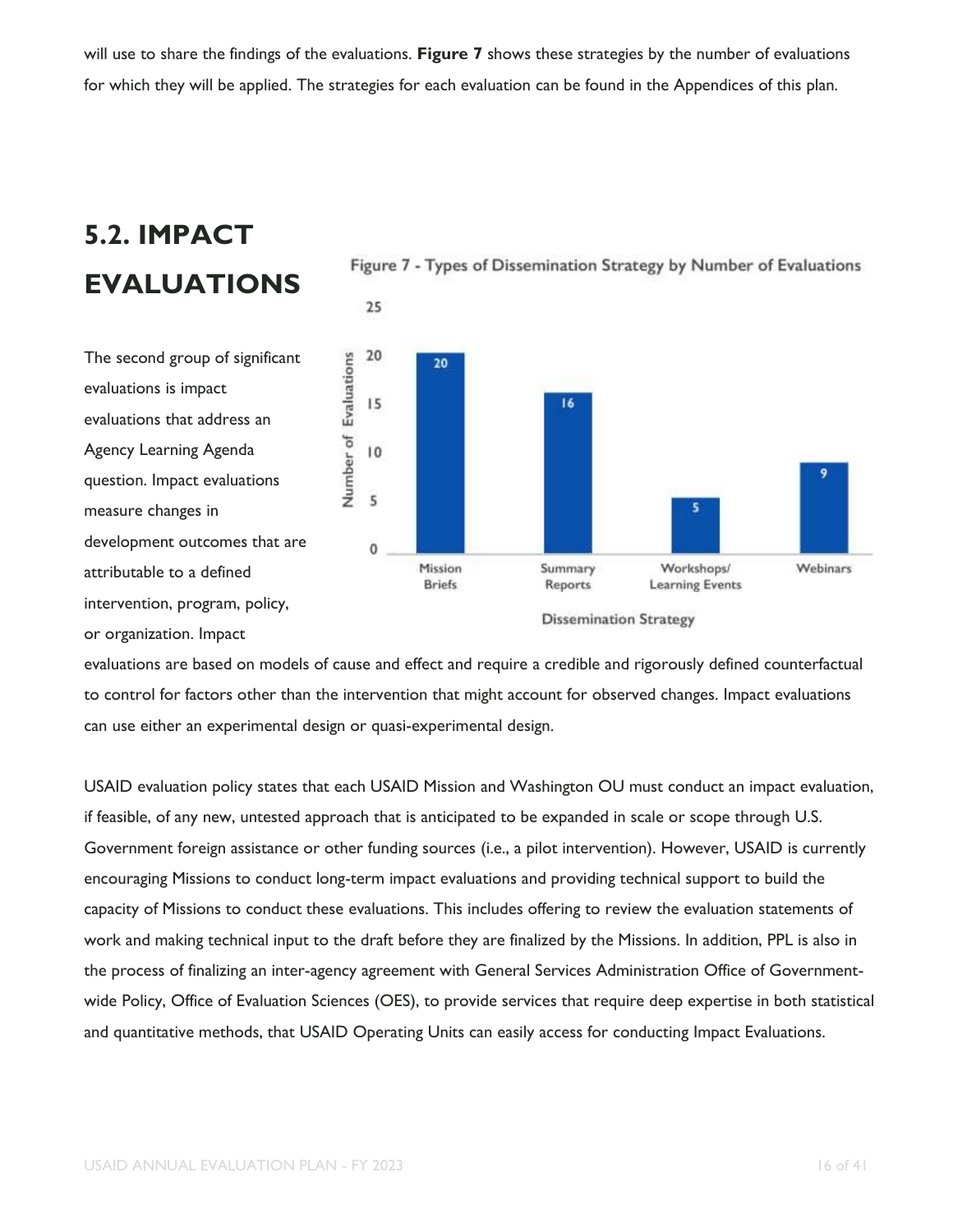There are four impact evaluations planned to be conducted in FY2023 that will address an Agency Learning Agenda question. The OUs that plan to conduct these evaluations include USAID/Jordan, USAID/South Sudan, USAID/Zambia, and the Bureau for Humanitarian Assistance (BHA) in Washington, DC. The activities to be evaluated are listed in **Table 2**, below. Details on each of these planned impact evaluations can be found in Appendix 2 of this plan. Two of the evaluations will be conducted by OUs in Africa, one by an OU in the Middle East, and one by a Washington, DC, OU. In terms of sectors the impact evaluations that will be conducted by BHA, USAID/South Sudan, and USAID/Zambia, are for activities implemented in the agriculture and food security sector, and the impact evaluation that USAID/Jordan will conduct is in the health sector.

| Table 2 - Activities to be Evaluated Using Impact Evaluation |                                                                                        |  |
|--------------------------------------------------------------|----------------------------------------------------------------------------------------|--|
| <b>Operating Units</b>                                       | <b>Activities</b>                                                                      |  |
| <b>AFRICA</b>                                                |                                                                                        |  |
| <b>USAID/South Sudan</b>                                     | Multi-Year Emergency Food Assistance Program Statement (MYE APS) Activity              |  |
| USAID/Zambia                                                 | Health, Ecosystems and Agriculture for Resilient, Thriving Societies (HEARTH) Activity |  |
| <b>MIDDLE EAST</b>                                           |                                                                                        |  |
| USAID/Jordan                                                 | <b>Community Health and Nutrition Activity</b>                                         |  |
| <b>WASHINGTON, DC</b>                                        |                                                                                        |  |
| BHA/Washington                                               | CARE SHOUHARDO III and World Vision Nobo Jatra Activity Bangladesh                     |  |

#### **5.2.1. Agency Learning Agenda Question**

The impact evaluations will address three of the eight Agency Learning Agenda questions. The evaluations that will be conducted by USAID/Zambia, and USAID/Jordan, will each address the learning agenda question on resilience, "How can USAID strengthen household, community, and country resilience to climate, conflict, economic, and health shocks?" The impact evaluations planned by the OUs in South Sudan and BHA will respectively address questions on operational effectiveness and partnering for sustainability.

#### **5.2.2. Evaluation Purpose**

The four impact evaluations are planned for a variety of purposes. For example, USAID/South Sudan will be conducting the evaluation to determine the effectiveness and efficiency of the pilot Multi-Year Emergency (MYE) food assistance award as compared to the more traditional single-year humanitarian assistance awards. The impact evaluation that will be conducted by USAID/Zambia will assess the extent to which HEARTH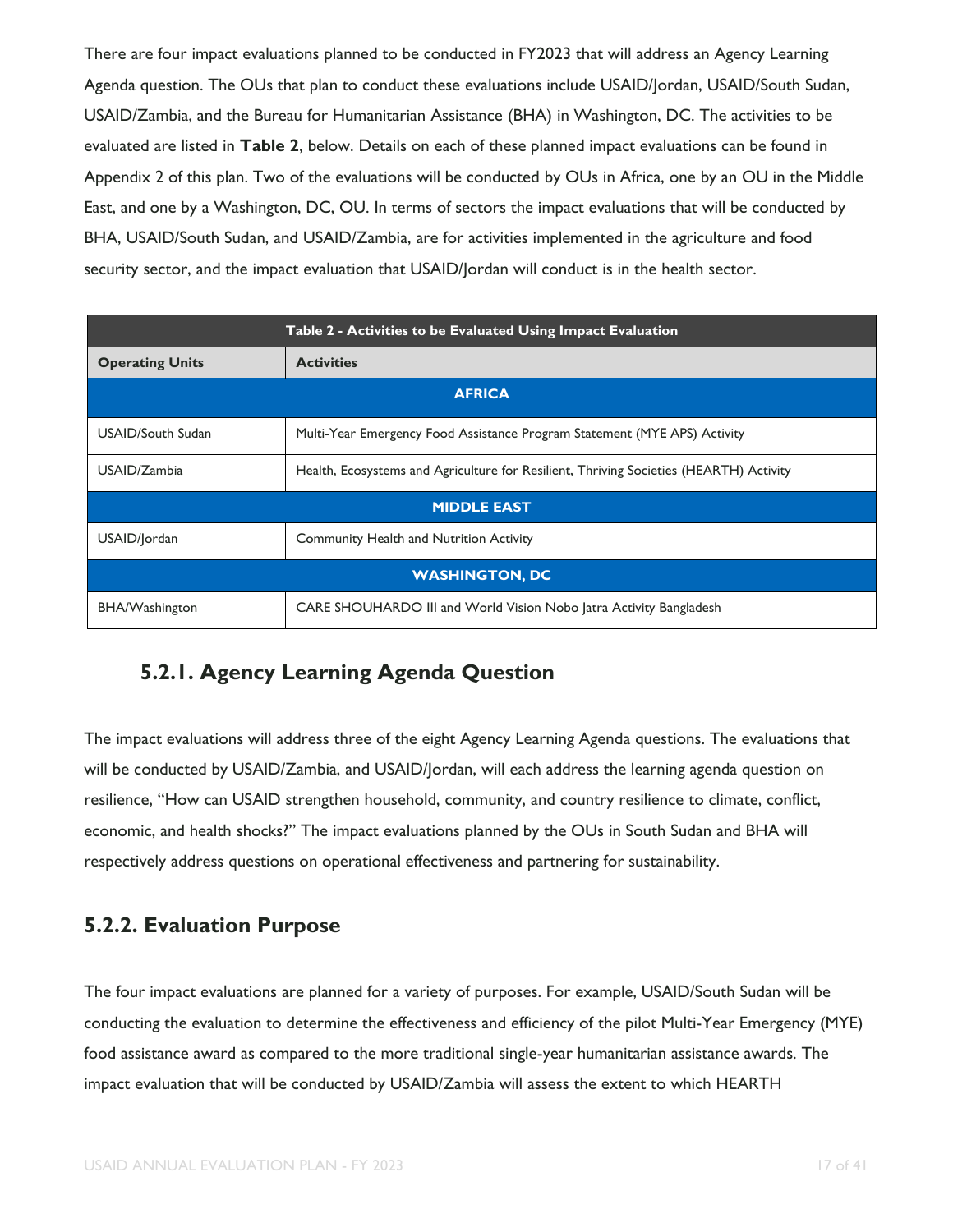interventions on wildlife management and conservation of biodiverse ecosystems improved the well-being and prosperity of communities that depend on them.

#### **5.2.3. Methods and Data Needed**

All of the evaluations are expected to use quasi-experimental impact evaluation designs. The evaluations will be designed and implemented by independent third-party contractors. For example, BHA expects to use a matched comparison group design, complemented by qualitative data on project implementation, performance, and sustainability.

#### **5.2.4. Challenges**

Like the other evaluations, OUs provided similar challenges that may affect the implementation of the impact evaluations. COVID-19 restrictions were identified by South Sudan and Zambia, as a likely challenge that may affect the evaluation. South Sudan also indicated that there could be security concerns as a challenge for field data collection. BHA indicated that if the evaluation is conducted during the Ramadan religious season, it will be a challenge, because it is a period of religious fasting and a challenging period for data collection. Jordan does not anticipate any challenges to conducting the evaluation. Details for each evaluation are found in the Appendix 2.

#### **5.2.5. Dissemination Strategy**

Following the requirements of [ADS 201.3.5.18](https://www.usaid.gov/ads/policy/200/201) the reports of all completed evaluations will be submitted to th[e](https://dec.usaid.gov/dec/home/Default.aspx) [Development Experience Clearinghouse](https://dec.usaid.gov/dec/home/Default.aspx) (DEC) within three months of final approval by USAID. In addition to the required DEC publication of completed evaluation reports, several OUs identified other strategies through which completed evaluation findings may be disseminated. In addition, per Agency policy, all quantitative data collected for each evaluation will be provided in machine-readable, non-proprietary formats as required by USAID's Open Data policy (see ADS 579). The data will be organized and fully documented for use by those not fully familiar with the project or the evaluation. USAID will retain ownership of all datasets developed through these evaluations.

In addition to the mandatory publication of the final report of each evaluation on the DEC, OUs also plan additional approaches in their dissemination strategy. In Jordan, dissemination will include mission briefs and summary documentation of the report. South Sudan and BHA's strategy will include hosting webinars on the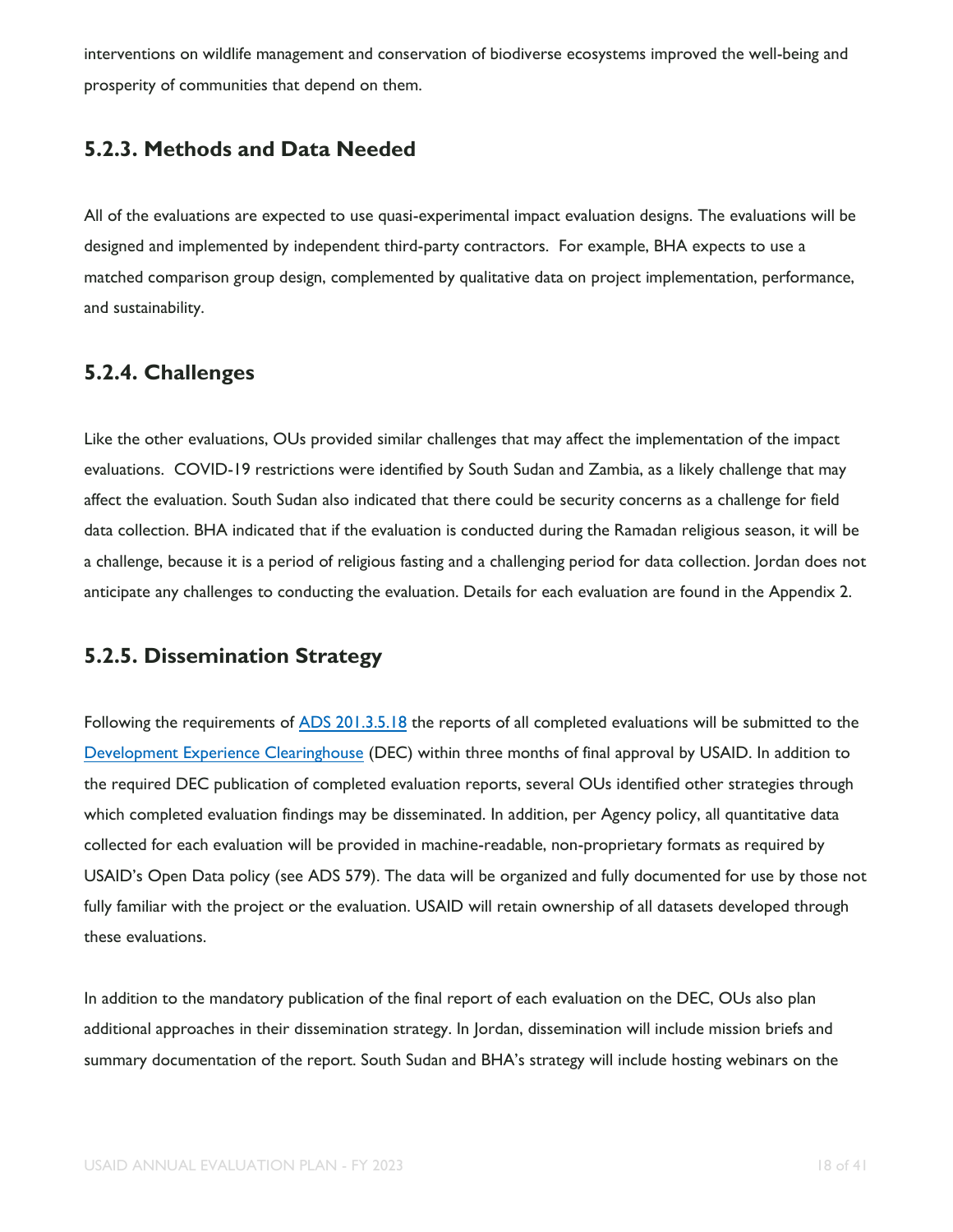evaluation, and Zambia's strategy will include a mission brief as well as hosting a learning event or workshop for implementing partners and other stakeholders. Details for each evaluation are found in the Appendix 2.

#### **5.3. EX-POST EVALUATIONS**

There is one ex-post significant evaluation planned to be conducted in FY 2023 on a health activity. This is the ex-post evaluation of Maternal and Child Survival Program in Ebonyi and Kogi States of Nigeria. The evaluation will address the Agency Learning Agenda question on Operational Effectiveness, which is, "How can USAID's partnerships with the private sector, local and nontraditional partners, and other donors contribute to sustainable development objectives?"

The purpose of this evaluation is to assess the sustainability of the achievements of the program, beyond USAID support. The OU expects that the findings of the evaluation will inform how USAID Nigeria programs for sustainability, and to guide new program designs.

The evaluation is expected to be conducted using mixed methods design, drawing on both quantitative and qualitative data collection and analysis methods. Specifically, the OU expects to use key informant interviews, focus group discussions, desk review of program reports, review of routine HMIS data during and post activity implementation, as some of the sources of data for the evaluation. In terms of challenges in conducting the evaluation, the OU indicated that COVID-19, and security challenges, may restrict the ability of evaluators to locate or access those who benefited from the activity during implementation.

In addition to the mandatory publication of the completed evaluation report on the DEC, the OU dissemination strategy includes hosting a dissemination workshop, and production of Mission Briefs. The evaluations in this section will be updated when funds for Ex-Post Evaluations based on the Appropriations Act, 2021 become available to USAID operating units for planning and designing ex-post evaluations.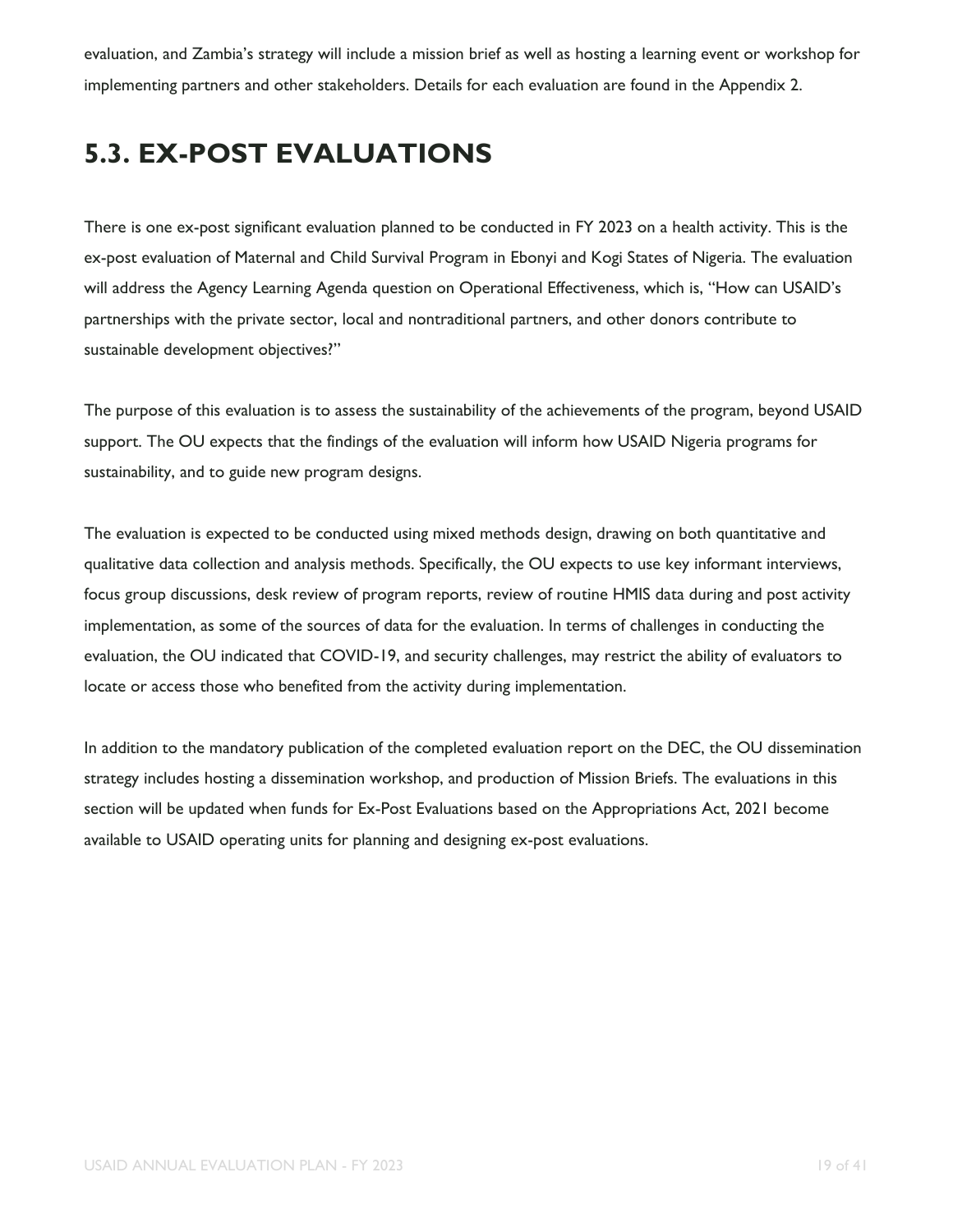# <span id="page-19-0"></span>**6. NEXT STEPS: TECHNICAL SUPPORT FROM THE OFFICE OF LEARNING, EVALUATION, AND RESEARCH (LER)**

In support of the significant evaluations identified in this Annual Evaluation Plan, the USAID Bureau for Policy, Planning, and Learning, Office of Learning Evaluation and Research (PPL/LER), in collaboration with M&E POCs and subject matter experts from other Bureaus, will provide virtual and in-person technical and advisory support, when appropriate, to OUs in the planning, design, procurement, execution, and dissemination of the results of these evaluations. This is in addition to the ongoing guidance and support that PPL/LER provides to all USAID OUs, including an online Evaluation Toolkit with templates and guidance, online and in-person training in monitoring and evaluation practices, and hosting webinars and presentations on evaluation topics.

Depending on need and demand, LER will also provide technical support in conducting evaluability assessments prior to the design of some of the evaluations (e.g., ex-post evaluations). An evaluability assessment contributes to decisions about the feasibility of and best approaches for the evaluation.

All significant evaluations will be USAID external evaluations. An external evaluation is one that is commissioned by USAID, rather than by the implementing partner, and in which the team leader is an expert external to USAID, who has no fiduciary relationship with the implementing partner. In this regard, LER will provide support in identifying appropriate contract mechanisms that may be available for Missions to procure services to conduct the evaluations.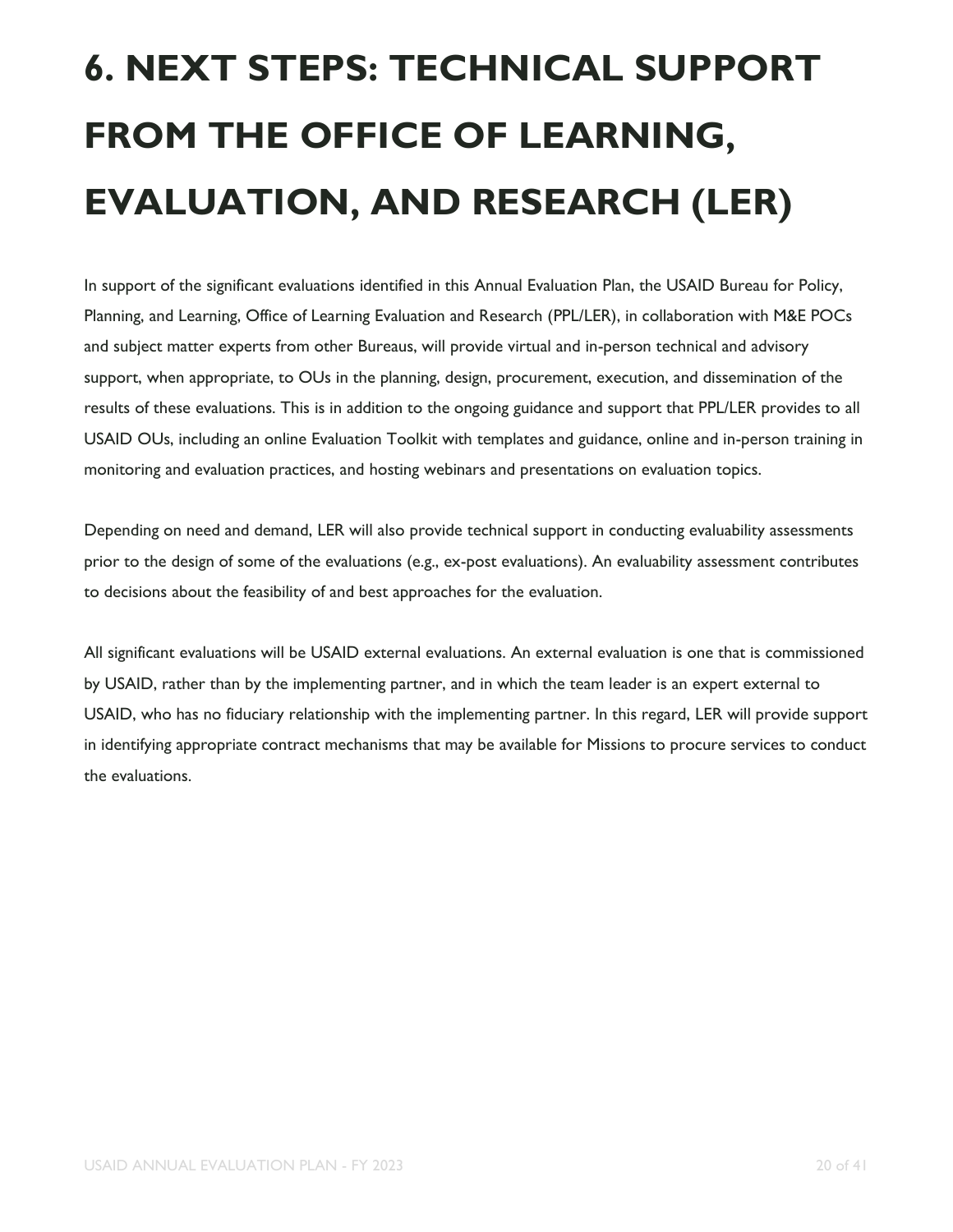# <span id="page-20-0"></span>**APPENDIX 1 PERFORMANCE EVALUATIONS OF ACTIVITIES WITH A BUDGET OF \$40 MILLION OR MORE**

| Performance Evaluations of Activities with Budget of \$40 Million and Above |                                                                                                                                                                                                                                                                                                                                                                                                                                                                                                                                                                                                                                                                                                                                                                                                           |  |  |
|-----------------------------------------------------------------------------|-----------------------------------------------------------------------------------------------------------------------------------------------------------------------------------------------------------------------------------------------------------------------------------------------------------------------------------------------------------------------------------------------------------------------------------------------------------------------------------------------------------------------------------------------------------------------------------------------------------------------------------------------------------------------------------------------------------------------------------------------------------------------------------------------------------|--|--|
|                                                                             | <b>AFRICA</b>                                                                                                                                                                                                                                                                                                                                                                                                                                                                                                                                                                                                                                                                                                                                                                                             |  |  |
|                                                                             | <b>Evaluation # I</b>                                                                                                                                                                                                                                                                                                                                                                                                                                                                                                                                                                                                                                                                                                                                                                                     |  |  |
| <b>Operating Unit</b>                                                       | USAID/Nigeria                                                                                                                                                                                                                                                                                                                                                                                                                                                                                                                                                                                                                                                                                                                                                                                             |  |  |
| Name of Evaluation                                                          | Mid-term (Process) Evaluation of Integrated Health Program (IHP) Task Orders 3, 4 and 5                                                                                                                                                                                                                                                                                                                                                                                                                                                                                                                                                                                                                                                                                                                   |  |  |
| Evaluation Purpose and<br>Question                                          | The IHP is designed to contribute to revitalizing primary health care by helping the state<br>health systems upgrade clinics and employ an integrated model for a full complement of high-<br>quality round-the-clock health services in every ward. This mid-term evaluation of the IHP<br>Task Orders will be implemented in Sokoto, Bauchi and Kebbi States. The findings of the<br>evaluation will contribute to answering the following Agency Leaning Agenda question, how<br>can USAID better align systems, processes, and resources to meet long-term needs identified<br>by Missions, while enabling adaptive and timely response to crises or other major shifts in<br>country contexts?<br>Specific evaluation questions will be developed by the Mission when the evaluation is<br>designed. |  |  |
| Data/Information<br>Needed                                                  | Quantitative and qualitative will be collected and analyzed to evaluate the activity.                                                                                                                                                                                                                                                                                                                                                                                                                                                                                                                                                                                                                                                                                                                     |  |  |
| Methods                                                                     | Key informant interview, focus group discussions, desk review of program reports and data                                                                                                                                                                                                                                                                                                                                                                                                                                                                                                                                                                                                                                                                                                                 |  |  |
| Challenges                                                                  | COVID-19 and security challenges                                                                                                                                                                                                                                                                                                                                                                                                                                                                                                                                                                                                                                                                                                                                                                          |  |  |
| <b>Dissemination Strategy</b>                                               | Publication on the DEC, Dissemination Workshops, Mission Briefs                                                                                                                                                                                                                                                                                                                                                                                                                                                                                                                                                                                                                                                                                                                                           |  |  |
| <b>Evaluation #2</b>                                                        |                                                                                                                                                                                                                                                                                                                                                                                                                                                                                                                                                                                                                                                                                                                                                                                                           |  |  |
| <b>Operating Unit</b>                                                       | <b>USAID/Southern Africa</b>                                                                                                                                                                                                                                                                                                                                                                                                                                                                                                                                                                                                                                                                                                                                                                              |  |  |
| Name of Evaluation                                                          | Evaluation of Southern Africa Regional Human Rights Program                                                                                                                                                                                                                                                                                                                                                                                                                                                                                                                                                                                                                                                                                                                                               |  |  |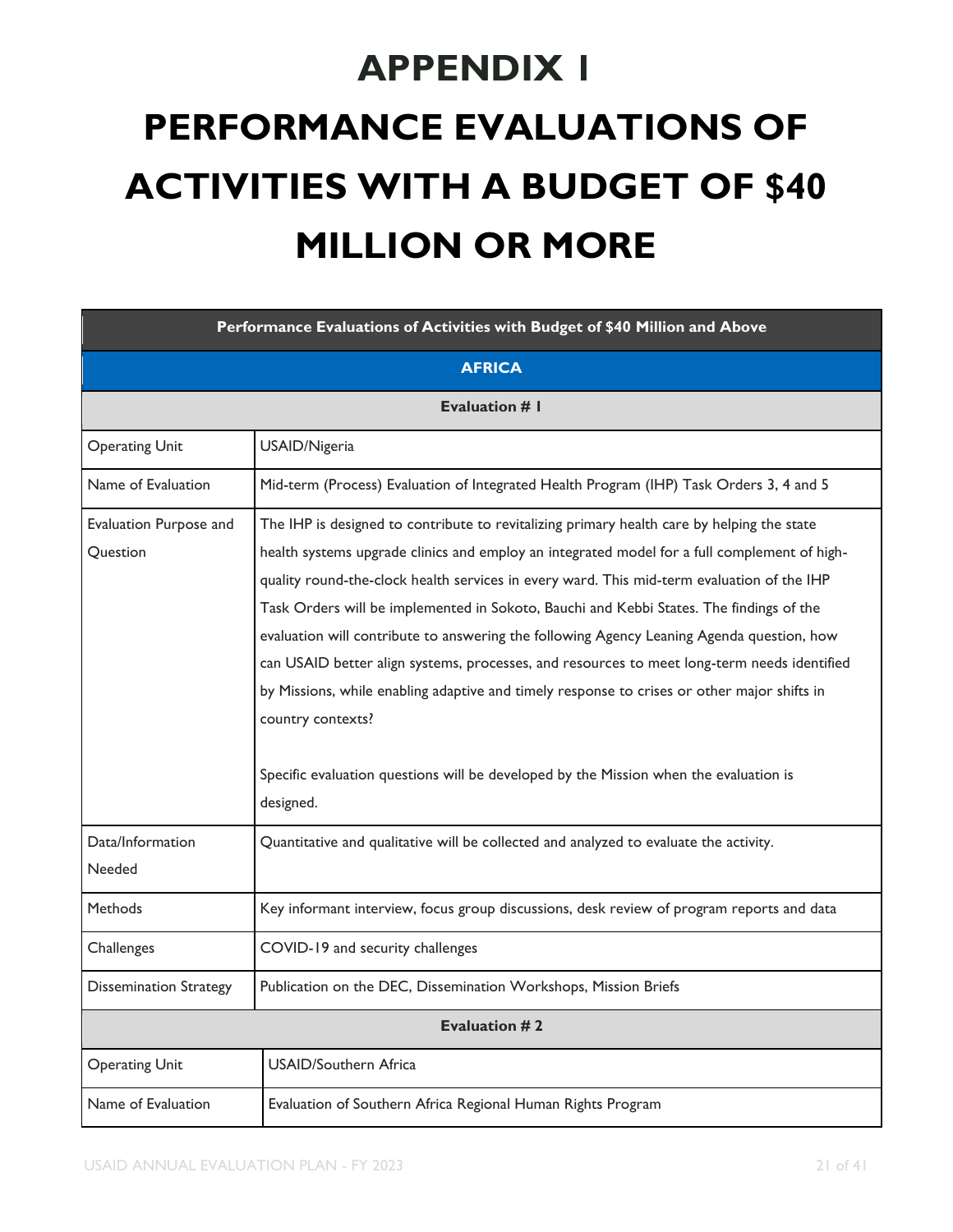| Evaluation Purpose and<br>Question | The program aims to improve the recognition, awareness, and enforcement of human rights in<br>the southern Africa region, with a cross-cutting emphasis on protecting the region's most<br>vulnerable and marginalized groups, including indigenous peoples, women, and youth. The<br>evaluation will assess the project's performance to date with respect to its objectives and<br>recommend any changes to improve project performance. The findings of the evaluation will<br>contribute to answering the Agency Learning Agenda question, how can USAID programs and |  |
|------------------------------------|---------------------------------------------------------------------------------------------------------------------------------------------------------------------------------------------------------------------------------------------------------------------------------------------------------------------------------------------------------------------------------------------------------------------------------------------------------------------------------------------------------------------------------------------------------------------------|--|
|                                    | operations mitigate harm to underrepresented and marginalized populations, while promoting<br>equity and inclusion?<br>Specific evaluation questions will be developed by the Mission when the evaluation is designed.                                                                                                                                                                                                                                                                                                                                                    |  |
| Data/Information Needed            | Quantitative and qualitative data                                                                                                                                                                                                                                                                                                                                                                                                                                                                                                                                         |  |
| Methods                            |                                                                                                                                                                                                                                                                                                                                                                                                                                                                                                                                                                           |  |
|                                    | Desk review, Qualitative and quantitative data collection and analysis methods                                                                                                                                                                                                                                                                                                                                                                                                                                                                                            |  |
| Challenges                         | COVID 19 travel restrictions may affect data collection                                                                                                                                                                                                                                                                                                                                                                                                                                                                                                                   |  |
| <b>Dissemination Strategy</b>      | Evaluation will be published on the DEC, webinars, summary of findings for targeted audiences.                                                                                                                                                                                                                                                                                                                                                                                                                                                                            |  |
| <b>Evaluation #3</b>               |                                                                                                                                                                                                                                                                                                                                                                                                                                                                                                                                                                           |  |
| <b>Operating Unit</b>              | <b>USAID/Southern Africa</b>                                                                                                                                                                                                                                                                                                                                                                                                                                                                                                                                              |  |
| Name of Evaluation                 | Evaluation of Southern Africa Political Parties & Dialogue Program (SAPP&D)                                                                                                                                                                                                                                                                                                                                                                                                                                                                                               |  |
| Evaluation Purpose and             | The SAPP&D Program seeks to strengthen the democratic structures and institutions of                                                                                                                                                                                                                                                                                                                                                                                                                                                                                      |  |
| Question                           | political parties in Angola, Botswana, Eswatini, Lesotho, Malawi, and Zambia to better respond                                                                                                                                                                                                                                                                                                                                                                                                                                                                            |  |
|                                    | to and represent the needs of society, particularly in the areas of water and energy resource                                                                                                                                                                                                                                                                                                                                                                                                                                                                             |  |
|                                    | management. The evaluation will assess the project's performance to date with respect to its                                                                                                                                                                                                                                                                                                                                                                                                                                                                              |  |
|                                    | objectives and recommend any changes to improve project performance. Findings from the                                                                                                                                                                                                                                                                                                                                                                                                                                                                                    |  |
|                                    | evaluation will contribute to answering the Agency Learning Agenda question, How can                                                                                                                                                                                                                                                                                                                                                                                                                                                                                      |  |
|                                    | USAID work with host countries, Interagency colleagues, and other development actors to<br>address systemic corruption through multisectoral approaches?                                                                                                                                                                                                                                                                                                                                                                                                                  |  |
|                                    |                                                                                                                                                                                                                                                                                                                                                                                                                                                                                                                                                                           |  |
|                                    | Specific evaluation questions will be developed by the Mission when the evaluation is designed.                                                                                                                                                                                                                                                                                                                                                                                                                                                                           |  |
| Data/Information Needed            | Quantitative and qualitative data will be collected.                                                                                                                                                                                                                                                                                                                                                                                                                                                                                                                      |  |
| Methods                            | Desk review, Qualitative and quantitative data collection and analysis methods                                                                                                                                                                                                                                                                                                                                                                                                                                                                                            |  |
| Challenges                         | COVID 19 travel restrictions                                                                                                                                                                                                                                                                                                                                                                                                                                                                                                                                              |  |
| <b>Dissemination Strategy</b>      | DEC, webinar, summary of findings                                                                                                                                                                                                                                                                                                                                                                                                                                                                                                                                         |  |
|                                    | <b>Evaluation #4</b>                                                                                                                                                                                                                                                                                                                                                                                                                                                                                                                                                      |  |
| <b>Operating Unit</b>              | <b>USAID/Southern Africa</b>                                                                                                                                                                                                                                                                                                                                                                                                                                                                                                                                              |  |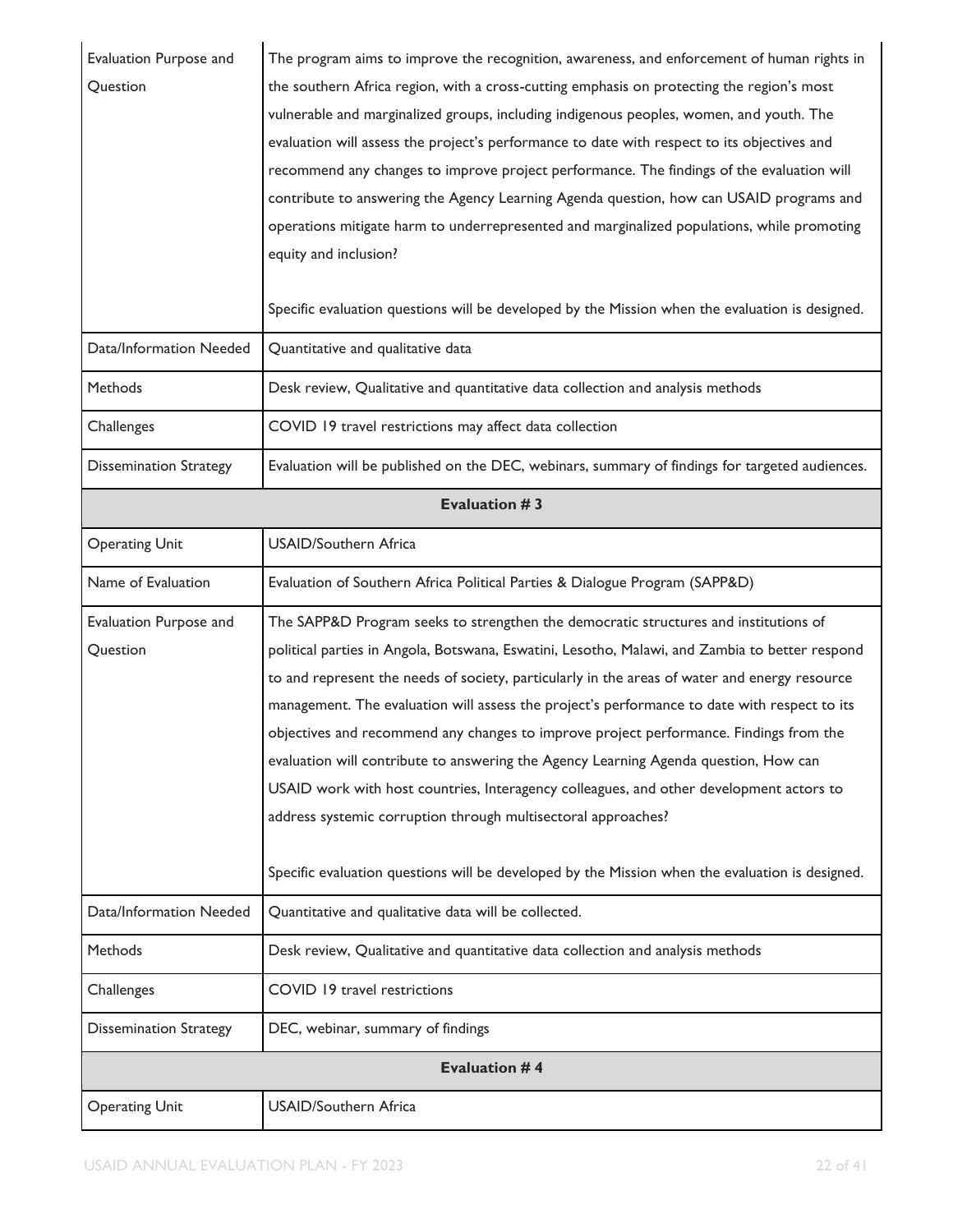| Name of Evaluation                 | Evaluation of Strengthening Evidenced-based Rehabilitation for Victims of Torture in Southern<br>Africa                                                                                                                                                                                                                                                                                                                                                                                                                                                                                                                                                                                                                                                                                                     |
|------------------------------------|-------------------------------------------------------------------------------------------------------------------------------------------------------------------------------------------------------------------------------------------------------------------------------------------------------------------------------------------------------------------------------------------------------------------------------------------------------------------------------------------------------------------------------------------------------------------------------------------------------------------------------------------------------------------------------------------------------------------------------------------------------------------------------------------------------------|
| Evaluation Purpose and<br>Question | The program seeks to strengthen the provision of effective, quality and context responsive<br>treatment and rehabilitation services to individuals, families, groups, and communities that<br>suffer from a variety of psychosocial effects of torture in Africa with a specific focus on<br>Southern Africa. The evaluation will assess the performance to date with respect to its<br>objectives and recommend any changes to improve project performance. The evaluation<br>findings will contribute answering the Agency Learning Agenda question, how can USAID<br>programs and operations mitigate harm to underrepresented and marginalized populations,<br>while promoting equity and inclusion?<br>Specific evaluation questions will be developed by the Mission when the evaluation is designed. |
| Data/Information Needed            | Quantitative and qualitative data will be collected.                                                                                                                                                                                                                                                                                                                                                                                                                                                                                                                                                                                                                                                                                                                                                        |
| <b>Methods</b>                     | Desk review, Qualitative and quantitative data collection and analysis methods                                                                                                                                                                                                                                                                                                                                                                                                                                                                                                                                                                                                                                                                                                                              |
| Challenges                         | COVID 19 travel restrictions may affect data collection                                                                                                                                                                                                                                                                                                                                                                                                                                                                                                                                                                                                                                                                                                                                                     |
| <b>Dissemination Strategy</b>      | Publish on the DEC, webinar, summary of findings                                                                                                                                                                                                                                                                                                                                                                                                                                                                                                                                                                                                                                                                                                                                                            |
|                                    | Evaluation #5                                                                                                                                                                                                                                                                                                                                                                                                                                                                                                                                                                                                                                                                                                                                                                                               |
| <b>Operating Unit</b>              | <b>USAID/Southern Africa</b>                                                                                                                                                                                                                                                                                                                                                                                                                                                                                                                                                                                                                                                                                                                                                                                |
| Name of Evaluation                 | Southern Africa Energy Program (SAEP) Midterm Evaluation                                                                                                                                                                                                                                                                                                                                                                                                                                                                                                                                                                                                                                                                                                                                                    |
| Evaluation Purpose and<br>Question | The USAID Southern Africa Energy Program (SAEP), a Power Africa initiative, works to<br>advance energy policy and regulatory reform and accelerate investment to increase power<br>generation and access to electricity throughout the region. The evaluation will assess<br>performance to date with respect to the objectives and recommend any changes to improve<br>project performance. The evaluation findings will contribute towards answering the Agency                                                                                                                                                                                                                                                                                                                                           |
|                                    | Learning Agenda question, how can USAID's partnerships with the private sector, local and<br>nontraditional partners, and other donors contribute to sustainable development objectives?<br>Specific evaluation questions will be developed by the Mission when the evaluation is designed.                                                                                                                                                                                                                                                                                                                                                                                                                                                                                                                 |
| Data/Information Needed            | Quantitative and qualitative data will be collected.                                                                                                                                                                                                                                                                                                                                                                                                                                                                                                                                                                                                                                                                                                                                                        |
| Methods                            | Desk review, Qualitative and quantitative data collection and analysis methods                                                                                                                                                                                                                                                                                                                                                                                                                                                                                                                                                                                                                                                                                                                              |
| Challenges                         | COVID 19 travel restrictions may affect data collection                                                                                                                                                                                                                                                                                                                                                                                                                                                                                                                                                                                                                                                                                                                                                     |
| <b>Dissemination Strategy</b>      | Publish on the DEC, webinar, and produce summary of evaluation findings                                                                                                                                                                                                                                                                                                                                                                                                                                                                                                                                                                                                                                                                                                                                     |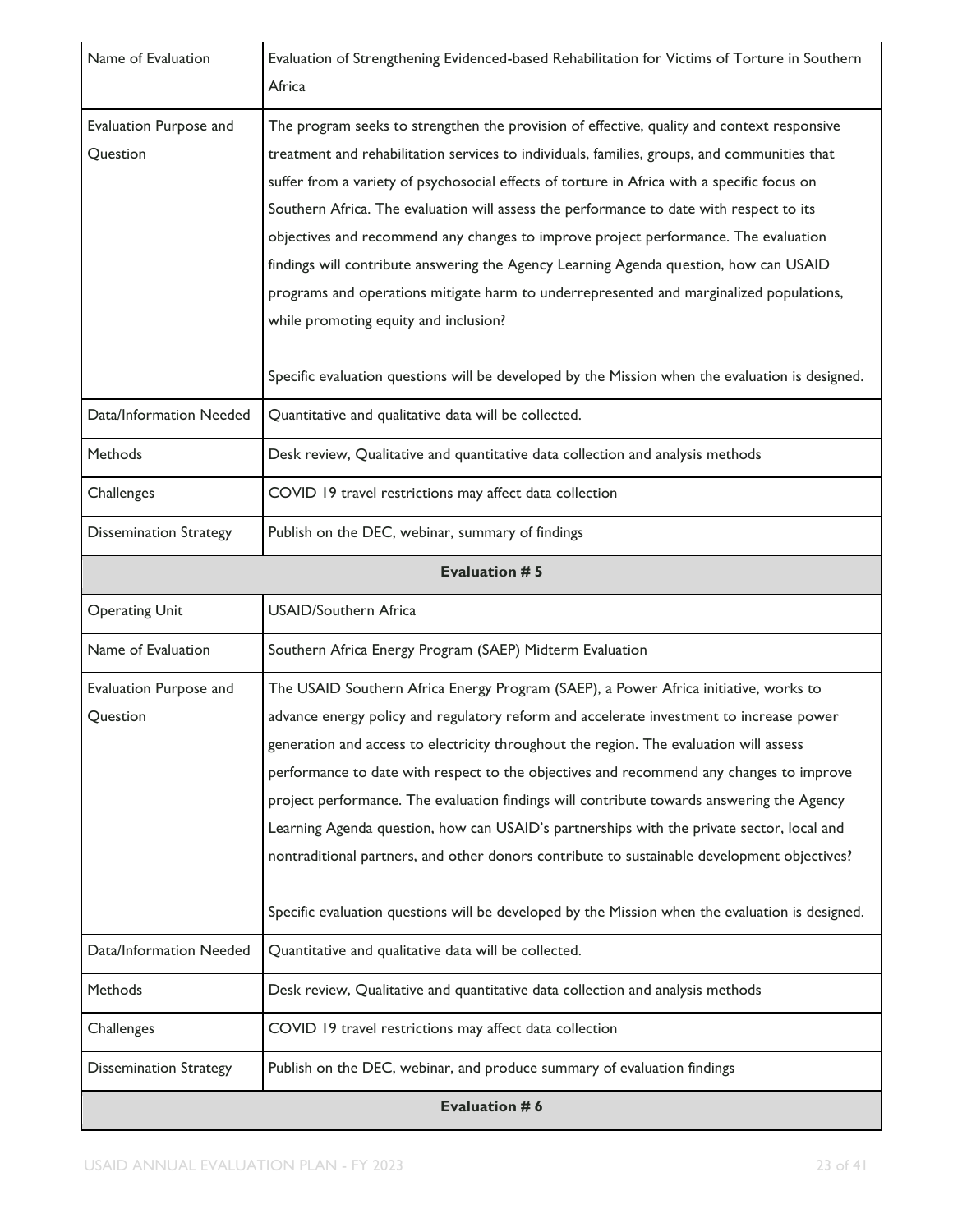| <b>Operating Unit</b>               | <b>USAID/Southern Africa</b>                                                                                                                                                                                                                                                                                                                                                                                                                                                                                                                                                                                                                                                                                                                                                                                            |  |
|-------------------------------------|-------------------------------------------------------------------------------------------------------------------------------------------------------------------------------------------------------------------------------------------------------------------------------------------------------------------------------------------------------------------------------------------------------------------------------------------------------------------------------------------------------------------------------------------------------------------------------------------------------------------------------------------------------------------------------------------------------------------------------------------------------------------------------------------------------------------------|--|
| Name of Evaluation                  | Sustainable Agricultural Technology (SAT) CWC Midterm Review                                                                                                                                                                                                                                                                                                                                                                                                                                                                                                                                                                                                                                                                                                                                                            |  |
| Evaluation Purpose and<br>Questions | The evaluation will assess the project's performance to date with respect to its objectives and<br>recommend any changes to improve project performance. The findings from this evaluation<br>will contribute to answering the Agency Learning Agenda question, how can USAID's<br>partnerships with the private sector, local and nontraditional partners, and other donors<br>contribute to sustainable development objectives?<br>Specific evaluation questions will be developed by the Mission when the evaluation is designed.                                                                                                                                                                                                                                                                                    |  |
| Data/Information Needed             | Quantitative and qualitative data will be collected                                                                                                                                                                                                                                                                                                                                                                                                                                                                                                                                                                                                                                                                                                                                                                     |  |
| Methods                             | Desk review, Qualitative and quantitative data collection and analysis methods                                                                                                                                                                                                                                                                                                                                                                                                                                                                                                                                                                                                                                                                                                                                          |  |
|                                     | COVID 19 travel restrictions may affect data collection                                                                                                                                                                                                                                                                                                                                                                                                                                                                                                                                                                                                                                                                                                                                                                 |  |
| Challenges                          |                                                                                                                                                                                                                                                                                                                                                                                                                                                                                                                                                                                                                                                                                                                                                                                                                         |  |
| <b>Dissemination Strategy</b>       | Publish on the DEC, webinar, and produce a summary of evaluation findings                                                                                                                                                                                                                                                                                                                                                                                                                                                                                                                                                                                                                                                                                                                                               |  |
| Evaluation #7                       |                                                                                                                                                                                                                                                                                                                                                                                                                                                                                                                                                                                                                                                                                                                                                                                                                         |  |
| <b>Operating Unit</b>               | <b>USAID/Southern Africa</b>                                                                                                                                                                                                                                                                                                                                                                                                                                                                                                                                                                                                                                                                                                                                                                                            |  |
| Name of Evaluation                  | Resilient Waters Midterm/End of Project Evaluation                                                                                                                                                                                                                                                                                                                                                                                                                                                                                                                                                                                                                                                                                                                                                                      |  |
| Evaluation Purpose and<br>Question  | The goal of USAID/Southern Africa's Resilient Waters Program is to build more resilient and<br>water-secure southern African communities and ecosystems through improved management<br>of transboundary natural resources and increased access to safe drinking water and sanitation<br>services. The evaluation will assess performance with respect to the project objectives and<br>recommend any changes to improve performance. The evaluation findings will contribute to<br>answering the Agency Learning Agenda question, how can USAID strengthen household,<br>community, and country resilience to climate, conflict, economic, and health shocks, such as<br>COVID-19 and other global pandemic threats?<br>Specific evaluation questions will be developed by the Mission when the evaluation is designed. |  |
| Data/Information Needed             | Quantitative and qualitative data will be collected                                                                                                                                                                                                                                                                                                                                                                                                                                                                                                                                                                                                                                                                                                                                                                     |  |
| Methods                             | Desk review, Qualitative and quantitative data collection and analysis methods                                                                                                                                                                                                                                                                                                                                                                                                                                                                                                                                                                                                                                                                                                                                          |  |
| Challenges                          | COVID 19 travel restrictions may affect data collection                                                                                                                                                                                                                                                                                                                                                                                                                                                                                                                                                                                                                                                                                                                                                                 |  |
| <b>Dissemination Strategy</b>       | Publish on the DEC, webinar, and produce a summary of evaluation findings                                                                                                                                                                                                                                                                                                                                                                                                                                                                                                                                                                                                                                                                                                                                               |  |
|                                     | <b>Evaluation #8</b>                                                                                                                                                                                                                                                                                                                                                                                                                                                                                                                                                                                                                                                                                                                                                                                                    |  |
| <b>Operating Unit</b>               | <b>USAID/Southern Africa</b>                                                                                                                                                                                                                                                                                                                                                                                                                                                                                                                                                                                                                                                                                                                                                                                            |  |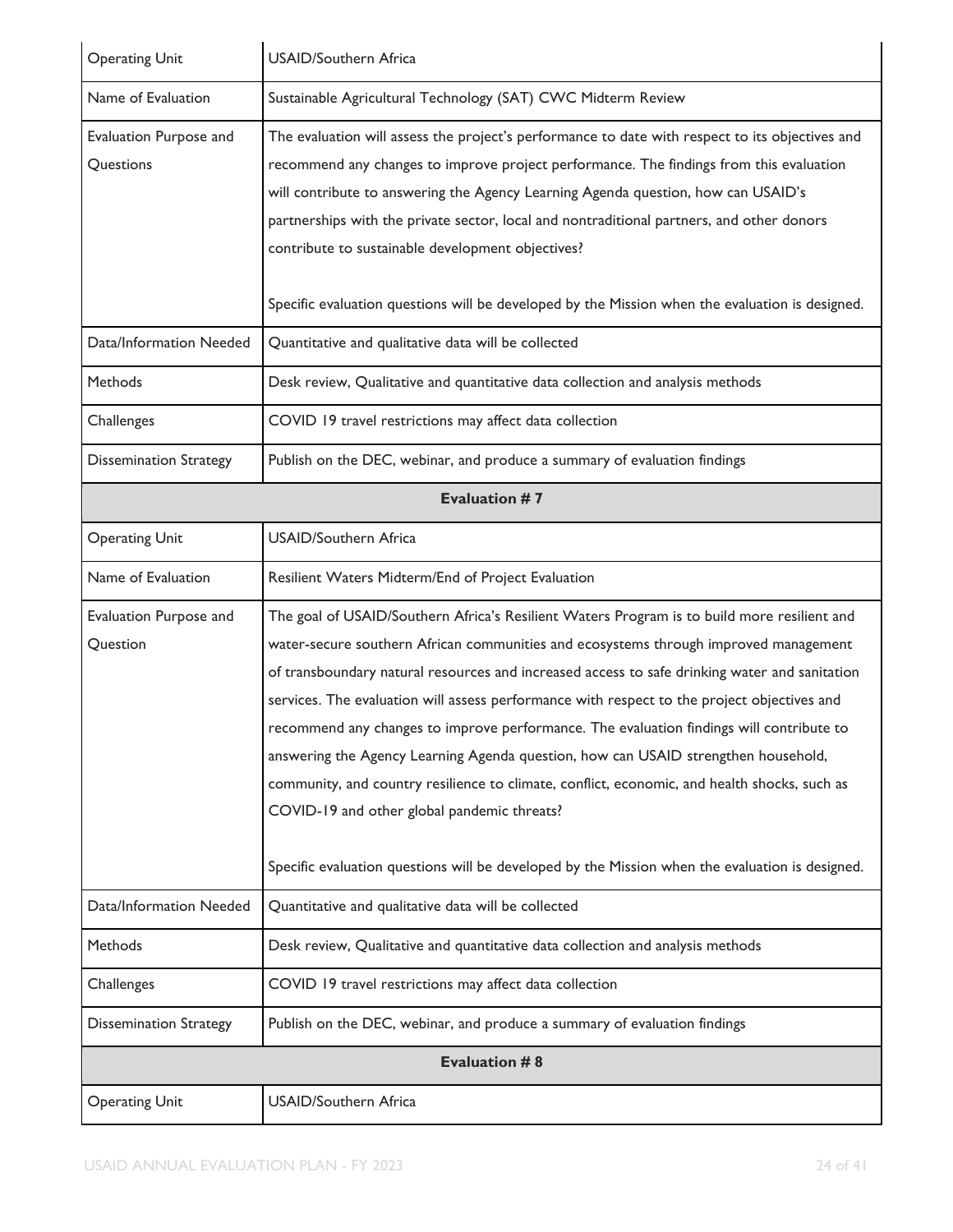| Name of Evaluation                 | Evaluation of Trade and Investment Hub activity                                                                                                                                                                                                                                                                                                                                                                                                                                                                                                                                                                                                                                                                                                                                                                                                                                                                                                                       |  |
|------------------------------------|-----------------------------------------------------------------------------------------------------------------------------------------------------------------------------------------------------------------------------------------------------------------------------------------------------------------------------------------------------------------------------------------------------------------------------------------------------------------------------------------------------------------------------------------------------------------------------------------------------------------------------------------------------------------------------------------------------------------------------------------------------------------------------------------------------------------------------------------------------------------------------------------------------------------------------------------------------------------------|--|
| Evaluation Purpose and<br>Question | The USAID Southern Africa Trade and Investment Hub (USAID TradeHub) engages with<br>partners across the region to increase sustainable economic growth, global export<br>competitiveness, and trade in targeted Southern African countries. The USAID Trade Hub<br>works with market actors to identify and resolve enterprise constraints and implement<br>sustainable solutions through market-based trade and investment facilitation services. The<br>evaluation will assess the Trade Hub performance to date with respect to its objectives and<br>recommend any changes to improve project performance. The findings will contribute to<br>answering the Agency Learning Agenda question, how can USAID's partnerships with the<br>private sector, local and nontraditional partners, and other donors contribute to sustainable<br>development objectives?<br>Specific evaluation questions will be developed by the Mission when the evaluation is designed. |  |
| Data/Information Needed            | Quantitative and qualitative data will be collected.                                                                                                                                                                                                                                                                                                                                                                                                                                                                                                                                                                                                                                                                                                                                                                                                                                                                                                                  |  |
| Methods                            | Desk review, Qualitative and quantitative data collection and analysis methods                                                                                                                                                                                                                                                                                                                                                                                                                                                                                                                                                                                                                                                                                                                                                                                                                                                                                        |  |
| Challenges                         | COVID 19 travel restrictions may affect data collection                                                                                                                                                                                                                                                                                                                                                                                                                                                                                                                                                                                                                                                                                                                                                                                                                                                                                                               |  |
| <b>Dissemination Strategy</b>      | Publish on the DEC, webinar, and produce a summary of evaluation findings                                                                                                                                                                                                                                                                                                                                                                                                                                                                                                                                                                                                                                                                                                                                                                                                                                                                                             |  |
| <b>Evaluation #9</b>               |                                                                                                                                                                                                                                                                                                                                                                                                                                                                                                                                                                                                                                                                                                                                                                                                                                                                                                                                                                       |  |
|                                    |                                                                                                                                                                                                                                                                                                                                                                                                                                                                                                                                                                                                                                                                                                                                                                                                                                                                                                                                                                       |  |
| <b>Operating Unit</b>              | <b>USAID/South Sudan</b>                                                                                                                                                                                                                                                                                                                                                                                                                                                                                                                                                                                                                                                                                                                                                                                                                                                                                                                                              |  |
| Name of Evaluation                 | Midterm performance evaluation - Peacebuilding and strengthening of Civil Society<br>Organizations (CSOs) - Shejeh Salam                                                                                                                                                                                                                                                                                                                                                                                                                                                                                                                                                                                                                                                                                                                                                                                                                                              |  |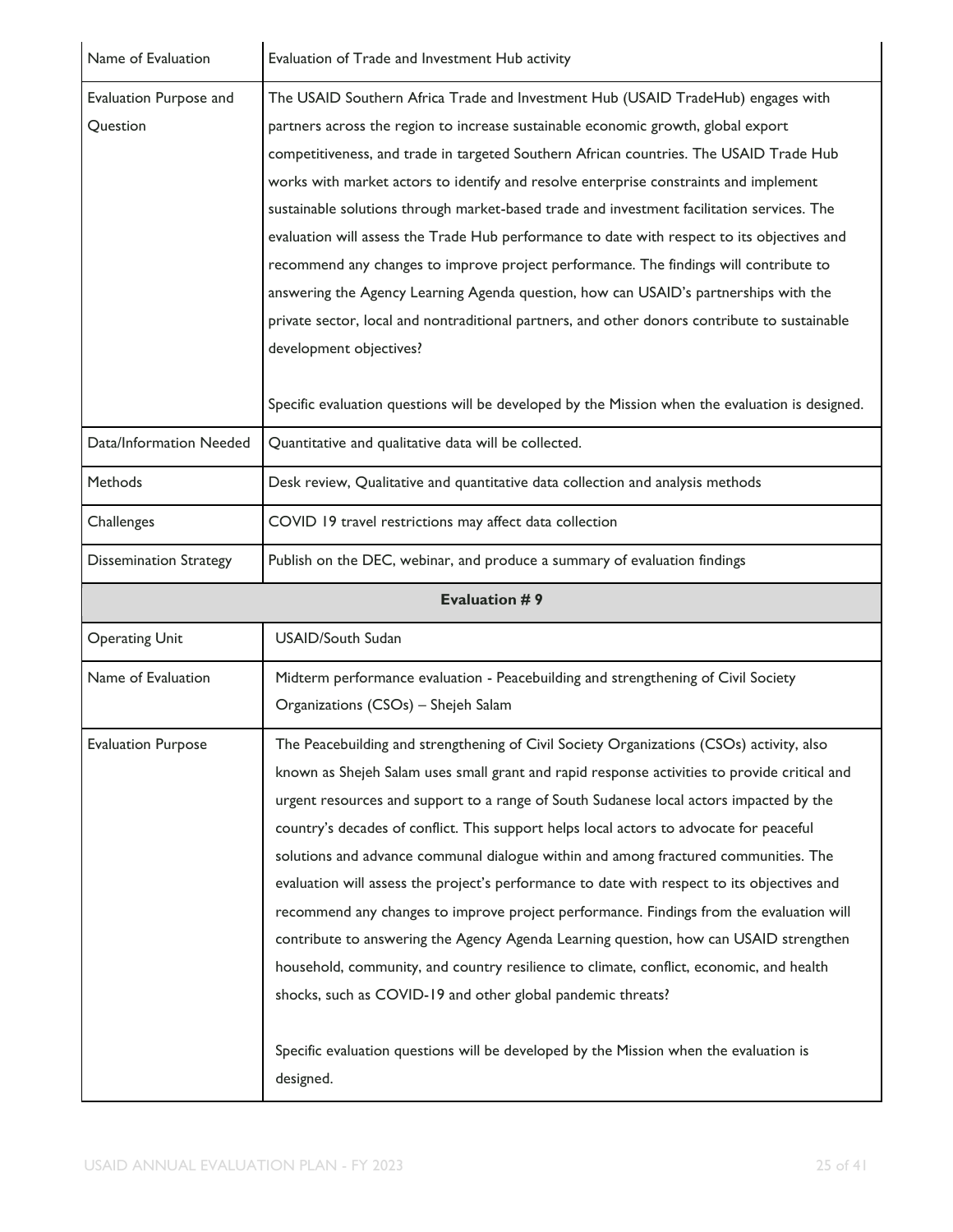| Data/Information Needed            | Quantitative and qualitative data will be collected.                                                                                                                                                                                                                                                                                                                                                                                                                                                                                                                                                                                                                                                                                                                                                                                                                                                                                                                                                                                                     |  |
|------------------------------------|----------------------------------------------------------------------------------------------------------------------------------------------------------------------------------------------------------------------------------------------------------------------------------------------------------------------------------------------------------------------------------------------------------------------------------------------------------------------------------------------------------------------------------------------------------------------------------------------------------------------------------------------------------------------------------------------------------------------------------------------------------------------------------------------------------------------------------------------------------------------------------------------------------------------------------------------------------------------------------------------------------------------------------------------------------|--|
| Methods                            | Desk review, Qualitative and quantitative data collection and analysis methods                                                                                                                                                                                                                                                                                                                                                                                                                                                                                                                                                                                                                                                                                                                                                                                                                                                                                                                                                                           |  |
| Challenges                         | COVID 19 travel restrictions may affect data collection                                                                                                                                                                                                                                                                                                                                                                                                                                                                                                                                                                                                                                                                                                                                                                                                                                                                                                                                                                                                  |  |
| <b>Dissemination Strategy</b>      | Publish on the DEC, webinar, and produce a summary of evaluation findings                                                                                                                                                                                                                                                                                                                                                                                                                                                                                                                                                                                                                                                                                                                                                                                                                                                                                                                                                                                |  |
| <b>Evaluation # 10</b>             |                                                                                                                                                                                                                                                                                                                                                                                                                                                                                                                                                                                                                                                                                                                                                                                                                                                                                                                                                                                                                                                          |  |
| <b>Operating Unit</b>              | <b>USAID/South Sudan</b>                                                                                                                                                                                                                                                                                                                                                                                                                                                                                                                                                                                                                                                                                                                                                                                                                                                                                                                                                                                                                                 |  |
| Name of Evaluation                 | Evaluation of the Advancing HIV & AIDS Epidemic Control (AHEC) activity                                                                                                                                                                                                                                                                                                                                                                                                                                                                                                                                                                                                                                                                                                                                                                                                                                                                                                                                                                                  |  |
| Evaluation Purpose and<br>Question | The purpose of the USAID/Advancing HIV & AIDS Epidemic Control (AHEC) Activity is to<br>decrease morbidity and mortality among South Sudanese by increasing prevention, care,<br>treatment, and retention services for at-risk men, women, children, and key populations<br>(KPs); and to improve South Sudan's journey to self-reliance by strengthening the capacity of<br>local partners to prepare them for the receipt of future prime funding. The evaluation will<br>determine the effect of services provided in controlling HIV Pandemic and reducing the HIV<br>incidence among adolescent girls and young women (AGYW) and key populations (KP). The<br>findings of the evaluation will contribute to answering the Agency Learning Agenda question,<br>how can USAID strengthen household, community, and country resilience to climate,<br>conflict, economic, and health shocks, such as COVID-19 and other global pandemic threats?<br>Specific evaluation questions will be developed by the Mission when the evaluation is<br>designed. |  |
| Data/Information Needed            | Quantitative and qualitative data will be needed                                                                                                                                                                                                                                                                                                                                                                                                                                                                                                                                                                                                                                                                                                                                                                                                                                                                                                                                                                                                         |  |
| <b>Methods</b>                     | Desk review, qualitative and quantitative data collection and analysis methods                                                                                                                                                                                                                                                                                                                                                                                                                                                                                                                                                                                                                                                                                                                                                                                                                                                                                                                                                                           |  |
| Challenges                         | COVID-19 travel restrictions, conflict, extreme climatic conditions impeding access to activity<br>locations for data collection                                                                                                                                                                                                                                                                                                                                                                                                                                                                                                                                                                                                                                                                                                                                                                                                                                                                                                                         |  |
| <b>Dissemination Strategy</b>      | Publication on the DEC, webinar, and summary of evaluation findings for targeted audience                                                                                                                                                                                                                                                                                                                                                                                                                                                                                                                                                                                                                                                                                                                                                                                                                                                                                                                                                                |  |
| <b>Evaluation # II</b>             |                                                                                                                                                                                                                                                                                                                                                                                                                                                                                                                                                                                                                                                                                                                                                                                                                                                                                                                                                                                                                                                          |  |
| <b>Operating Unit</b>              | USAID/Zambia                                                                                                                                                                                                                                                                                                                                                                                                                                                                                                                                                                                                                                                                                                                                                                                                                                                                                                                                                                                                                                             |  |
| Name of Evaluation                 | Midterm and final evaluations of Development Objective 2 - Rural Poverty Reduced through<br>Enterprise-Driven Inclusive Economic Growth                                                                                                                                                                                                                                                                                                                                                                                                                                                                                                                                                                                                                                                                                                                                                                                                                                                                                                                  |  |
| Evaluation Purpose and<br>Question | USAID/Zambia Development Objective 2 hypothesize that, If the enabling environment is<br>improved to reduce barriers to private sector investment in rural areas, strengthen rural<br>enterprise capacity to invest, and establish incentives for sustainable natural resource                                                                                                                                                                                                                                                                                                                                                                                                                                                                                                                                                                                                                                                                                                                                                                           |  |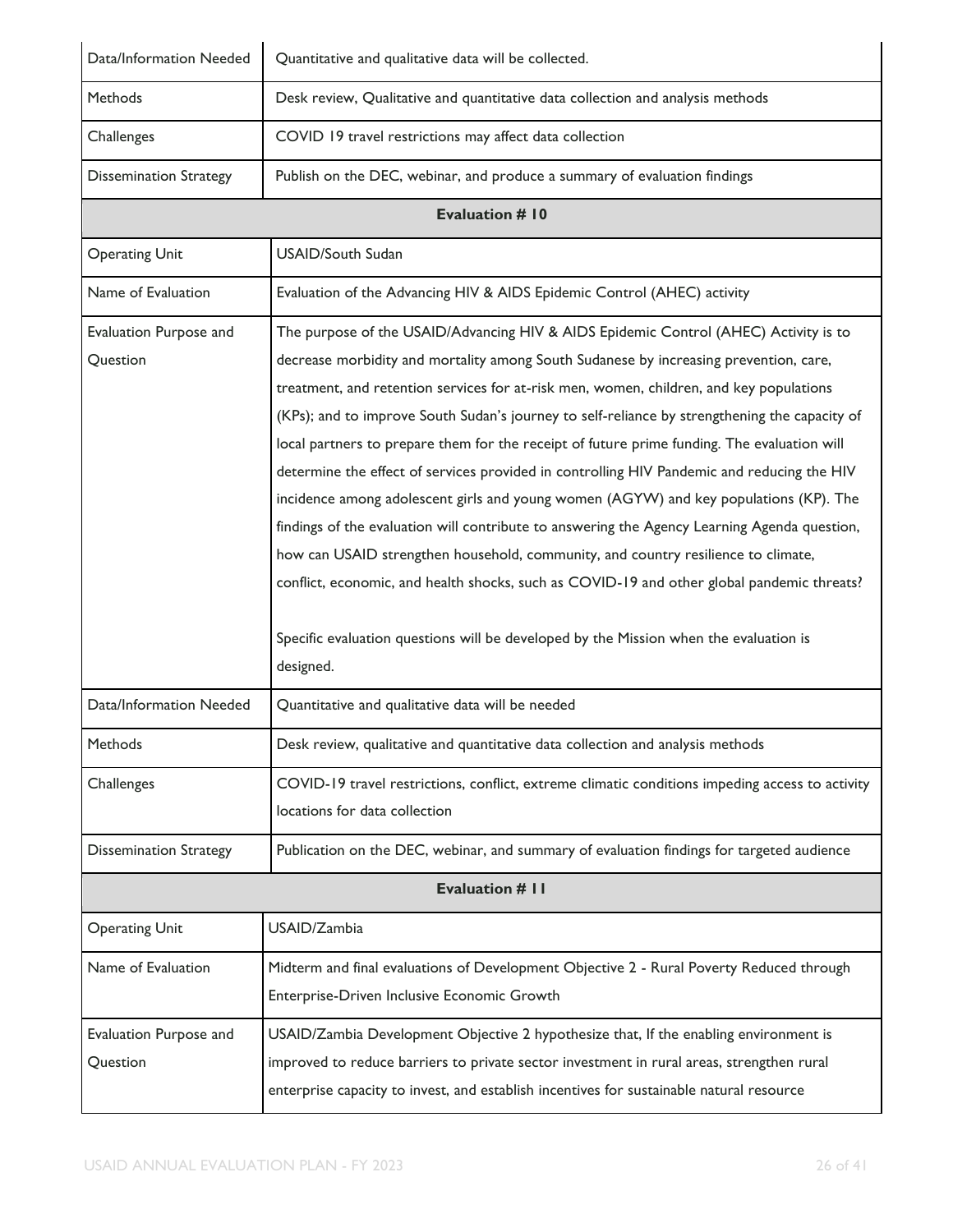|                               | management, this will create broad-based economic growth that transforms rural areas, pulling<br>people out of poverty and boosting their self-reliance. The evaluations will be conducted to<br>determine the outcomes and changes in the indicators outlined in the Performance |
|-------------------------------|-----------------------------------------------------------------------------------------------------------------------------------------------------------------------------------------------------------------------------------------------------------------------------------|
|                               | Management Plan (PMP) for DO2. The findings from the evaluations will contribute to                                                                                                                                                                                               |
|                               | answering the Agency Learning Agenda question, how can USAID better align systems,                                                                                                                                                                                                |
|                               | processes, and resources to meet long-term needs identified by Missions, while enabling                                                                                                                                                                                           |
|                               | adaptive and timely response to crises or other major shifts in country contexts?                                                                                                                                                                                                 |
|                               | Specific evaluation questions will be developed by the Mission when the evaluation is designed.                                                                                                                                                                                   |
| Data/Information Needed       | Quantitative and qualitative data will be needed                                                                                                                                                                                                                                  |
| Methods                       | Desk review, Qualitative and quantitative data collection and analysis methods                                                                                                                                                                                                    |
| Challenges                    | COVID 19 travel restrictions may affect data collection                                                                                                                                                                                                                           |
| <b>Dissemination Strategy</b> | Publication on the DEC, webinar, and summary of evaluation findings for targeted audience                                                                                                                                                                                         |
|                               | <b>ASIA</b>                                                                                                                                                                                                                                                                       |
|                               | <b>Evaluation # 12</b>                                                                                                                                                                                                                                                            |
| <b>Operating Unit</b>         | USAID/India                                                                                                                                                                                                                                                                       |
| Name of Evaluation            | South Asia Regional Energy Partnership (SAREP) Activity- Mid-term Performance Evaluation                                                                                                                                                                                          |
| <b>Evaluation Purpose</b>     | The USAID South Asia Regional Energy Partnership (SAREP) will improve access to                                                                                                                                                                                                   |
|                               | affordable, secure, reliable, and sustainable energy in six countries—Bangladesh, Bhutan,                                                                                                                                                                                         |
|                               | India, Maldives, Nepal, and Sri Lanka-strengthening systems and processes in line with                                                                                                                                                                                            |
|                               | these countries' economic and energy-security priorities. This program serves as the                                                                                                                                                                                              |
|                               | linchpin of the US Government's Indo-Pacific Vision and will facilitate collaboration among                                                                                                                                                                                       |
|                               | its six countries of operation to accelerate the transition to clean energy, mitigate climate                                                                                                                                                                                     |
|                               | change, and promote energy security, economic development, self-reliance, livelihoods,                                                                                                                                                                                            |
|                               | health, and productivity throughout the region. The purpose of this mid-term evaluation is                                                                                                                                                                                        |
|                               | to assess the activity's performance and progress towards achieving its key objectives; and                                                                                                                                                                                       |
|                               | to identify any challenges and formulate appropriate recommendations for corrective                                                                                                                                                                                               |
|                               | actions and effective implementation during the remaining years of the activity and for<br>future activities. The findings from the evaluation will contribute to answering the Agency                                                                                            |
|                               | Learning Agenda question, how can USAID better align systems, processes, and resources                                                                                                                                                                                            |
|                               | to meet long-term needs identified by Missions, while enabling adaptive and timely response                                                                                                                                                                                       |
|                               | to crises or other major shifts in country contexts?                                                                                                                                                                                                                              |
|                               | Specific evaluation questions will be developed by the Mission when the evaluation is<br>designed.                                                                                                                                                                                |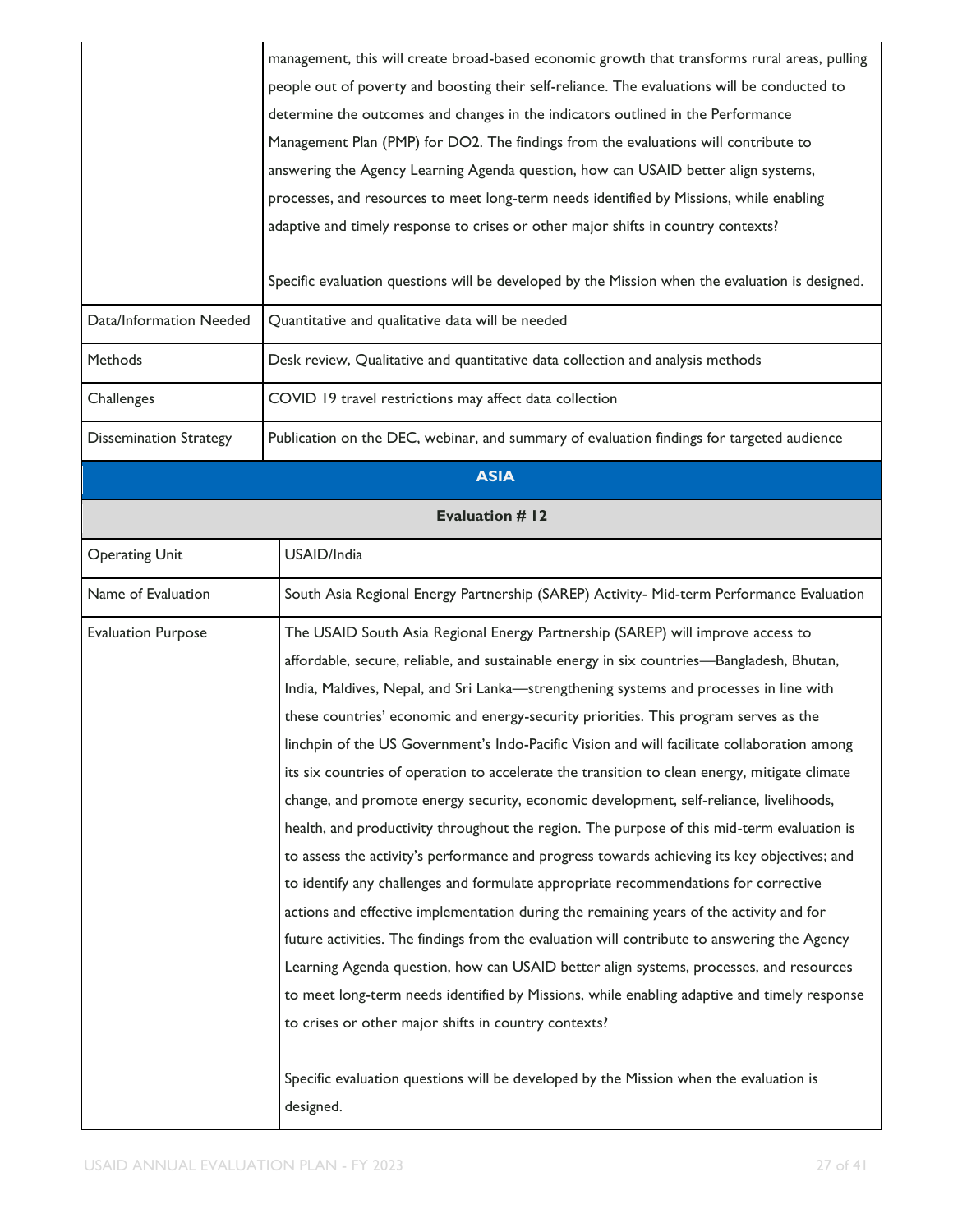| Data/Information Needed            | Quantitative and qualitative data will be needed                                                                                                                                                                                                                                                                                                                                                                                                                                                                                                                                                                                                                                                                                                                                                                                                                                                                                                                                                                                                                                                                                                                                                                                                                                                                                                        |  |
|------------------------------------|---------------------------------------------------------------------------------------------------------------------------------------------------------------------------------------------------------------------------------------------------------------------------------------------------------------------------------------------------------------------------------------------------------------------------------------------------------------------------------------------------------------------------------------------------------------------------------------------------------------------------------------------------------------------------------------------------------------------------------------------------------------------------------------------------------------------------------------------------------------------------------------------------------------------------------------------------------------------------------------------------------------------------------------------------------------------------------------------------------------------------------------------------------------------------------------------------------------------------------------------------------------------------------------------------------------------------------------------------------|--|
| <b>Methods</b>                     | Desk review, mixed methods (qualitative and quantitative data collections methods), key<br>informant interviews with stakeholders, focus group discussion (FDG) and secondary data<br>analysis.                                                                                                                                                                                                                                                                                                                                                                                                                                                                                                                                                                                                                                                                                                                                                                                                                                                                                                                                                                                                                                                                                                                                                         |  |
| Challenges                         | It may be challenging to get the participation of stakeholders in the South Asian countries,<br>because it is a regional program implemented from India                                                                                                                                                                                                                                                                                                                                                                                                                                                                                                                                                                                                                                                                                                                                                                                                                                                                                                                                                                                                                                                                                                                                                                                                 |  |
| <b>Dissemination Strategy</b>      | Dissemination workshop, publication on the DEC, Mission brief, Learning Events                                                                                                                                                                                                                                                                                                                                                                                                                                                                                                                                                                                                                                                                                                                                                                                                                                                                                                                                                                                                                                                                                                                                                                                                                                                                          |  |
|                                    | <b>Evaluation #13</b>                                                                                                                                                                                                                                                                                                                                                                                                                                                                                                                                                                                                                                                                                                                                                                                                                                                                                                                                                                                                                                                                                                                                                                                                                                                                                                                                   |  |
| <b>Operating Unit</b>              | <b>USAID/Philippines</b>                                                                                                                                                                                                                                                                                                                                                                                                                                                                                                                                                                                                                                                                                                                                                                                                                                                                                                                                                                                                                                                                                                                                                                                                                                                                                                                                |  |
| Name of Evaluation                 | USAID/Philippines Health Project End-term Performance Evaluation                                                                                                                                                                                                                                                                                                                                                                                                                                                                                                                                                                                                                                                                                                                                                                                                                                                                                                                                                                                                                                                                                                                                                                                                                                                                                        |  |
| Evaluation Purpose and<br>Question | USAID/Philippines health assistance enhances the capacity of the Philippines Department of<br>Health, local governments (provinces, municipalities and cities) and the private sector to<br>provide quality health services. USAID-supported programs are designed to strengthen health<br>systems while increasing the demand for and access to family planning and maternal and child<br>health services and TB prevention, treatment and control. The evaluation will: assess the<br>Health Project performance with respect to its purpose and sub-purposes; determine factors<br>that contribute to or hinder the achievement of health outcomes and high-level program<br>indicators; and Identify packages of health program interventions and proven innovative<br>solutions that may be recommended for replication and scaling up, taking into consideration<br>the factors required for the interventions to work optimally. The evaluation will contribute<br>towards answering the Agency Learning Agenda question, how can USAID better align<br>systems, processes, and resources to meet long-term needs identified by Missions, while<br>enabling adaptive and timely response to crises or other major shifts in country contexts?<br>Specific evaluation questions will be developed by the Mission when the evaluation is designed. |  |
| Data/Information Needed            | Quantitative and qualitative data will be needed                                                                                                                                                                                                                                                                                                                                                                                                                                                                                                                                                                                                                                                                                                                                                                                                                                                                                                                                                                                                                                                                                                                                                                                                                                                                                                        |  |
| <b>Methods</b>                     | Desk review, Qualitative and quantitative data collection and analysis methods                                                                                                                                                                                                                                                                                                                                                                                                                                                                                                                                                                                                                                                                                                                                                                                                                                                                                                                                                                                                                                                                                                                                                                                                                                                                          |  |
| Challenges                         | COVID 19 travel restrictions may affect data collection                                                                                                                                                                                                                                                                                                                                                                                                                                                                                                                                                                                                                                                                                                                                                                                                                                                                                                                                                                                                                                                                                                                                                                                                                                                                                                 |  |
| <b>Dissemination Strategy</b>      | Dissemination workshop, DEC, Mission brief, Health Learning Event, joint program reviews<br>with key host government partners and other stakeholders                                                                                                                                                                                                                                                                                                                                                                                                                                                                                                                                                                                                                                                                                                                                                                                                                                                                                                                                                                                                                                                                                                                                                                                                    |  |
|                                    | <b>LATIN AMERICA AND THE CARIBBEAN</b>                                                                                                                                                                                                                                                                                                                                                                                                                                                                                                                                                                                                                                                                                                                                                                                                                                                                                                                                                                                                                                                                                                                                                                                                                                                                                                                  |  |
|                                    | <b>Evaluation # 14</b>                                                                                                                                                                                                                                                                                                                                                                                                                                                                                                                                                                                                                                                                                                                                                                                                                                                                                                                                                                                                                                                                                                                                                                                                                                                                                                                                  |  |
| <b>Operating Unit</b>              | USAID/Colombia                                                                                                                                                                                                                                                                                                                                                                                                                                                                                                                                                                                                                                                                                                                                                                                                                                                                                                                                                                                                                                                                                                                                                                                                                                                                                                                                          |  |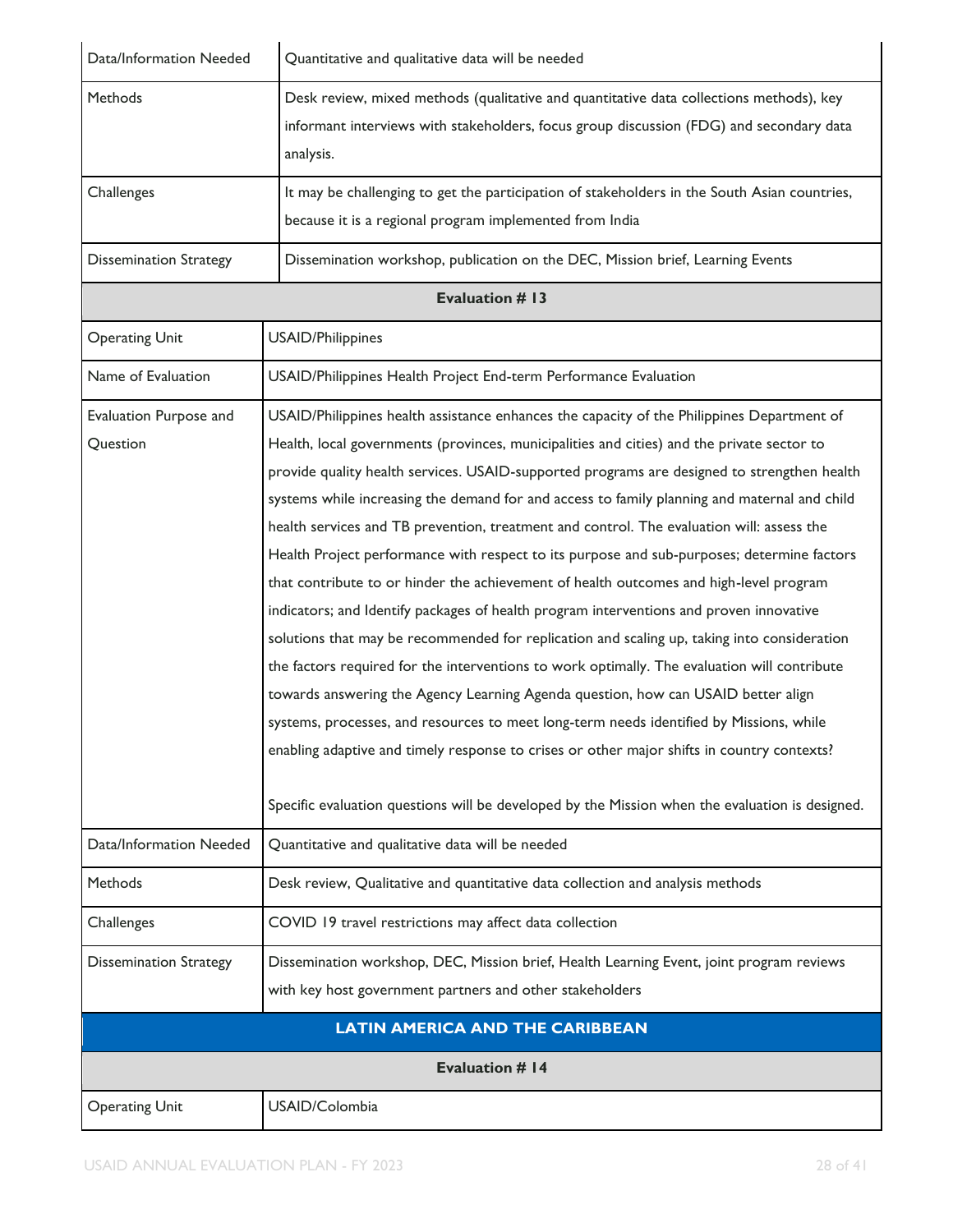| Name of Evaluation                 | Evaluation of the Land for Prosperity activity                                                                                                                                                                                                                                                                                                                                                                                                                                                                                                                                                                                                                                                                                                                                                                                                                                                                                                                                                                                                                                                                             |  |
|------------------------------------|----------------------------------------------------------------------------------------------------------------------------------------------------------------------------------------------------------------------------------------------------------------------------------------------------------------------------------------------------------------------------------------------------------------------------------------------------------------------------------------------------------------------------------------------------------------------------------------------------------------------------------------------------------------------------------------------------------------------------------------------------------------------------------------------------------------------------------------------------------------------------------------------------------------------------------------------------------------------------------------------------------------------------------------------------------------------------------------------------------------------------|--|
| Evaluation Purpose and<br>Question | USAID's Land for Prosperity Activity (LPA) works with the Government of Colombia (GOC)<br>to foster rural economic development. Rural economic development in Colombia has been<br>hindered by a lack of citizen and government clarity about land tenure and property rights.<br>The perpetuation of informal land rights also inhibits economic growth, encourages illicit<br>economies and activities, and facilitates illegal land appropriation. LPA seeks to address<br>challenges stemming from informal land rights through land titling programs, strengthening<br>government capacities to manage land, and creating legal economic opportunities for rural<br>community members. The evaluation will be conducted for accountability, learning, and<br>adaptive management. The findings from the evaluation will contribute to answering the<br>Agency Learning Agenda question, how can USAID strengthen household, community, and<br>country resilience to climate, conflict, economic, and health shocks?<br>Specific evaluation questions will be developed by the Mission when the evaluation is designed |  |
| Data/Information Needed            | Quantitative and Qualitative data will be collected.                                                                                                                                                                                                                                                                                                                                                                                                                                                                                                                                                                                                                                                                                                                                                                                                                                                                                                                                                                                                                                                                       |  |
| Methods                            | The activity and evaluation not yet procured. Methods to be determined                                                                                                                                                                                                                                                                                                                                                                                                                                                                                                                                                                                                                                                                                                                                                                                                                                                                                                                                                                                                                                                     |  |
| Challenges                         | Challenges are expected with security, and partner government commitment                                                                                                                                                                                                                                                                                                                                                                                                                                                                                                                                                                                                                                                                                                                                                                                                                                                                                                                                                                                                                                                   |  |
| <b>Dissemination Strategy</b>      | Publication on the DEC, evaluator presentation(s), evaluation summary                                                                                                                                                                                                                                                                                                                                                                                                                                                                                                                                                                                                                                                                                                                                                                                                                                                                                                                                                                                                                                                      |  |
| <b>Evaluation #15</b>              |                                                                                                                                                                                                                                                                                                                                                                                                                                                                                                                                                                                                                                                                                                                                                                                                                                                                                                                                                                                                                                                                                                                            |  |
|                                    |                                                                                                                                                                                                                                                                                                                                                                                                                                                                                                                                                                                                                                                                                                                                                                                                                                                                                                                                                                                                                                                                                                                            |  |
| <b>Operating Unit</b>              | USAID/Colombia                                                                                                                                                                                                                                                                                                                                                                                                                                                                                                                                                                                                                                                                                                                                                                                                                                                                                                                                                                                                                                                                                                             |  |
| Name of Evaluation                 | Performance evaluation of the Inclusive Justice activity                                                                                                                                                                                                                                                                                                                                                                                                                                                                                                                                                                                                                                                                                                                                                                                                                                                                                                                                                                                                                                                                   |  |
| Evaluation Purpose and<br>Question | The Inclusive Justice Activity aims to increase the confidence of the Colombian people in the<br>justice sector through reducing levels of impunity, increasing access to quality justice, and<br>promoting respect for the rule of law. The evaluation will be conducted for accountability,<br>learning, and adaptive management. The findings will contribute towards answering the Agency<br>Learning Agenda question, how can USAID programs and operations mitigate harm to<br>underrepresented and marginalized populations, while promoting equity and inclusion?<br>Specific evaluation questions will be developed by the Mission when the evaluation is designed.                                                                                                                                                                                                                                                                                                                                                                                                                                               |  |
| Data/Information Needed            | Quantitative and Qualitative                                                                                                                                                                                                                                                                                                                                                                                                                                                                                                                                                                                                                                                                                                                                                                                                                                                                                                                                                                                                                                                                                               |  |
| Methods                            | The activity and evaluation not yet procured. Methods to be determined                                                                                                                                                                                                                                                                                                                                                                                                                                                                                                                                                                                                                                                                                                                                                                                                                                                                                                                                                                                                                                                     |  |
| Challenges                         | Challenges are expected with security, and partner government commitment                                                                                                                                                                                                                                                                                                                                                                                                                                                                                                                                                                                                                                                                                                                                                                                                                                                                                                                                                                                                                                                   |  |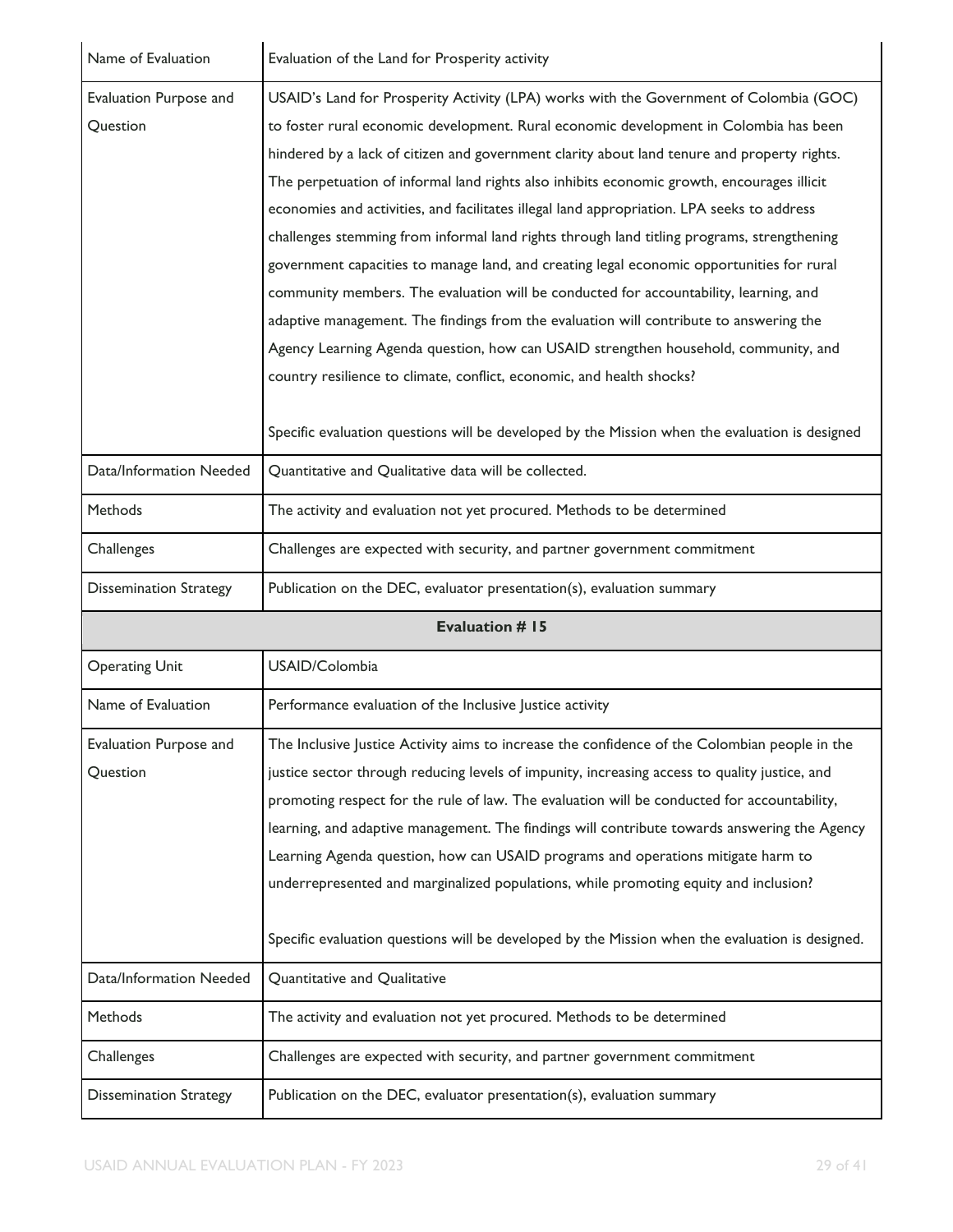| <b>Evaluation # 16</b>             |                                                                                                                                                                                                                                                                                                                                                                                                                                                                                                                                                                                                                                                                                                                                                                                                                                                                                                                                            |
|------------------------------------|--------------------------------------------------------------------------------------------------------------------------------------------------------------------------------------------------------------------------------------------------------------------------------------------------------------------------------------------------------------------------------------------------------------------------------------------------------------------------------------------------------------------------------------------------------------------------------------------------------------------------------------------------------------------------------------------------------------------------------------------------------------------------------------------------------------------------------------------------------------------------------------------------------------------------------------------|
| <b>Operating Unit</b>              | <b>USAID/El Salvador</b>                                                                                                                                                                                                                                                                                                                                                                                                                                                                                                                                                                                                                                                                                                                                                                                                                                                                                                                   |
| Name of Evaluation                 | Mid-Term Evaluation of Crime Prevention activity                                                                                                                                                                                                                                                                                                                                                                                                                                                                                                                                                                                                                                                                                                                                                                                                                                                                                           |
| Evaluation Purpose and<br>Question | The U.S. Agency for International Development-funded El Salvador Violence and Crime<br>Prevention Project is addressing this troubling situation by improving the ability of<br>communities, municipalities and national institutions to address violent crime. The evaluation<br>will be conducted for accountability, learning, and adaptive management. Findings from the<br>evaluation will contribute towards answering the Agency Learning Agenda question, how can<br>USAID better enable the use of data and evidence to address drivers of migration and forced<br>displacement? Specific questions for the evaluation will be developed when the evaluation is<br>designed.<br>Specific evaluation questions will be developed by the Mission when the evaluation is designed.                                                                                                                                                   |
| Data/Information Needed            | Quantitative and Qualitative data will be collected                                                                                                                                                                                                                                                                                                                                                                                                                                                                                                                                                                                                                                                                                                                                                                                                                                                                                        |
| Methods                            | The activity and evaluation not yet procured. Methods to be determined                                                                                                                                                                                                                                                                                                                                                                                                                                                                                                                                                                                                                                                                                                                                                                                                                                                                     |
| Challenges                         | Challenges are expected with security and partner government commitment                                                                                                                                                                                                                                                                                                                                                                                                                                                                                                                                                                                                                                                                                                                                                                                                                                                                    |
| <b>Dissemination Strategy</b>      | Publication on the DEC, evaluator presentation(s), evaluation summary                                                                                                                                                                                                                                                                                                                                                                                                                                                                                                                                                                                                                                                                                                                                                                                                                                                                      |
|                                    | <b>Evaluation #17</b>                                                                                                                                                                                                                                                                                                                                                                                                                                                                                                                                                                                                                                                                                                                                                                                                                                                                                                                      |
| <b>Operating Unit</b>              | USAID/Guatemala                                                                                                                                                                                                                                                                                                                                                                                                                                                                                                                                                                                                                                                                                                                                                                                                                                                                                                                            |
| Name of Evaluation                 | Performance evaluation of new Integrated Crime and Violence Prevention Project                                                                                                                                                                                                                                                                                                                                                                                                                                                                                                                                                                                                                                                                                                                                                                                                                                                             |
| Evaluation Purpose and<br>Question | The project's goals are to support community-based violence prevention projects; strengthen<br>and mobilize municipal and national stakeholders and resources to develop and implement<br>municipal-level violence and migration prevention plans; promote the involvement of the<br>private sector (local, national, and/or international) in violence migration and prevention<br>activities; and support secondary violence prevention projects in close coordination with<br>municipal and local authorities. The evaluation will be conducted for accountability, learning,<br>and adaptive management. The findings from the evaluation will contribute to answering the<br>Agency Learning Agenda question, how can USAID better enable the use of data and evidence<br>to address drivers of migration and forced displacement?<br>Specific evaluation questions will be developed by the Mission when the evaluation is designed. |
| Data/Information Needed            | Quantitative and Qualitative data will be collected                                                                                                                                                                                                                                                                                                                                                                                                                                                                                                                                                                                                                                                                                                                                                                                                                                                                                        |
| Methods                            | The activity and evaluation not yet procured. Methods to be determined                                                                                                                                                                                                                                                                                                                                                                                                                                                                                                                                                                                                                                                                                                                                                                                                                                                                     |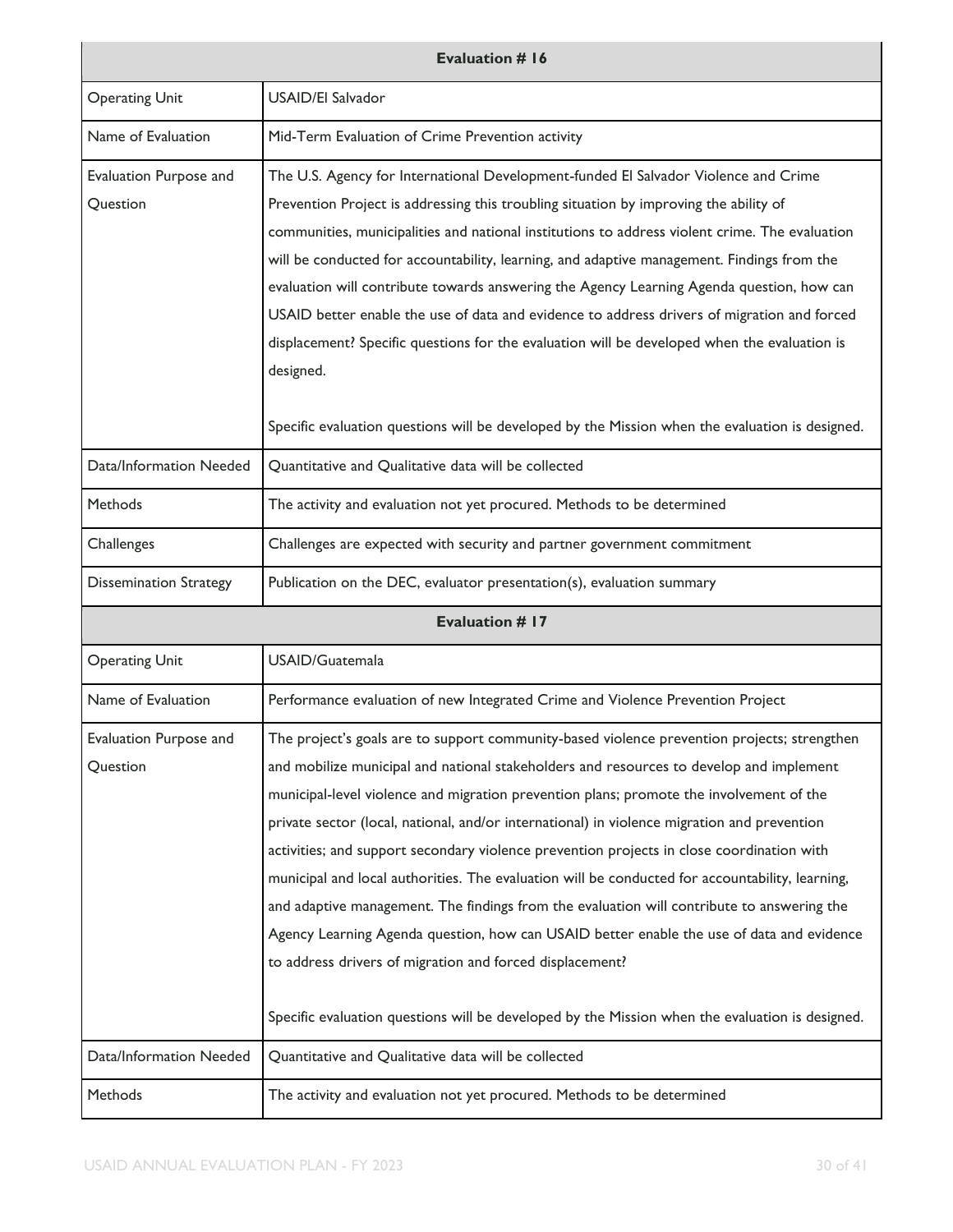| Challenges                         | Challenges are expected with security and partner government commitment                                                                                                                                                                                                                                                                                                                                                                                                                                                                                                                                                                                                                                                                                                                                                                                                         |  |  |
|------------------------------------|---------------------------------------------------------------------------------------------------------------------------------------------------------------------------------------------------------------------------------------------------------------------------------------------------------------------------------------------------------------------------------------------------------------------------------------------------------------------------------------------------------------------------------------------------------------------------------------------------------------------------------------------------------------------------------------------------------------------------------------------------------------------------------------------------------------------------------------------------------------------------------|--|--|
| <b>Dissemination Strategy</b>      | Publication on the DEC, evaluator presentation(s), evaluation summary                                                                                                                                                                                                                                                                                                                                                                                                                                                                                                                                                                                                                                                                                                                                                                                                           |  |  |
|                                    | <b>Evaluation #18</b>                                                                                                                                                                                                                                                                                                                                                                                                                                                                                                                                                                                                                                                                                                                                                                                                                                                           |  |  |
| <b>Operating Unit</b>              | USAID/Guatemala                                                                                                                                                                                                                                                                                                                                                                                                                                                                                                                                                                                                                                                                                                                                                                                                                                                                 |  |  |
| Name of Evaluation                 | Performance evaluation of new instrument for the Prevention and response to gender-based<br>violence                                                                                                                                                                                                                                                                                                                                                                                                                                                                                                                                                                                                                                                                                                                                                                            |  |  |
| Evaluation Purpose and<br>Question | This is a new activity that will be designed to address the key underlying causes of gender-<br>based violence (GBV) in Guatemala. The evaluation will be conducted for accountability,<br>learning, and adaptive management. The findings of the evaluation will contribute to answering<br>the Agency Learning Agenda question, how can USAID better address drivers of migration and<br>forced displacement through evidence-informed decision-making?<br>Specific evaluation questions will be developed by the Mission when the evaluation is designed.                                                                                                                                                                                                                                                                                                                    |  |  |
| Data/Information Needed            | Quantitative and Qualitative data will be collected                                                                                                                                                                                                                                                                                                                                                                                                                                                                                                                                                                                                                                                                                                                                                                                                                             |  |  |
| Methods                            | The activity and evaluation not yet procured. Methods to be determined                                                                                                                                                                                                                                                                                                                                                                                                                                                                                                                                                                                                                                                                                                                                                                                                          |  |  |
| Challenges                         | Challenges are expected with security and partner government commitment                                                                                                                                                                                                                                                                                                                                                                                                                                                                                                                                                                                                                                                                                                                                                                                                         |  |  |
| <b>Dissemination Strategy</b>      | Publication on the DEC, evaluator presentation(s), evaluation summary                                                                                                                                                                                                                                                                                                                                                                                                                                                                                                                                                                                                                                                                                                                                                                                                           |  |  |
|                                    | <b>Evaluation #19</b>                                                                                                                                                                                                                                                                                                                                                                                                                                                                                                                                                                                                                                                                                                                                                                                                                                                           |  |  |
| <b>Operating Unit</b>              | USAID/Honduras                                                                                                                                                                                                                                                                                                                                                                                                                                                                                                                                                                                                                                                                                                                                                                                                                                                                  |  |  |
| Name of Evaluation                 | Final evaluation of Transforming Market Systems activity                                                                                                                                                                                                                                                                                                                                                                                                                                                                                                                                                                                                                                                                                                                                                                                                                        |  |  |
| <b>Evaluation Purpose</b>          | The Transforming Market Systems Activity (TMS) will work with the government, civil society,<br>and the private sector in Honduras to facilitate systemic change in Honduran market systems<br>that grow demand for products, create self-employment, generate new jobs and economic<br>opportunities for USAID beneficiaries at a scale, depth, and geographic concentration to<br>create transformational change in local economies. It will also address the root causes of illegal<br>migration and contribute to a more prosperous, secure, and inclusive Honduras. The<br>evaluation will be conducted for accountability, learning, and adaptive management. The<br>evaluation will contribute to answering the Agency Learning Agenda question, how can USAID<br>better enable the use of data and evidence to address drivers of migration and forced<br>displacement? |  |  |
|                                    | Specific evaluation questions will be developed by the Mission when the evaluation is designed.                                                                                                                                                                                                                                                                                                                                                                                                                                                                                                                                                                                                                                                                                                                                                                                 |  |  |
| Data/Information Needed            | Quantitative and Qualitative will be collected as part of the evaluation process.                                                                                                                                                                                                                                                                                                                                                                                                                                                                                                                                                                                                                                                                                                                                                                                               |  |  |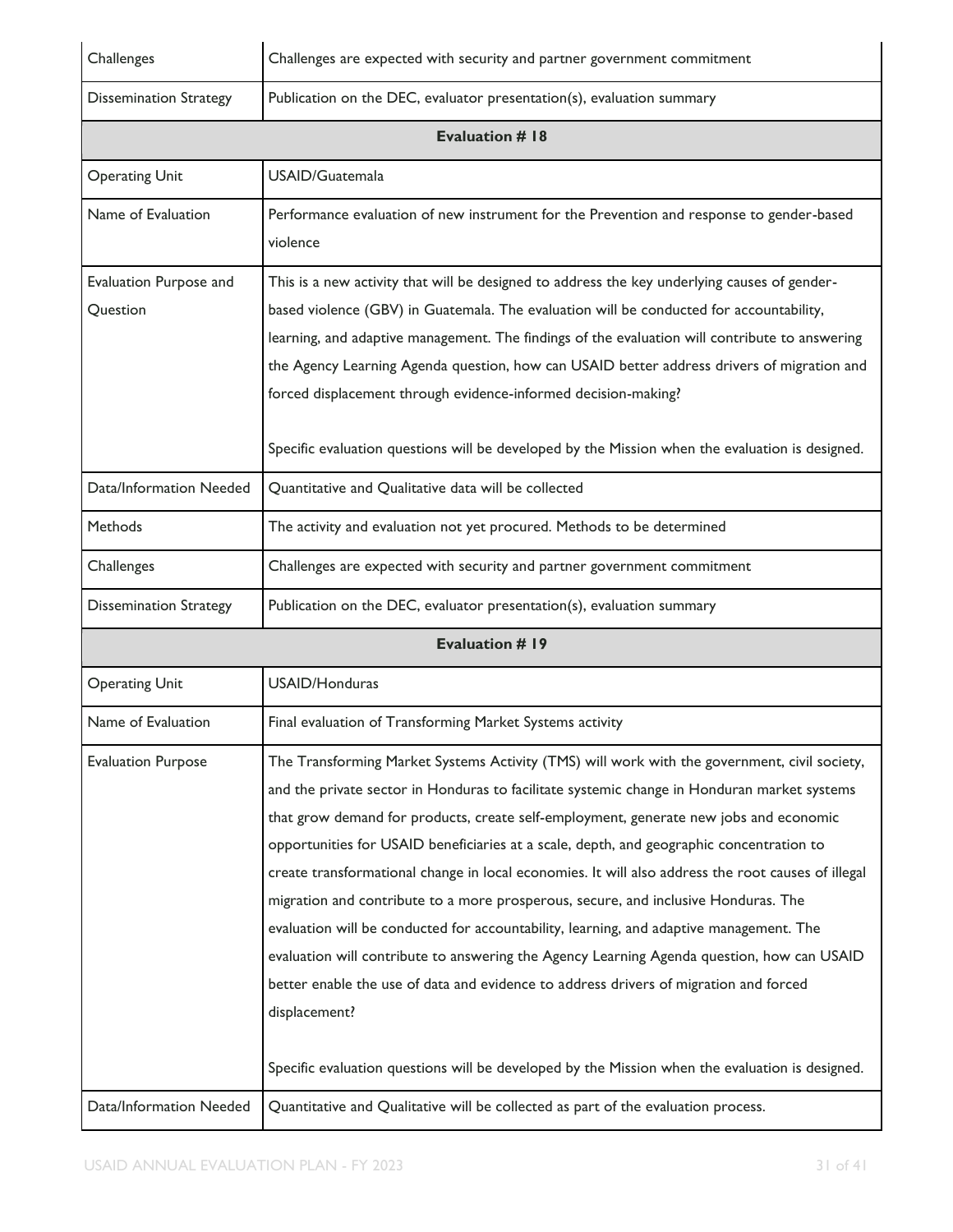| Methods                            | The activity and evaluation not yet procured. Methods to be determined later.                                                                                                                                                                                                                                                                                                                                                                                                                                                                                                                                                                                                                                                  |  |  |
|------------------------------------|--------------------------------------------------------------------------------------------------------------------------------------------------------------------------------------------------------------------------------------------------------------------------------------------------------------------------------------------------------------------------------------------------------------------------------------------------------------------------------------------------------------------------------------------------------------------------------------------------------------------------------------------------------------------------------------------------------------------------------|--|--|
| Challenges                         | Challenges are expected with security and partner government commitment                                                                                                                                                                                                                                                                                                                                                                                                                                                                                                                                                                                                                                                        |  |  |
| <b>Dissemination Strategy</b>      | Publication on the DEC, evaluator presentation(s), evaluation summary                                                                                                                                                                                                                                                                                                                                                                                                                                                                                                                                                                                                                                                          |  |  |
|                                    | <b>Evaluation #20</b>                                                                                                                                                                                                                                                                                                                                                                                                                                                                                                                                                                                                                                                                                                          |  |  |
| <b>Operating Unit</b>              | USAID/Honduras                                                                                                                                                                                                                                                                                                                                                                                                                                                                                                                                                                                                                                                                                                                 |  |  |
| Name of Evaluation                 | Performance evaluation of New Justice Activity (Justicia Efectiva)                                                                                                                                                                                                                                                                                                                                                                                                                                                                                                                                                                                                                                                             |  |  |
| <b>Evaluation Purpose</b>          | The activity will aim to strengthen the Honduran criminal justice and security system to be<br>more sustainably effective, transparent, accessible, and equitable. USAID/Honduras seeks to<br>reduce impunity, mitigating widespread criminal activity, and corruption, which are drivers of<br>illegal immigration. The evaluation will be conducted for accountability, learning, and adaptive<br>management. The evaluation will contribute to answering the Agency Learning Agenda<br>question, how can USAID better address drivers of migration and forced displacement<br>through evidence-informed decision-making?<br>Specific evaluation questions will be developed by the Mission when the evaluation is designed. |  |  |
| Data/Information Needed            | Quantitative and Qualitative will be collected during the evaluation                                                                                                                                                                                                                                                                                                                                                                                                                                                                                                                                                                                                                                                           |  |  |
| Methods                            | The activity and evaluation not yet procured. Methods to be determined                                                                                                                                                                                                                                                                                                                                                                                                                                                                                                                                                                                                                                                         |  |  |
| Challenges                         | Challenges are expected with security and partner government commitment                                                                                                                                                                                                                                                                                                                                                                                                                                                                                                                                                                                                                                                        |  |  |
| <b>Dissemination Strategy</b>      | Publication on the DEC, evaluator presentation(s), evaluation summary                                                                                                                                                                                                                                                                                                                                                                                                                                                                                                                                                                                                                                                          |  |  |
|                                    | <b>Evaluation #21</b>                                                                                                                                                                                                                                                                                                                                                                                                                                                                                                                                                                                                                                                                                                          |  |  |
| <b>Operating Unit</b>              | USAID/Honduras                                                                                                                                                                                                                                                                                                                                                                                                                                                                                                                                                                                                                                                                                                                 |  |  |
| Name of Evaluation                 | Performance evaluation of Building Climate Resilience                                                                                                                                                                                                                                                                                                                                                                                                                                                                                                                                                                                                                                                                          |  |  |
| Evaluation Purpose and<br>Question | The purpose of USAID/Honduras's Building Climate Resilience (BCR) is to strengthen the<br>capacity of Honduran systems to withstand and respond to climate variability and change,<br>thereby helping address underlying factors that contribute to irregular migration. The<br>evaluation will be conducted for accountability, learning, and adaptive management. The results<br>of the evaluation will contribute to answering the Agency Learning Agenda question, how can<br>USAID better address drivers of migration and forced displacement through evidence-<br>informed decision-making?<br>Specific evaluation questions will be developed by the Mission when the evaluation is designed.                          |  |  |
| Data/Information Needed            | Quantitative and Qualitative will be collected during the evaluation                                                                                                                                                                                                                                                                                                                                                                                                                                                                                                                                                                                                                                                           |  |  |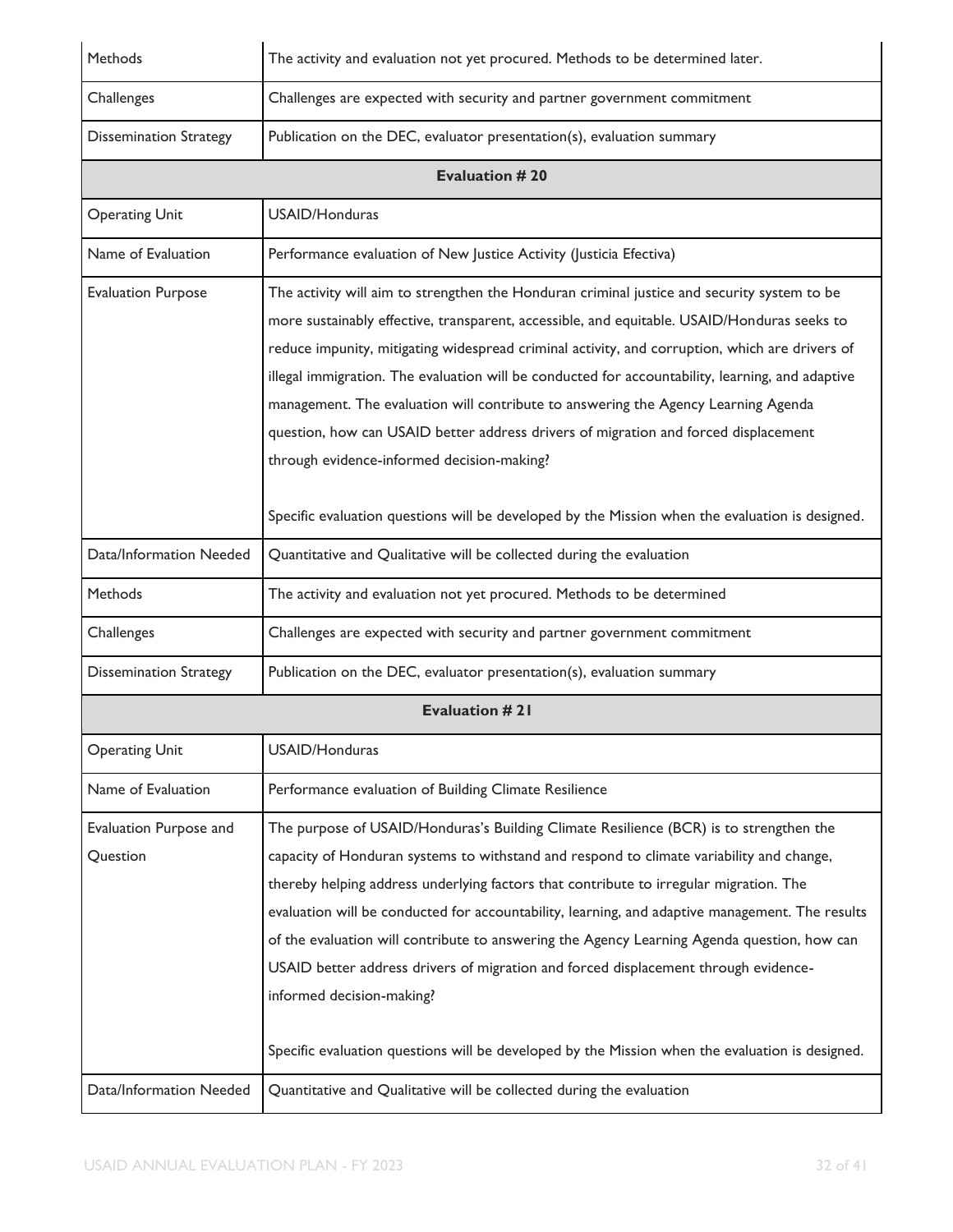| Methods                            | The activity and evaluation not yet procured. Methods to be determined                                                                                                                                                                                                                                                                                                                                                                                                                                                                                                                                                                                                                                                                                                                                  |  |  |
|------------------------------------|---------------------------------------------------------------------------------------------------------------------------------------------------------------------------------------------------------------------------------------------------------------------------------------------------------------------------------------------------------------------------------------------------------------------------------------------------------------------------------------------------------------------------------------------------------------------------------------------------------------------------------------------------------------------------------------------------------------------------------------------------------------------------------------------------------|--|--|
| Challenges                         | Challenges are expected with security and partner government commitment                                                                                                                                                                                                                                                                                                                                                                                                                                                                                                                                                                                                                                                                                                                                 |  |  |
| <b>Dissemination Strategy</b>      | Publication on the DEC, evaluator presentation(s), evaluation summary                                                                                                                                                                                                                                                                                                                                                                                                                                                                                                                                                                                                                                                                                                                                   |  |  |
|                                    | <b>Evaluation #22</b>                                                                                                                                                                                                                                                                                                                                                                                                                                                                                                                                                                                                                                                                                                                                                                                   |  |  |
| <b>Operating Unit</b>              | USAID/Honduras                                                                                                                                                                                                                                                                                                                                                                                                                                                                                                                                                                                                                                                                                                                                                                                          |  |  |
| Name of Evaluation                 | Performance evaluation of Strengthening Democratic Governance                                                                                                                                                                                                                                                                                                                                                                                                                                                                                                                                                                                                                                                                                                                                           |  |  |
| <b>Evaluation Purpose</b>          | USAID strengthens democratic institutions, rule of law, and citizen participation in local and<br>national government; broadens the participation of traditionally marginalized groups in all<br>programs; and reinforces support for democracy and civilian rule. Activities support good<br>governance, anti-corruption, and civil society at the local and national levels. The evaluation<br>will be conducted for accountability, learning, and adaptive management. The results of the<br>evaluation will contribute to answering the Agency Learning Agenda question, how can USAID<br>better enable the use of data and evidence to address drivers of migration and forced<br>displacement?<br>Specific evaluation questions will be developed by the Mission when the evaluation is designed. |  |  |
| Data/Information Needed            | Quantitative and Qualitative will be collected during the evaluation                                                                                                                                                                                                                                                                                                                                                                                                                                                                                                                                                                                                                                                                                                                                    |  |  |
| Methods                            | The activity and evaluation not yet procured. Methods to be determined                                                                                                                                                                                                                                                                                                                                                                                                                                                                                                                                                                                                                                                                                                                                  |  |  |
| Challenges                         | Challenges are expected with security and partner government commitment                                                                                                                                                                                                                                                                                                                                                                                                                                                                                                                                                                                                                                                                                                                                 |  |  |
| <b>Dissemination Strategy</b>      | Publication on the DEC, evaluator presentation(s), evaluation summary                                                                                                                                                                                                                                                                                                                                                                                                                                                                                                                                                                                                                                                                                                                                   |  |  |
|                                    | <b>Evaluation #23</b>                                                                                                                                                                                                                                                                                                                                                                                                                                                                                                                                                                                                                                                                                                                                                                                   |  |  |
| <b>Operating Unit</b>              | USAID/Honduras                                                                                                                                                                                                                                                                                                                                                                                                                                                                                                                                                                                                                                                                                                                                                                                          |  |  |
| Name of Evaluation                 | Performance evaluation of Local Governance activity                                                                                                                                                                                                                                                                                                                                                                                                                                                                                                                                                                                                                                                                                                                                                     |  |  |
| Evaluation Purpose and<br>Question | The local governance activity will engage multiple governance stakeholders, including municipal<br>and state agencies, mayors, city council members, civil society organizations, and national-level<br>institutions, to develop better service delivery policies. The evaluation will be conducted for<br>accountability, learning, and adaptive management. The results of the evaluation will contribute<br>to answering the Agency Learning Agenda question, how can USAID better address drivers of<br>migration and forced displacement through evidence-informed decision-making?<br>Specific evaluation questions will be developed by the Mission when the evaluation is designed.                                                                                                             |  |  |
| Data/Information Needed            | Quantitative and Qualitative will be collected during the evaluation                                                                                                                                                                                                                                                                                                                                                                                                                                                                                                                                                                                                                                                                                                                                    |  |  |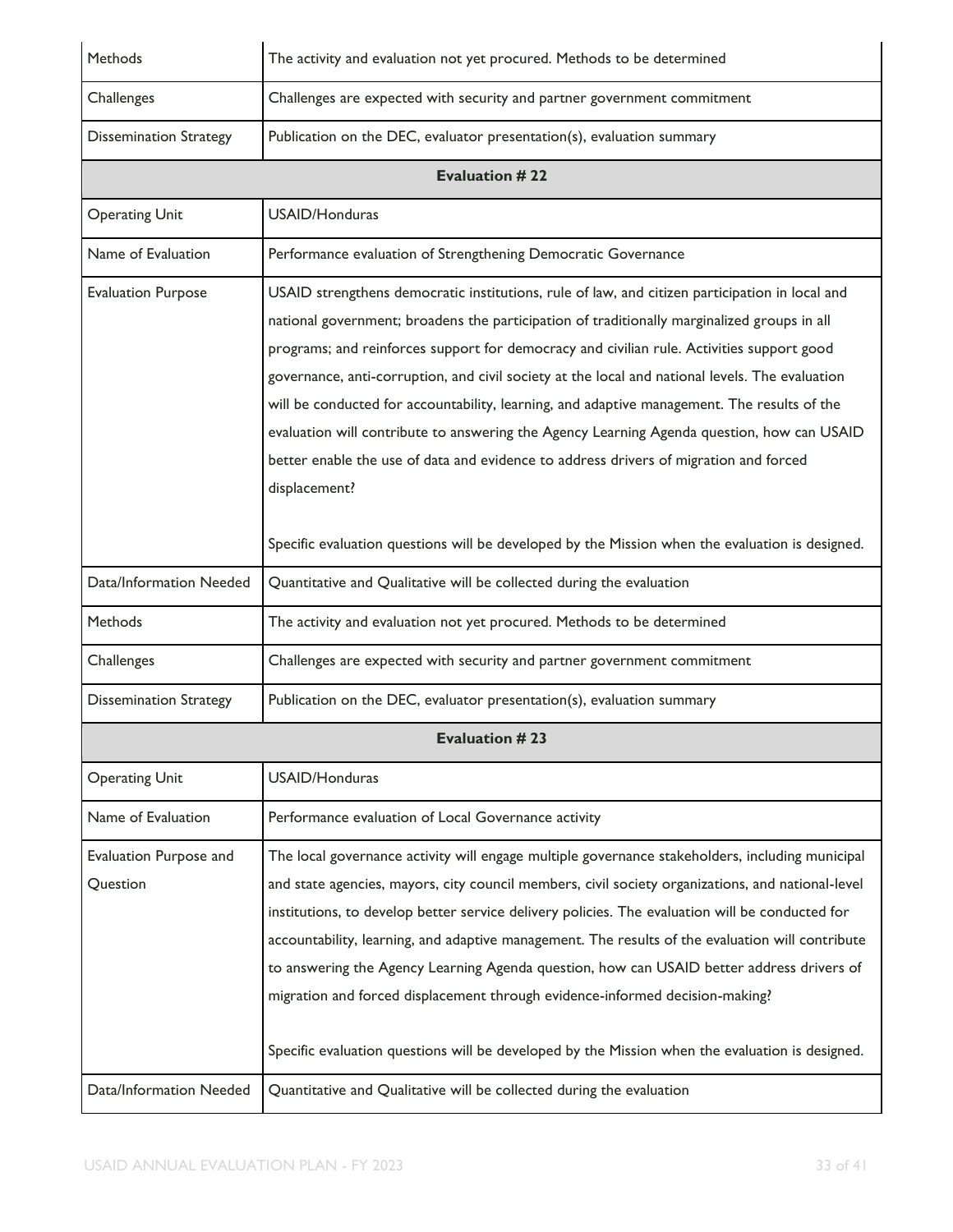| Methods                            | The activity and evaluation not yet procured. Methods to be determined                                                                                                                                                                                                                                                                                                                                                                                                                                                                                                                                                                                                                                                                                                                                                                                                                |  |  |
|------------------------------------|---------------------------------------------------------------------------------------------------------------------------------------------------------------------------------------------------------------------------------------------------------------------------------------------------------------------------------------------------------------------------------------------------------------------------------------------------------------------------------------------------------------------------------------------------------------------------------------------------------------------------------------------------------------------------------------------------------------------------------------------------------------------------------------------------------------------------------------------------------------------------------------|--|--|
| Challenges                         | Challenges are expected with security and partner government commitment                                                                                                                                                                                                                                                                                                                                                                                                                                                                                                                                                                                                                                                                                                                                                                                                               |  |  |
| <b>Dissemination Strategy</b>      | Publication on the DEC, evaluator presentation(s), evaluation summary                                                                                                                                                                                                                                                                                                                                                                                                                                                                                                                                                                                                                                                                                                                                                                                                                 |  |  |
|                                    | <b>Evaluation #24</b>                                                                                                                                                                                                                                                                                                                                                                                                                                                                                                                                                                                                                                                                                                                                                                                                                                                                 |  |  |
| <b>Operating Unit</b>              | USAID/Honduras                                                                                                                                                                                                                                                                                                                                                                                                                                                                                                                                                                                                                                                                                                                                                                                                                                                                        |  |  |
| Name of Evaluation                 | Performance evaluation of Improving Pathways to Education Activity                                                                                                                                                                                                                                                                                                                                                                                                                                                                                                                                                                                                                                                                                                                                                                                                                    |  |  |
| Evaluation Purpose and<br>Question | The U.S Agency for International Development in Honduras is planning an Improving Pathway<br>to Education (IPE) Activity to increase access to safe, relevant, and quality basic education for<br>children and youth, particularly the most marginalized in communities with high violence and<br>outmigration targeted by USAID. The evaluation will be conducted for accountability, learning,<br>and adaptive management. The results of the evaluation will contribute to answering the<br>Agency Learning Agenda question, how can USAID better address drivers of migration and<br>forced displacement through evidence-informed decision-making?<br>Specific evaluation questions will be developed by the Mission when the evaluation is designed.                                                                                                                            |  |  |
| Data/Information Needed            | Quantitative and Qualitative will be collected during the evaluation                                                                                                                                                                                                                                                                                                                                                                                                                                                                                                                                                                                                                                                                                                                                                                                                                  |  |  |
| Methods                            | The activity and evaluation not yet procured. Methods to be determined                                                                                                                                                                                                                                                                                                                                                                                                                                                                                                                                                                                                                                                                                                                                                                                                                |  |  |
| Challenges                         | Challenges are expected with security, and partner government commitment                                                                                                                                                                                                                                                                                                                                                                                                                                                                                                                                                                                                                                                                                                                                                                                                              |  |  |
| <b>Dissemination Strategy</b>      | Publication on the DEC, evaluator presentation(s), evaluation summary                                                                                                                                                                                                                                                                                                                                                                                                                                                                                                                                                                                                                                                                                                                                                                                                                 |  |  |
|                                    | <b>MIDDLE EAST</b>                                                                                                                                                                                                                                                                                                                                                                                                                                                                                                                                                                                                                                                                                                                                                                                                                                                                    |  |  |
|                                    | <b>Evaluation #25</b>                                                                                                                                                                                                                                                                                                                                                                                                                                                                                                                                                                                                                                                                                                                                                                                                                                                                 |  |  |
| <b>Operating Unit</b>              | USAID/Egypt                                                                                                                                                                                                                                                                                                                                                                                                                                                                                                                                                                                                                                                                                                                                                                                                                                                                           |  |  |
| Name of Evaluation                 | Mid-term Evaluation of Workforce Egypt Activity                                                                                                                                                                                                                                                                                                                                                                                                                                                                                                                                                                                                                                                                                                                                                                                                                                       |  |  |
| Evaluation Purpose and<br>Question | USAID is collaborating with the Ministry of Education and Technical Education to improve<br>technical secondary education to meet the needs of the job market, benefiting vocational<br>school students and teachers as well as the private sector. The Workforce Improvement and<br>Skill Enhancement activity establishes partnerships between businesses and technical schools to<br>understand skills needed for employment and to link students with jobs. The purpose of this<br>mid-term evaluation is to assess the activity's performance and progress towards achieving its<br>key objectives; and to identify any challenges incurred by the activity to date and formulate<br>appropriate recommendations for corrective actions and effective implementation during the<br>remaining years of the activity and for future activities. The results of the evaluation will |  |  |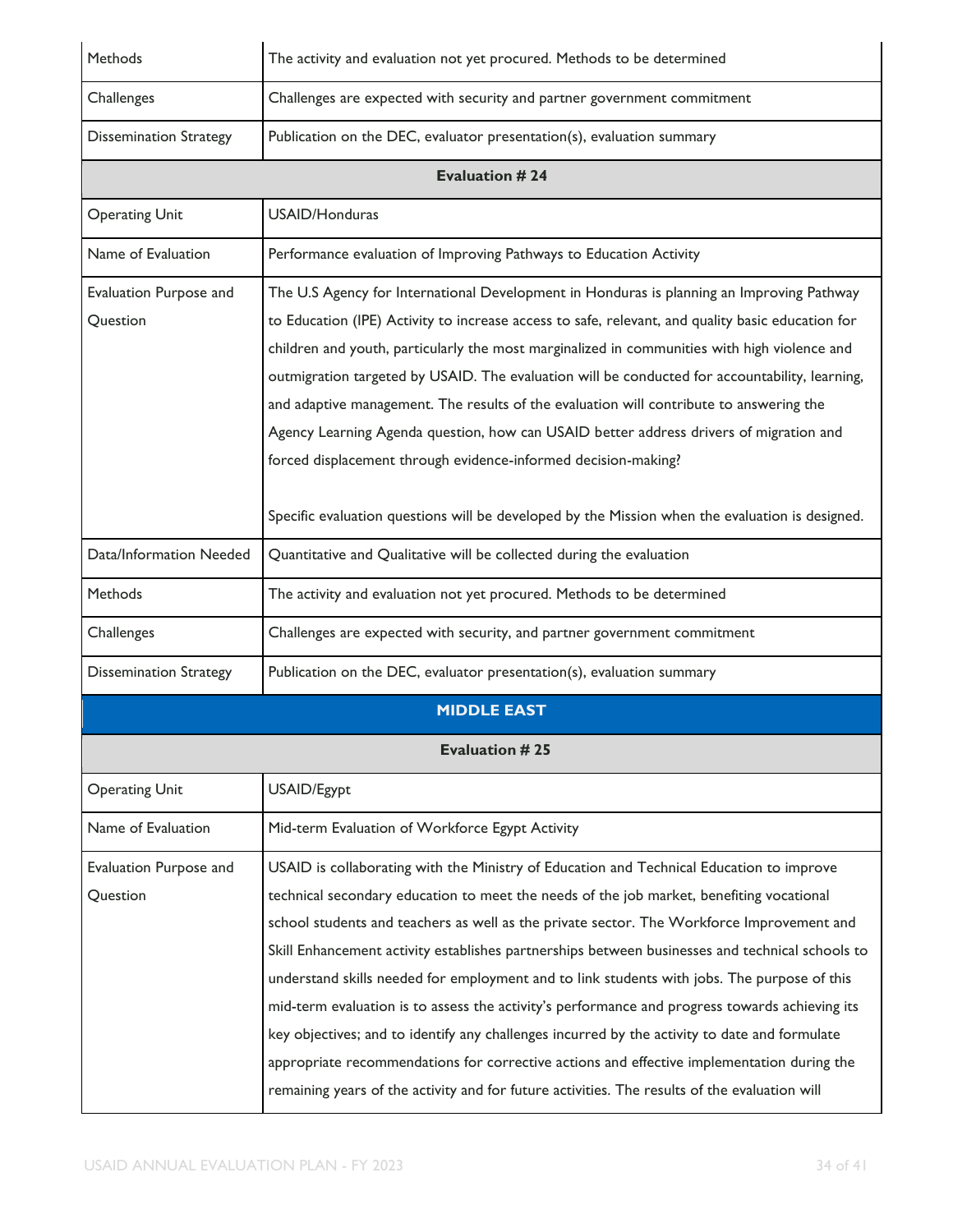|                                    | contribute to answering the Agency Learning Agenda question, how can USAID's partnerships<br>with the private sector, local and nontraditional partners, and other donors contribute to<br>sustainable development objectives?                                                                                                                                                                                                                                                                                                                                                                                                                                                                                                                                                                                                                                                                                                                                                                                    |
|------------------------------------|-------------------------------------------------------------------------------------------------------------------------------------------------------------------------------------------------------------------------------------------------------------------------------------------------------------------------------------------------------------------------------------------------------------------------------------------------------------------------------------------------------------------------------------------------------------------------------------------------------------------------------------------------------------------------------------------------------------------------------------------------------------------------------------------------------------------------------------------------------------------------------------------------------------------------------------------------------------------------------------------------------------------|
|                                    | Specific evaluation questions will be developed by the Mission when the evaluation is designed.                                                                                                                                                                                                                                                                                                                                                                                                                                                                                                                                                                                                                                                                                                                                                                                                                                                                                                                   |
| Data/Information Needed            | Thorough understanding and documentation of the community approach and interviews with<br>community volunteers.                                                                                                                                                                                                                                                                                                                                                                                                                                                                                                                                                                                                                                                                                                                                                                                                                                                                                                   |
| <b>Methods</b>                     | Combined qualitative and quantitative data collection and analyses methods to appropriately<br>answer the evaluation questions. Data collection tools may include Desk Review, Key<br>Informant Interviews, and Focus Group discussions with beneficiaries and other counterparts<br>and stakeholders.                                                                                                                                                                                                                                                                                                                                                                                                                                                                                                                                                                                                                                                                                                            |
| Challenges                         | I) Obtaining approvals from the host Government to conduct fieldwork, and to be able to<br>start data collection. 2) Scheduling interviews with key informants, because of COVID<br>restrictions, OR it will be conducted virtually.                                                                                                                                                                                                                                                                                                                                                                                                                                                                                                                                                                                                                                                                                                                                                                              |
| <b>Dissemination Strategy</b>      | Strategy will include publication of the final report on USAID's Development Experience<br>Clearinghouse (DEC); development of a 2-page summary of the evaluation report; preparation<br>of the evaluation post-action plan; and integration of endorsed recommendations in the Mission<br>portfolio review.                                                                                                                                                                                                                                                                                                                                                                                                                                                                                                                                                                                                                                                                                                      |
|                                    |                                                                                                                                                                                                                                                                                                                                                                                                                                                                                                                                                                                                                                                                                                                                                                                                                                                                                                                                                                                                                   |
|                                    | <b>Evaluation #26</b>                                                                                                                                                                                                                                                                                                                                                                                                                                                                                                                                                                                                                                                                                                                                                                                                                                                                                                                                                                                             |
| <b>Operating Unit</b>              | USAID/Jordan                                                                                                                                                                                                                                                                                                                                                                                                                                                                                                                                                                                                                                                                                                                                                                                                                                                                                                                                                                                                      |
| Name of Evaluation                 | Mid-term evaluation of the Strengthening Civil Society System (Sawt) Activity                                                                                                                                                                                                                                                                                                                                                                                                                                                                                                                                                                                                                                                                                                                                                                                                                                                                                                                                     |
| Evaluation Purpose and<br>Question | The USAID/Jordan Sawt "Voice" activity aims to position Jordanian civil society to effectively<br>represent and advocate on behalf of citizen-driven interests, while leveraging the use of digital<br>media to enhance civic knowledge and discourse. The purpose of this mid-term evaluation is<br>to assess the activity's performance and progress towards achieving its key objectives; and to<br>identify any challenges incurred by the activity to date and formulate appropriate<br>recommendations for corrective actions and effective implementation during the remaining<br>years of the activity and for future activities. The results of the evaluation will contribute to<br>answering the Agency Learning Agenda question, how can USAID's partnerships with the<br>private sector, local and nontraditional partners, and other donors contribute to sustainable<br>development objectives?<br>Specific evaluation questions will be developed by the Mission when the evaluation is designed. |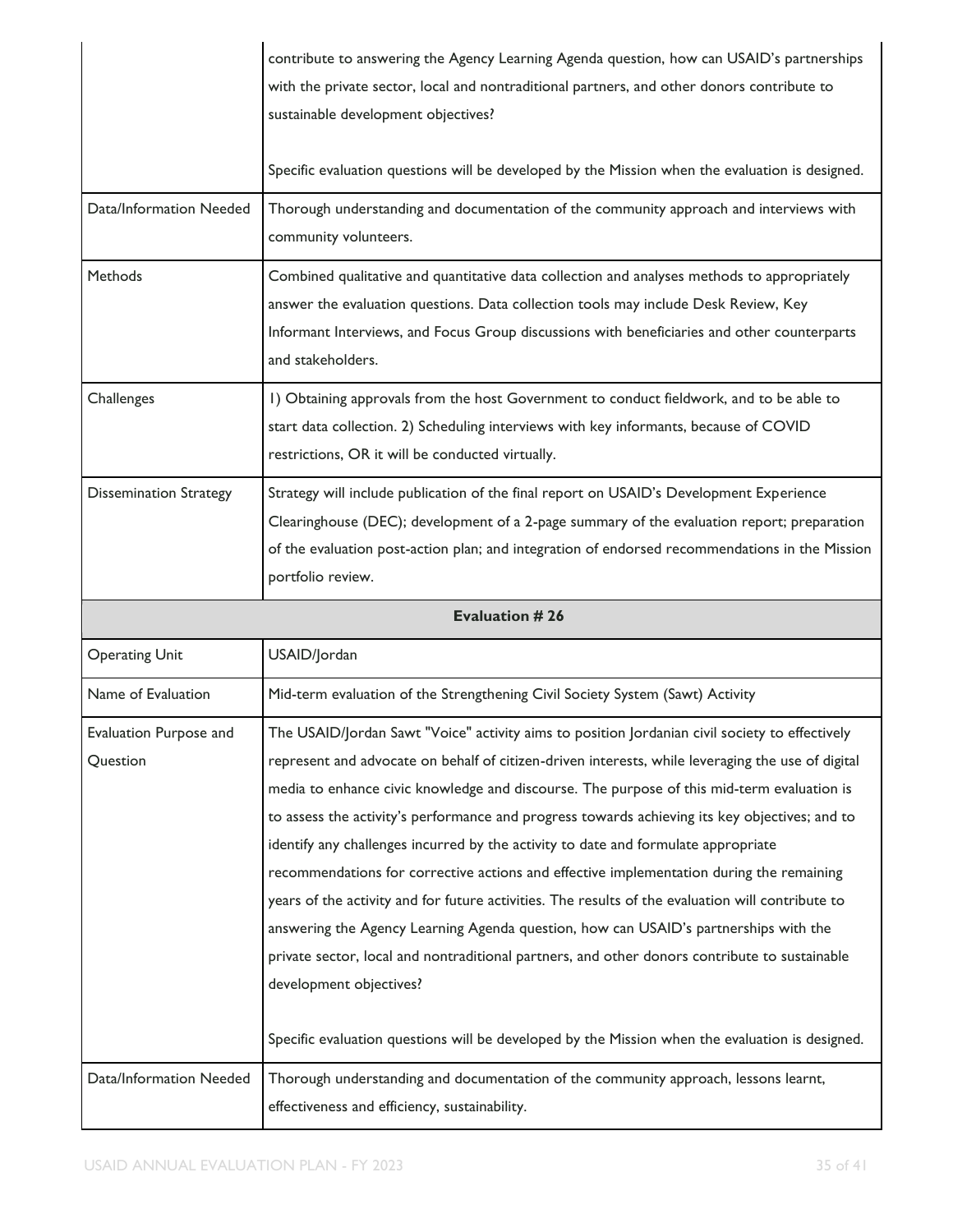| Methods                            | Desk review<br>Qualitative and quantitative data collection and analysis methods                                                                                                                                                                                                                                                                                                                                                                                                                                                                                                                                                                                                                                                                                                                                                                                                                                                                                                                                                                                                                                    |
|------------------------------------|---------------------------------------------------------------------------------------------------------------------------------------------------------------------------------------------------------------------------------------------------------------------------------------------------------------------------------------------------------------------------------------------------------------------------------------------------------------------------------------------------------------------------------------------------------------------------------------------------------------------------------------------------------------------------------------------------------------------------------------------------------------------------------------------------------------------------------------------------------------------------------------------------------------------------------------------------------------------------------------------------------------------------------------------------------------------------------------------------------------------|
| Challenges                         | None currently                                                                                                                                                                                                                                                                                                                                                                                                                                                                                                                                                                                                                                                                                                                                                                                                                                                                                                                                                                                                                                                                                                      |
| <b>Dissemination Strategy</b>      | Strategy will include publication of the final report on USAID's Development Experience<br>Clearinghouse (DEC); development of a 2-page summary of the evaluation report; preparation<br>of the evaluation post-action plan; presentation at annual international climate conference; and<br>integration of endorsed recommendations in the Mission portfolio review.                                                                                                                                                                                                                                                                                                                                                                                                                                                                                                                                                                                                                                                                                                                                               |
|                                    | <b>Evaluation #27</b>                                                                                                                                                                                                                                                                                                                                                                                                                                                                                                                                                                                                                                                                                                                                                                                                                                                                                                                                                                                                                                                                                               |
| <b>Operating Unit</b>              | USAID/Iraq                                                                                                                                                                                                                                                                                                                                                                                                                                                                                                                                                                                                                                                                                                                                                                                                                                                                                                                                                                                                                                                                                                          |
| Name of Evaluation                 | Final Performance Evaluation of the Iraq Governance and Performance Accountability program<br>(IGPA)                                                                                                                                                                                                                                                                                                                                                                                                                                                                                                                                                                                                                                                                                                                                                                                                                                                                                                                                                                                                                |
| Evaluation Purpose and<br>Question | USAID's Iraq Governance Performance and Accountability (IGPA) activity supports the<br>Government of Iraq's efforts to combat corruption by strengthening public financial<br>management and tangibly improving the delivery of essential services through locally-led<br>reform initiatives. IGPA seeks to establish a collaborative process between the central and<br>provincial governments and integrate civil society actors into this process to ensure greater<br>accountability, transparency, and citizen buy-in by providing support in four key areas. The<br>evaluation will be designed to determine the efficiency and effectiveness of the IGPA program<br>to inform future program design. The results will contribute to answering the Agency Learning<br>Agenda question, how can USAID better align systems, processes, and resources to meet<br>long-term needs identified by Missions, while enabling adaptive and timely response to crises<br>or other major shifts in country contexts?<br>Specific evaluation questions will be developed by the Mission when the evaluation is designed. |
| Data/Information Needed            | Both qualitative and quantitative data will be collected and analyzed to determine the extent to<br>which the activity achieved its outcomes                                                                                                                                                                                                                                                                                                                                                                                                                                                                                                                                                                                                                                                                                                                                                                                                                                                                                                                                                                        |
| Methods                            | Data collection methods will include desk review, mixed methods (qualitative and quantitative<br>data collections methods), Key Informant Interviews (KII), focus group discussions (FDG) and<br>possible population-based survey                                                                                                                                                                                                                                                                                                                                                                                                                                                                                                                                                                                                                                                                                                                                                                                                                                                                                   |
| Challenges                         | None currently                                                                                                                                                                                                                                                                                                                                                                                                                                                                                                                                                                                                                                                                                                                                                                                                                                                                                                                                                                                                                                                                                                      |
| <b>Dissemination Strategy</b>      | Publication of final report in the Development Experience Clearinghouse (DEC), preparation of<br>an executive summary for distribution among targeted audiences                                                                                                                                                                                                                                                                                                                                                                                                                                                                                                                                                                                                                                                                                                                                                                                                                                                                                                                                                     |
|                                    | <b>USAID WASHINGTON</b>                                                                                                                                                                                                                                                                                                                                                                                                                                                                                                                                                                                                                                                                                                                                                                                                                                                                                                                                                                                                                                                                                             |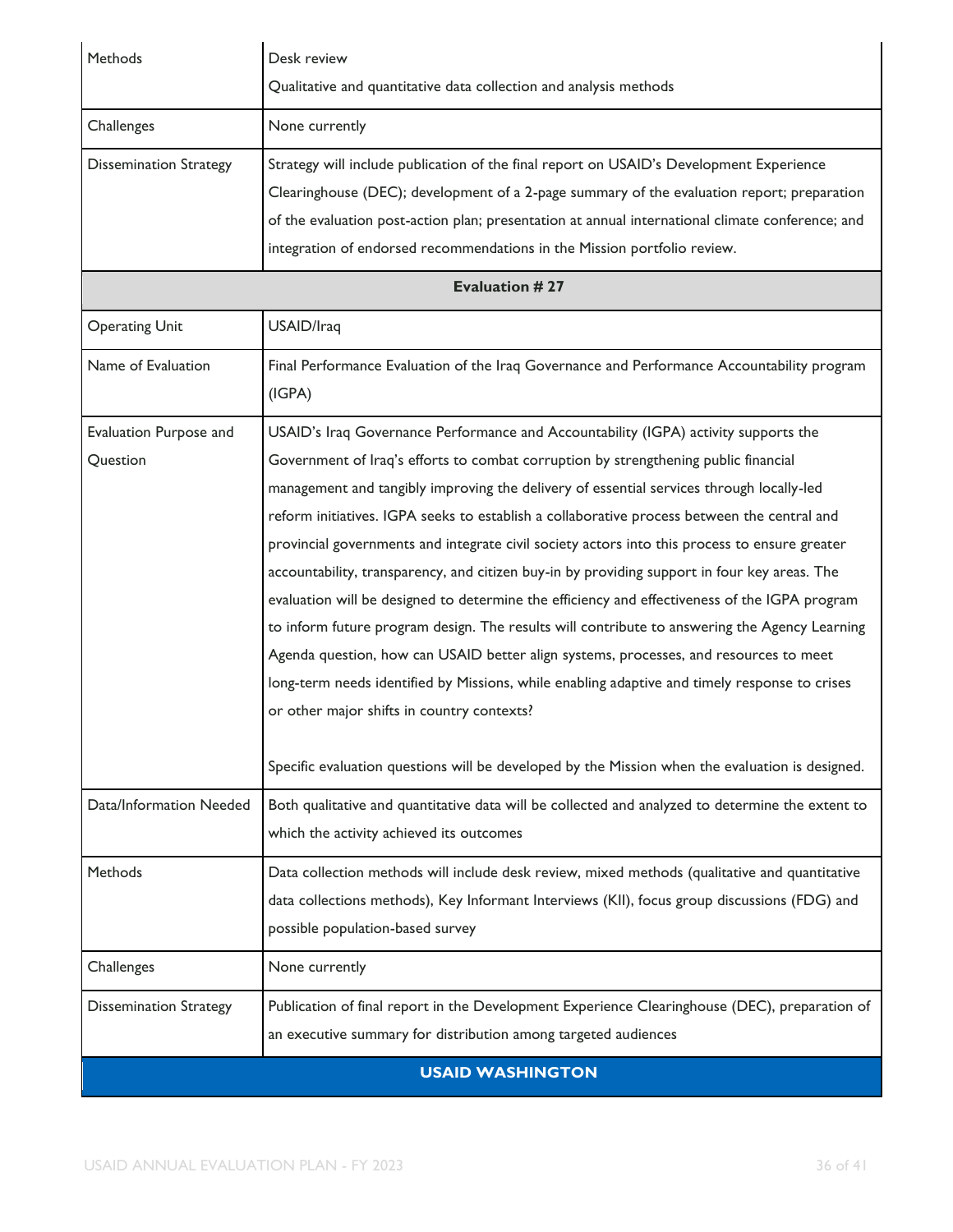| <b>Evaluation #28</b>              |                                                                                                                                                                                                                                                                                                                                                                                                                                                                                                                                                                                                                                                                                                                                        |  |
|------------------------------------|----------------------------------------------------------------------------------------------------------------------------------------------------------------------------------------------------------------------------------------------------------------------------------------------------------------------------------------------------------------------------------------------------------------------------------------------------------------------------------------------------------------------------------------------------------------------------------------------------------------------------------------------------------------------------------------------------------------------------------------|--|
| <b>Operating Unit</b>              | USAID/DDI/LFT Hub (Washington)                                                                                                                                                                                                                                                                                                                                                                                                                                                                                                                                                                                                                                                                                                         |  |
| Name of Evaluation                 | Local Works Whole of Program Mid-Term Evaluation                                                                                                                                                                                                                                                                                                                                                                                                                                                                                                                                                                                                                                                                                       |  |
| Evaluation Purpose and<br>Question | Local Works is the Agency's flagship locally led development program. Local Works looks to<br>advance locally led development in countries around the world, while also enhancing USAID's<br>ability to support local actors. Whole of program mid-term evaluation of the Local Works<br>program will assess progress towards the legislative intent of the program. The results of the<br>evaluation will contribute towards answering the Agency Learning Agenda question, how can<br>USAID more equitably engage local knowledge, assets, and practices, and align programming<br>with local priorities and metrics for success?<br>Specific evaluation questions will be developed by the Mission when the evaluation is designed. |  |
| Data/Information Needed            | Key informant interviews with Mission and implementing partner staff, members of local<br>communities and other relevant stakeholders participating in the Local Works Program to<br>assess progress towards the legislative intent of the program                                                                                                                                                                                                                                                                                                                                                                                                                                                                                     |  |
| Methods                            | Qualitative and quantitative methods: desk review of relevant performance monitoring data<br>and quarterly/annual reports; key informant interviews; focus group discussions as relevant                                                                                                                                                                                                                                                                                                                                                                                                                                                                                                                                               |  |
| Challenges                         | The Local Works Program is a decentralized program driven by Missions and operates in 32<br>Missions worldwide. Missions are responsible for all monitoring, evaluation, and learning of<br>their activities. As a result, the Local Works Program staff will need to determine a<br>purposeful sampling method. This anticipated mid-term whole of program evaluation will not<br>be a good candidate for a RCT.                                                                                                                                                                                                                                                                                                                      |  |
| <b>Dissemination Strategy</b>      | DEC; summary of findings; other dissemination approaches TBD in coordination with<br>localization leadership committee and working group                                                                                                                                                                                                                                                                                                                                                                                                                                                                                                                                                                                               |  |

### <span id="page-36-0"></span>**APPENDIX 2 IMPACT EVALUATIONS**

#### **Impact Evaluations**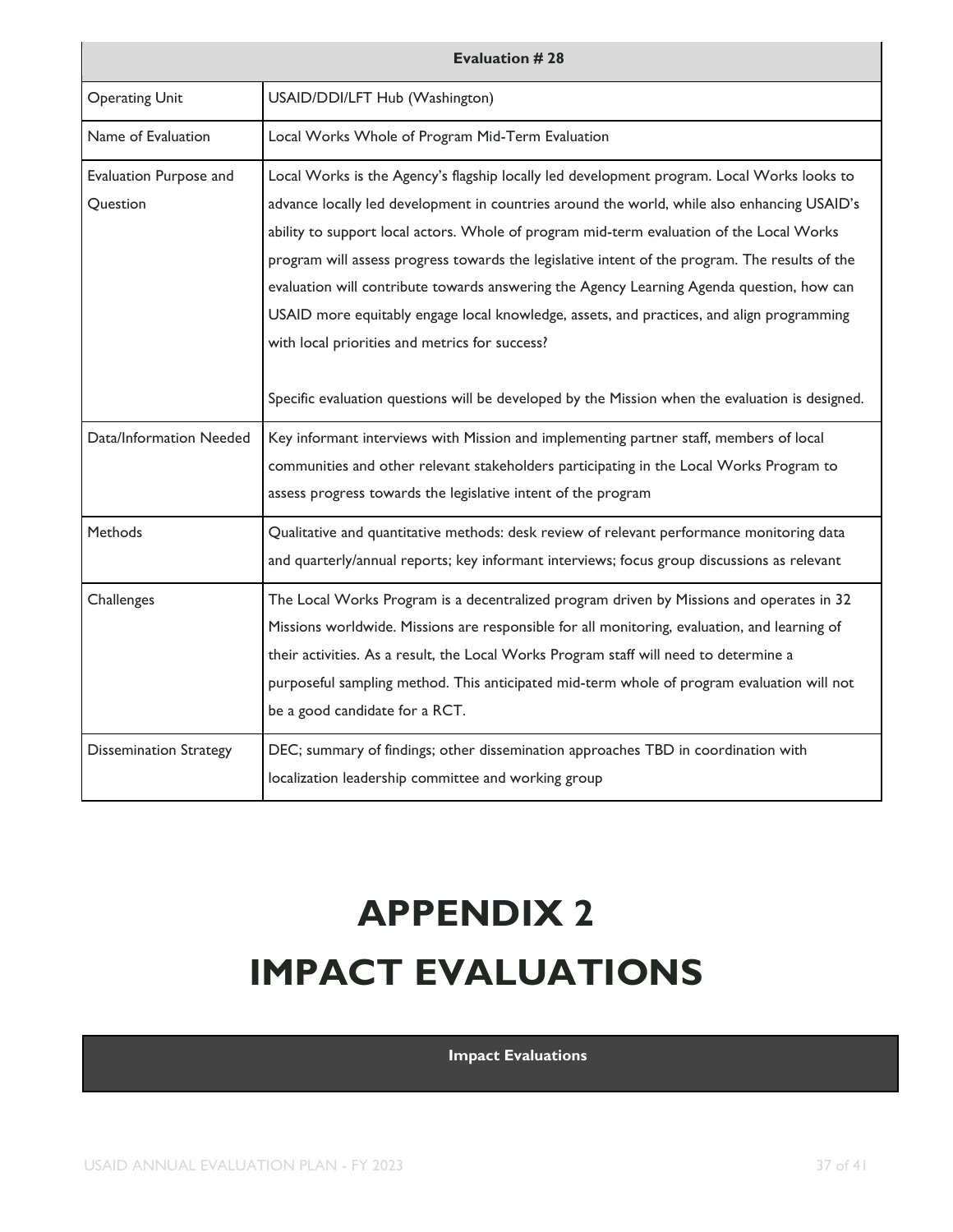| <b>AFRICA</b>                             |                                                                                                                                                                                                                                                                                                                                                                                                                                                                                                                                                                                                                                                                                                                                                                                                                         |  |
|-------------------------------------------|-------------------------------------------------------------------------------------------------------------------------------------------------------------------------------------------------------------------------------------------------------------------------------------------------------------------------------------------------------------------------------------------------------------------------------------------------------------------------------------------------------------------------------------------------------------------------------------------------------------------------------------------------------------------------------------------------------------------------------------------------------------------------------------------------------------------------|--|
| <b>Evaluation # I</b>                     |                                                                                                                                                                                                                                                                                                                                                                                                                                                                                                                                                                                                                                                                                                                                                                                                                         |  |
| <b>Operating Unit</b>                     | <b>USAID/South Sudan</b>                                                                                                                                                                                                                                                                                                                                                                                                                                                                                                                                                                                                                                                                                                                                                                                                |  |
| Name of Evaluation                        | Impact Evaluation - Multi-Year Emergency Food Assistance Program Statement (MYE APS)<br>(December 2022 - June 2023)                                                                                                                                                                                                                                                                                                                                                                                                                                                                                                                                                                                                                                                                                                     |  |
| <b>Evaluation Purpose</b><br>and Question | The Multi-Year Emergency Food Assistance aim at reducing vulnerability to food insecurity and the<br>concomitant need for humanitarian assistance, even in a context of ongoing insecurity and/or<br>returns. The impact evaluation will assess the effectiveness and efficiency of the pilot MYE award as<br>compared to the more traditional single-year humanitarian assistance awards. The results from the<br>evaluation will contribute to answering the Agency Learning Agenda question, how can USAID<br>better align systems, processes, and resources to meet long-term needs identified by Missions,<br>while enabling adaptive and timely response to crises or other major shifts in country contexts?<br>The specific impact questions will be developed by the Mission, when the evaluation is designed. |  |
| Data/Information<br>Needed                | Quantitative and qualitative data will be needed                                                                                                                                                                                                                                                                                                                                                                                                                                                                                                                                                                                                                                                                                                                                                                        |  |
| <b>Methods</b>                            | Desk review, qualitative and quantitative data collection and analysis methods                                                                                                                                                                                                                                                                                                                                                                                                                                                                                                                                                                                                                                                                                                                                          |  |
| Challenges                                | COVID-19 restrictions, Conflict, extreme climatic conditions impeding access to activity locations                                                                                                                                                                                                                                                                                                                                                                                                                                                                                                                                                                                                                                                                                                                      |  |
| <b>Dissemination</b><br>Strategy          | Publication on the DEC, webinar, summary of findings for targeted audience                                                                                                                                                                                                                                                                                                                                                                                                                                                                                                                                                                                                                                                                                                                                              |  |
|                                           | <b>Evaluation #2</b>                                                                                                                                                                                                                                                                                                                                                                                                                                                                                                                                                                                                                                                                                                                                                                                                    |  |
| <b>Operating Unit</b>                     | USAID/Zambia                                                                                                                                                                                                                                                                                                                                                                                                                                                                                                                                                                                                                                                                                                                                                                                                            |  |
| Name of Evaluation                        | Impact Evaluation - Health, Ecosystems and Agriculture for Resilient, Thriving Societies (HEARTH)                                                                                                                                                                                                                                                                                                                                                                                                                                                                                                                                                                                                                                                                                                                       |  |
| <b>Evaluation Purpose</b><br>and Question | The U.S. Agency for International Development HEARTH opportunity engages private sector<br>partners to co-design integrated sustainable development activities that conserve high biodiversity<br>landscapes and improve the well-being and prosperity of communities that depend on these<br>landscapes. The purpose of this evaluation is to assess the extent to which HEARTH interventions<br>on wildlife management and conservation of biodiverse ecosystems improved the well-being and<br>prosperity of communities that depend on them. The results of the evaluation will contribute to                                                                                                                                                                                                                       |  |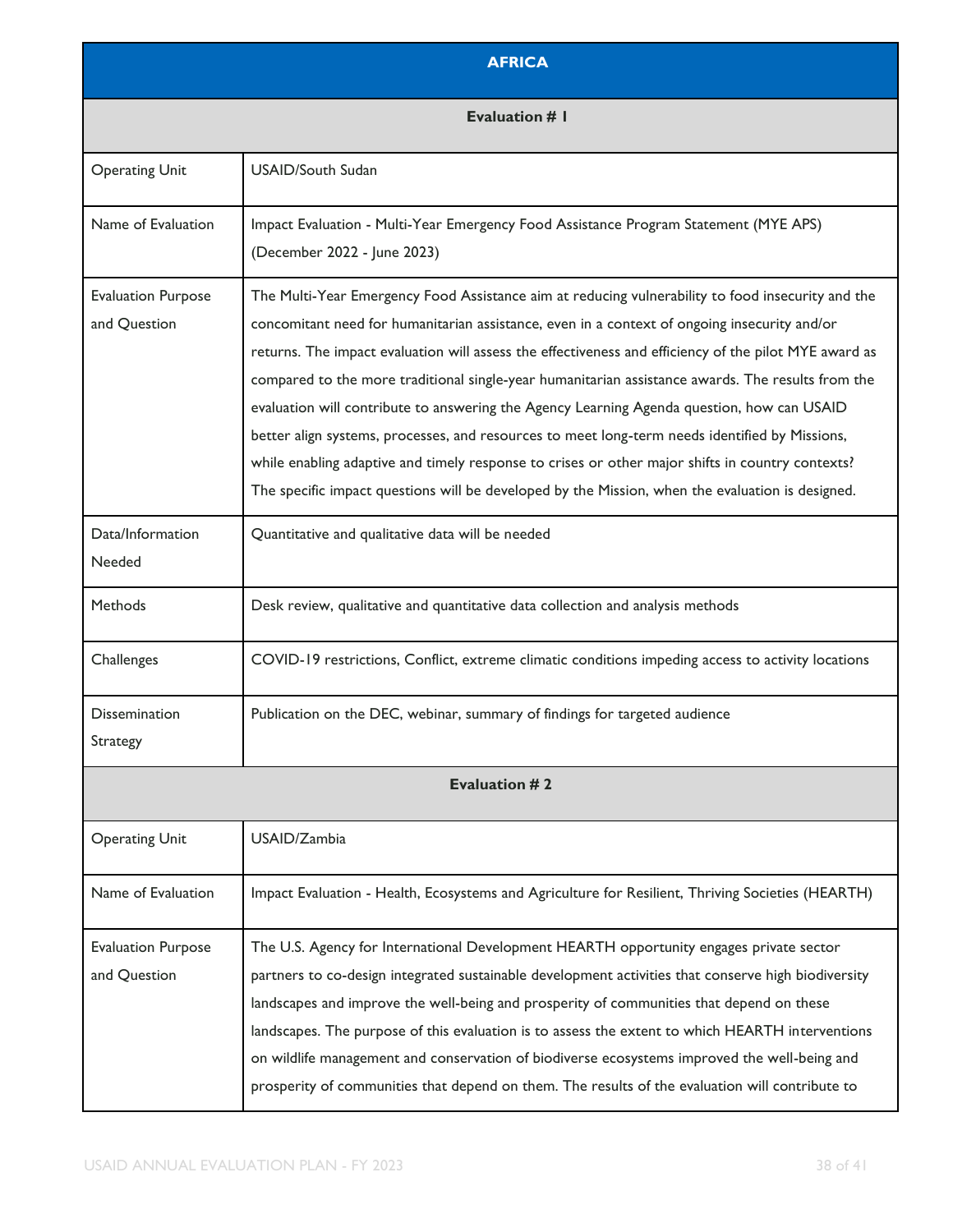|                                           | answering the Agency Learning Agenda question, how can USAID strengthen household,<br>community, and country resilience to climate, conflict, economic, and health shocks, such as<br>COVID-19 and other global pandemic threats?<br>Specific impact evaluation questions will be developed by the Mission when the evaluation is<br>designed.                                                                                                                                                                                                                                                                                                                                                                                                                                                                                                                                                                                                                                                                  |  |
|-------------------------------------------|-----------------------------------------------------------------------------------------------------------------------------------------------------------------------------------------------------------------------------------------------------------------------------------------------------------------------------------------------------------------------------------------------------------------------------------------------------------------------------------------------------------------------------------------------------------------------------------------------------------------------------------------------------------------------------------------------------------------------------------------------------------------------------------------------------------------------------------------------------------------------------------------------------------------------------------------------------------------------------------------------------------------|--|
| Data/Information<br>Needed                | Quantitative and qualitative data will be needed                                                                                                                                                                                                                                                                                                                                                                                                                                                                                                                                                                                                                                                                                                                                                                                                                                                                                                                                                                |  |
| <b>Methods</b>                            | Desk review, qualitative and quantitative data collection and analysis methods                                                                                                                                                                                                                                                                                                                                                                                                                                                                                                                                                                                                                                                                                                                                                                                                                                                                                                                                  |  |
| Challenges                                | COVID 19 travel restrictions may affect data collection                                                                                                                                                                                                                                                                                                                                                                                                                                                                                                                                                                                                                                                                                                                                                                                                                                                                                                                                                         |  |
| Dissemination<br>Strategy                 | Dissemination workshop, DEC, Mission brief, Economic Growth Learning Event                                                                                                                                                                                                                                                                                                                                                                                                                                                                                                                                                                                                                                                                                                                                                                                                                                                                                                                                      |  |
| <b>MIDDLE EAST</b>                        |                                                                                                                                                                                                                                                                                                                                                                                                                                                                                                                                                                                                                                                                                                                                                                                                                                                                                                                                                                                                                 |  |
|                                           | <b>Evaluation #3</b>                                                                                                                                                                                                                                                                                                                                                                                                                                                                                                                                                                                                                                                                                                                                                                                                                                                                                                                                                                                            |  |
| <b>Operating Unit</b>                     | USAID/Jordan                                                                                                                                                                                                                                                                                                                                                                                                                                                                                                                                                                                                                                                                                                                                                                                                                                                                                                                                                                                                    |  |
| Name of Evaluation                        | Impact evaluation of the Community Health Nutrition (CHN) activity                                                                                                                                                                                                                                                                                                                                                                                                                                                                                                                                                                                                                                                                                                                                                                                                                                                                                                                                              |  |
| <b>Evaluation Purpose</b><br>and Question | The USAID Jordan Community Health and Nutrition (CHN) activity works to improve community<br>outreach channels to achieve better child and maternal health outcomes. The project accelerates<br>maternal, child and family health outcomes using a systems approach that engages and empowers<br>communities as champions of their own health. The Nutrition Innovation Lab (NIL) award is an<br>activity for the purpose of conducting an impact evaluation and a research agenda for the CHN<br>activity. The impact evaluation of CHN, by NIL, will run parallel with CHN implementation of its key<br>interventions. The results of the evaluation will contribute to answering the Agency Learning Agenda<br>question, how can USAID strengthen household, community, and country resilience to climate,<br>conflict, economic, and health shocks, such as COVID-19 and other global pandemic threats?<br>The specific impact questions will be developed by the Mission, when the evaluation is designed. |  |
| Data/Information<br>Needed                | Quantitative and qualitative data for a thorough understanding and documentation of the impact of<br>the activity.                                                                                                                                                                                                                                                                                                                                                                                                                                                                                                                                                                                                                                                                                                                                                                                                                                                                                              |  |
| Methods                                   | Quasi experimental design. Desk review, qualitative and quantitative data collection and analysis metho                                                                                                                                                                                                                                                                                                                                                                                                                                                                                                                                                                                                                                                                                                                                                                                                                                                                                                         |  |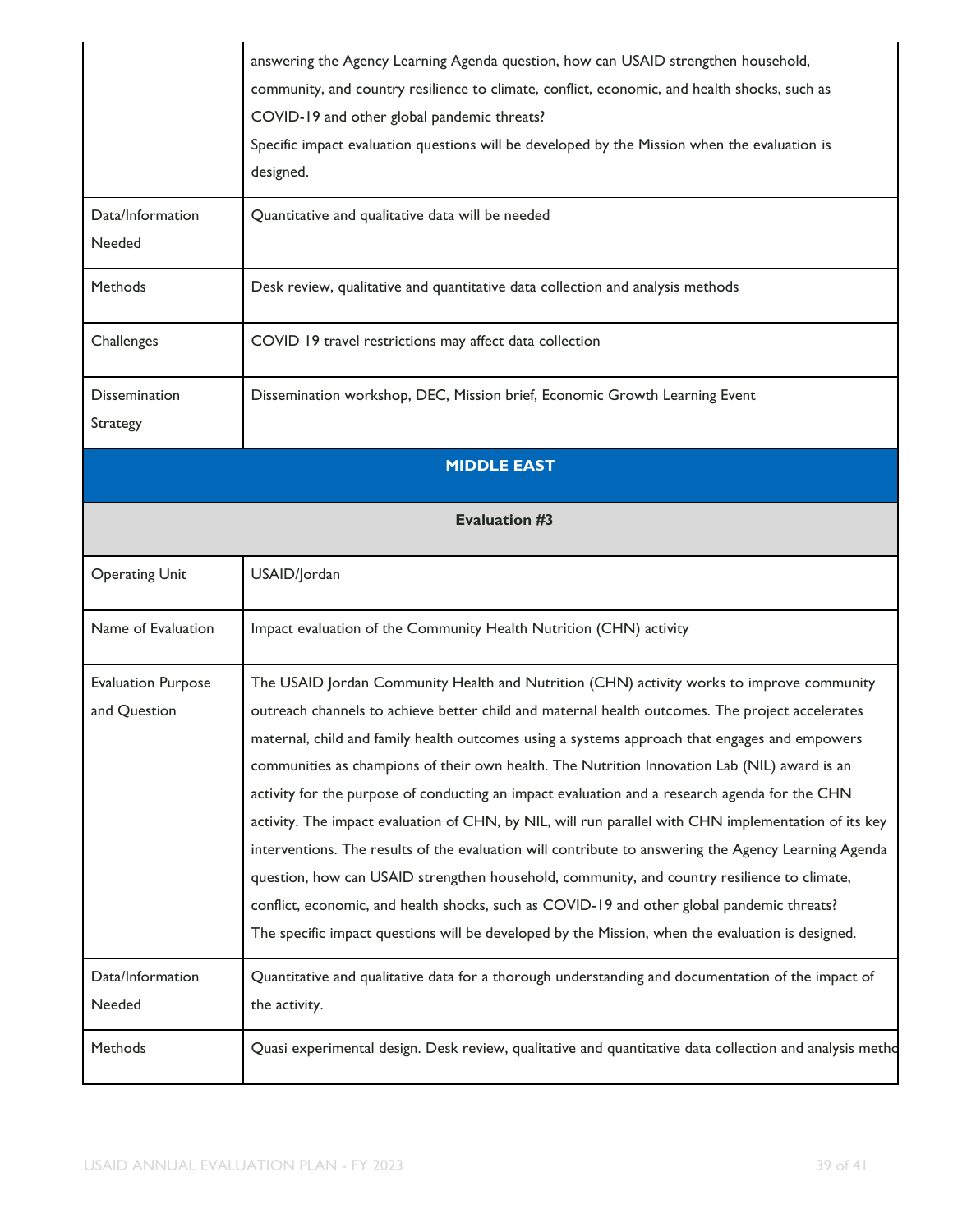| Challenges                       | None currently                                                                                                                                                                                                                                                                                                                                                                                                                                                                                                                                                                                                                                         |  |
|----------------------------------|--------------------------------------------------------------------------------------------------------------------------------------------------------------------------------------------------------------------------------------------------------------------------------------------------------------------------------------------------------------------------------------------------------------------------------------------------------------------------------------------------------------------------------------------------------------------------------------------------------------------------------------------------------|--|
| <b>Dissemination</b><br>Strategy | Strategy will include publication of the final report on USAID's Development Experience<br>Clearinghouse (DEC); development of a 2-page summary of the evaluation report; preparation of<br>the evaluation post-action plan; presentation at annual international climate conference; and<br>integration of endorsed recommendations in the Mission portfolio review<br><b>USAID WASHINGTON</b>                                                                                                                                                                                                                                                        |  |
| <b>Evaluation #4</b>             |                                                                                                                                                                                                                                                                                                                                                                                                                                                                                                                                                                                                                                                        |  |
| <b>Operating Unit</b>            | USAID/Bureau for Humanitarian Assistance                                                                                                                                                                                                                                                                                                                                                                                                                                                                                                                                                                                                               |  |
| Name of Evaluation               | Bangladesh Development Food Security Activities extension final evaluation                                                                                                                                                                                                                                                                                                                                                                                                                                                                                                                                                                             |  |
| <b>Evaluation Purpose</b>        | This is the second of three phases of the evaluation. In Phase 2 the purpose is: Evaluate the<br>performance of SHOUHARDO III, and Nobo Jatra; assess the sustainability of the outcomes and<br>the input and service provisioning systems necessary to sustain the outcomes. The results of the<br>evaluation will contribute to answering the Agency Learning Agenda question, how can USAID's<br>partnerships with the private sector, local and nontraditional partners, and other donors contribute<br>to sustainable development objectives?<br>The specific impact questions will be developed by the Mission, when the evaluation is designed. |  |
| Data/Information<br>Needed       | Quantitative and qualitative data                                                                                                                                                                                                                                                                                                                                                                                                                                                                                                                                                                                                                      |  |
| Methods                          | Mixed methods, rigorous impact evaluation using a matched comparison group design, complemented<br>by qualitative data on project implementation, performance, and sustainability                                                                                                                                                                                                                                                                                                                                                                                                                                                                      |  |
| Challenges                       | Rainy season may impede travel, and Ramadan period of religious fasting may make data collection<br>challenging                                                                                                                                                                                                                                                                                                                                                                                                                                                                                                                                        |  |
| <b>Dissemination</b><br>Strategy | Publication on the DEC, webinar, summary of findings for targeted audience                                                                                                                                                                                                                                                                                                                                                                                                                                                                                                                                                                             |  |